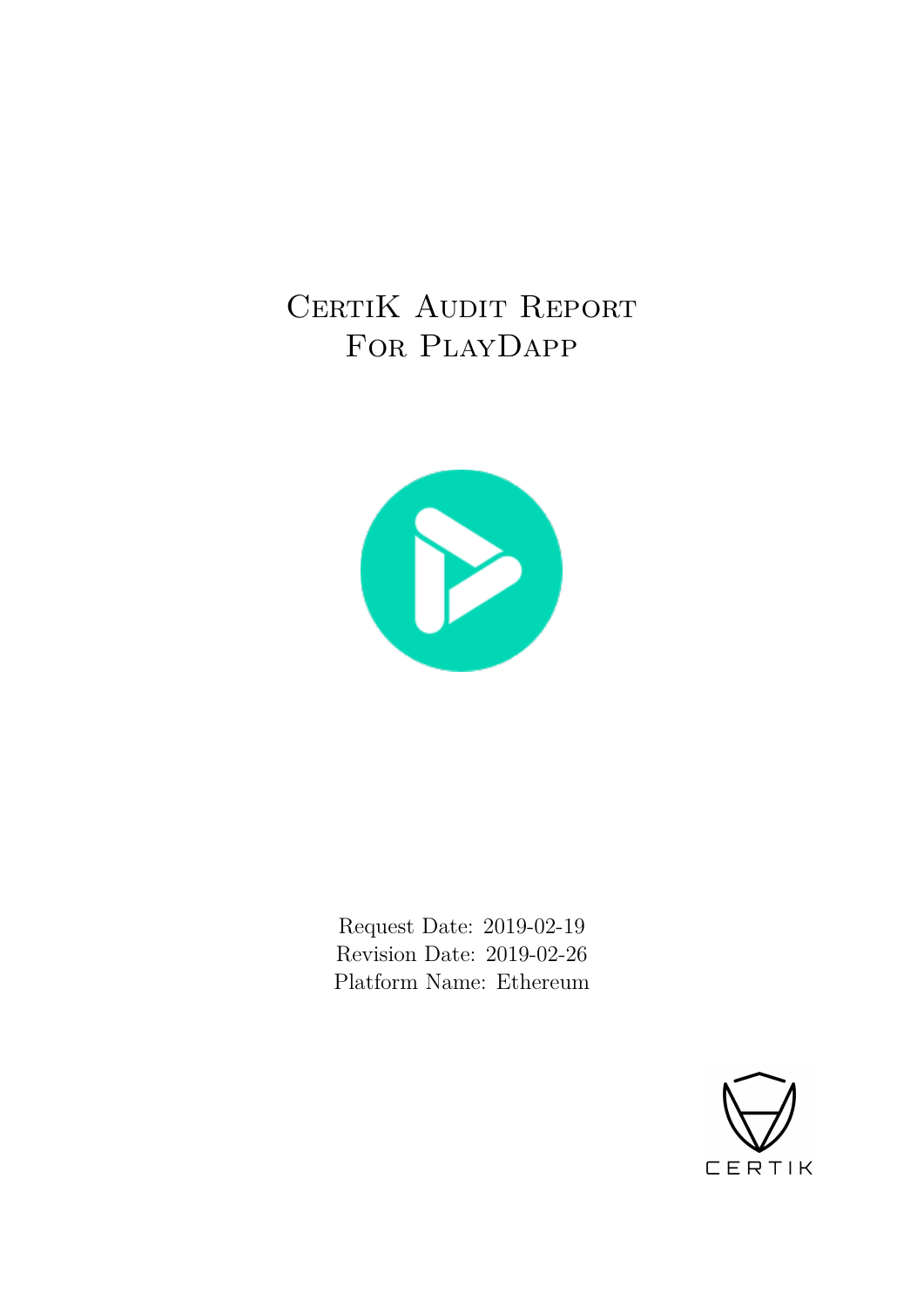



# **Contents**

| <b>Disclaimer</b>                   | 1                                                                    |
|-------------------------------------|----------------------------------------------------------------------|
| About CertiK                        | $\overline{2}$                                                       |
| <b>Executive Summary</b>            | 3                                                                    |
| <b>Vulnerability Classification</b> | 3                                                                    |
| <b>Testing Summary</b>              | $\overline{4}$<br>$\overline{4}$<br>$\overline{4}$<br>$\overline{5}$ |
| <b>Manual Review Notes</b>          | 6                                                                    |
| <b>Static Analysis Results</b>      | 7                                                                    |
| <b>Formal Verification Results</b>  | 11<br>11                                                             |
| Source Code with CertiK Labels      | 30                                                                   |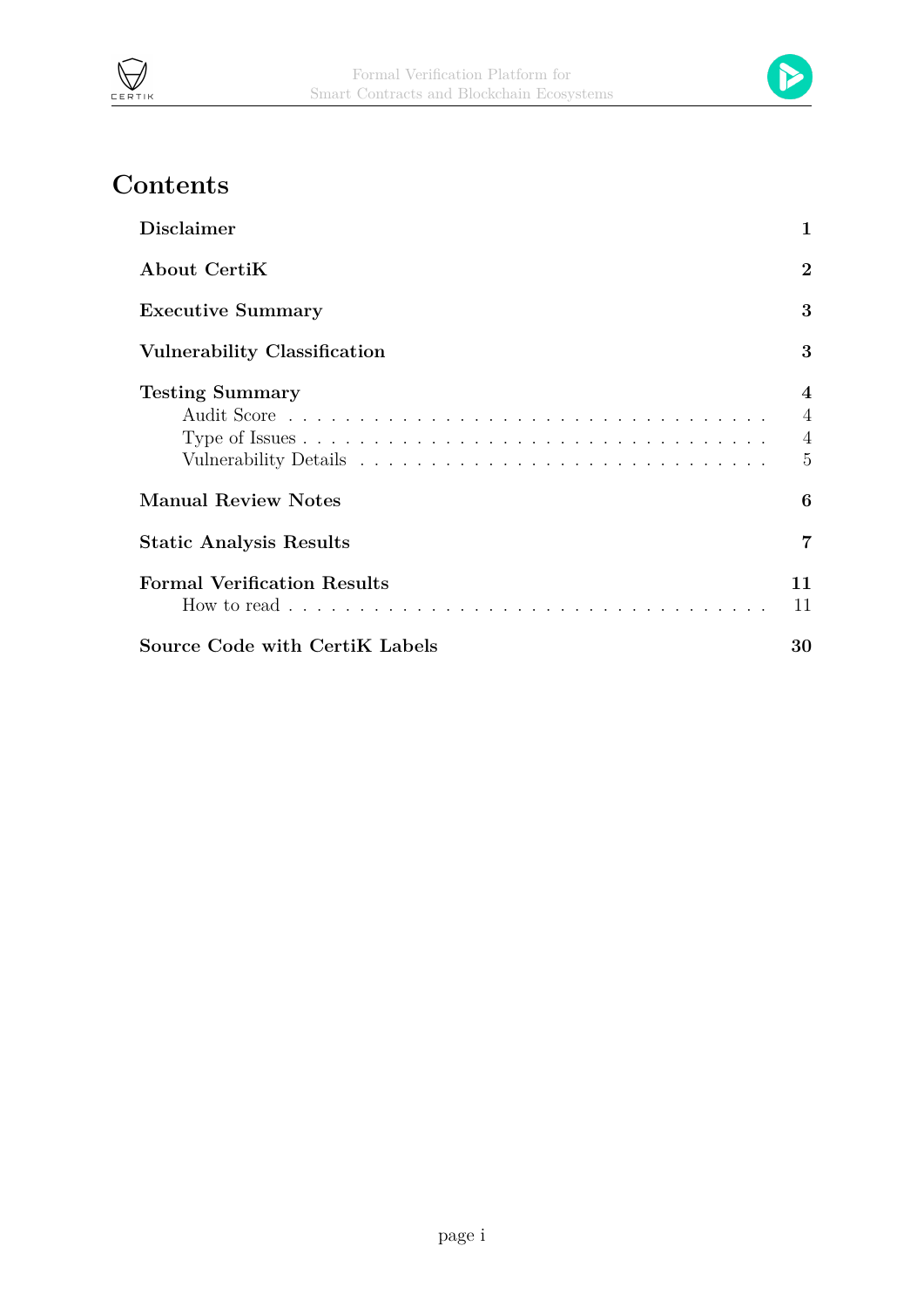



## <span id="page-2-0"></span>**Disclaimer**

This Report is subject to the terms and conditions (including without limitation, description of services, confidentiality, disclaimer and limitation of liability) set forth in the Verification Services Agreement between CertiK and PlayDapp(the "Company"), or the scope of services/verification, and terms and conditions provided to the Company in connection with the verification (collectively, the "Agreement"). This Report provided in connection with the Services set forth in the Agreement shall be used by the Company only to the extent permitted under the terms and conditions set forth in the Agreement. This Report may not be transmitted, disclosed, referred to or relied upon by any person for any purposes without CertiK's prior written consent.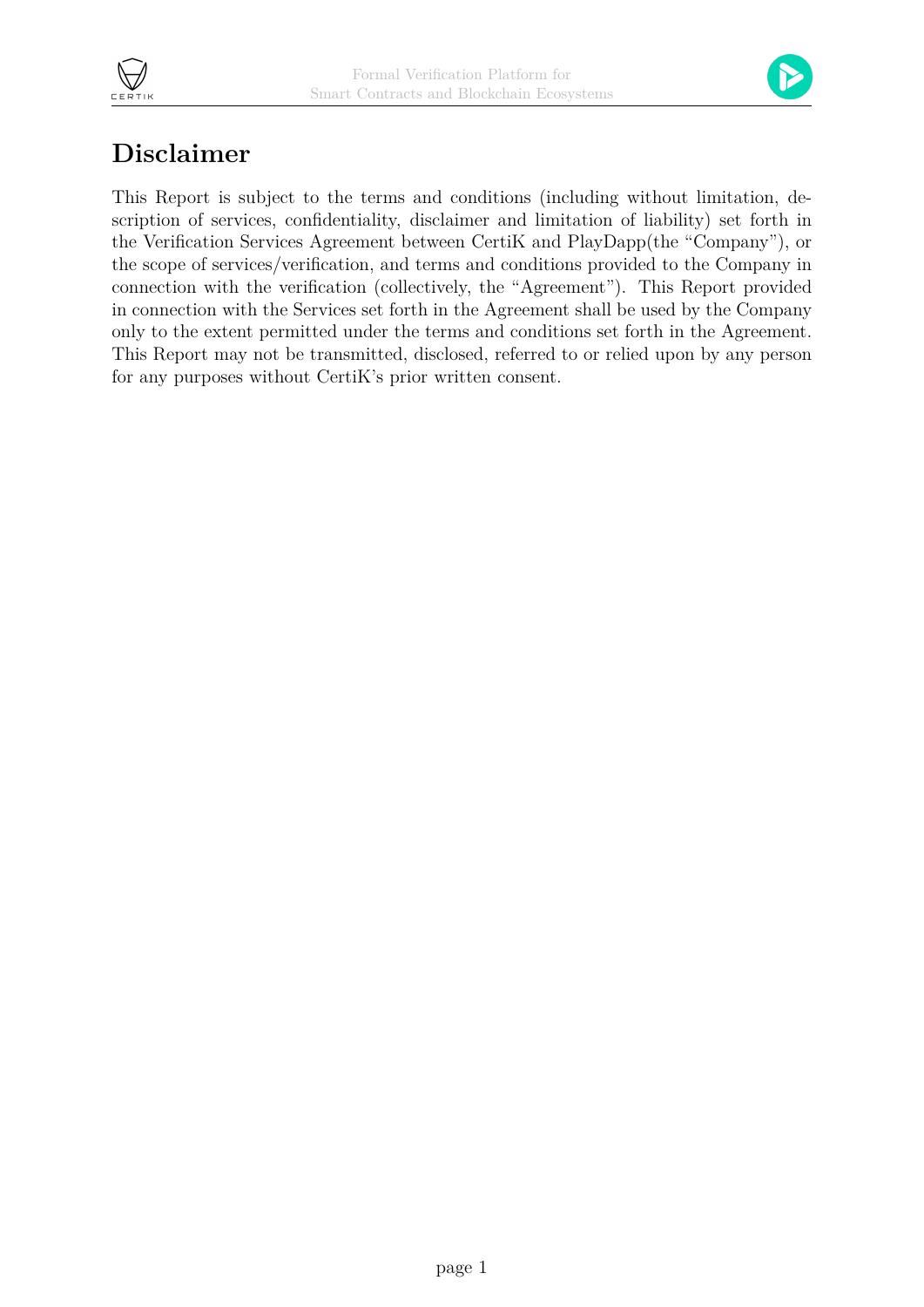



## **About CertiK**

<span id="page-3-0"></span>CertiK is a technology-led blockchain security company founded by Computer Science professors from Yale University and Columbia University built to prove the security and correctness of smart contracts and blockchain protocols.

CertiK, in partnership with grants from IBM and the Ethereum Foundation, has developed a proprietary Formal Verification technology to apply rigorous and complete mathematical reasoning against code. This process ensures algorithms, protocols, and business functionalities are secured and working as intended across all platforms.

CertiK differs from traditional testing approaches by employing Formal Verification to mathematically prove blockchain ecosystem and smart contracts are hacker-resistant and bug-free. CertiK uses this industry-leading technology together with standardized test suites, static analysis, and expert manual review to create a full-stack solution for our partners across the blockchain world to secure 6.2B in assets.

For more information: https://certik.org/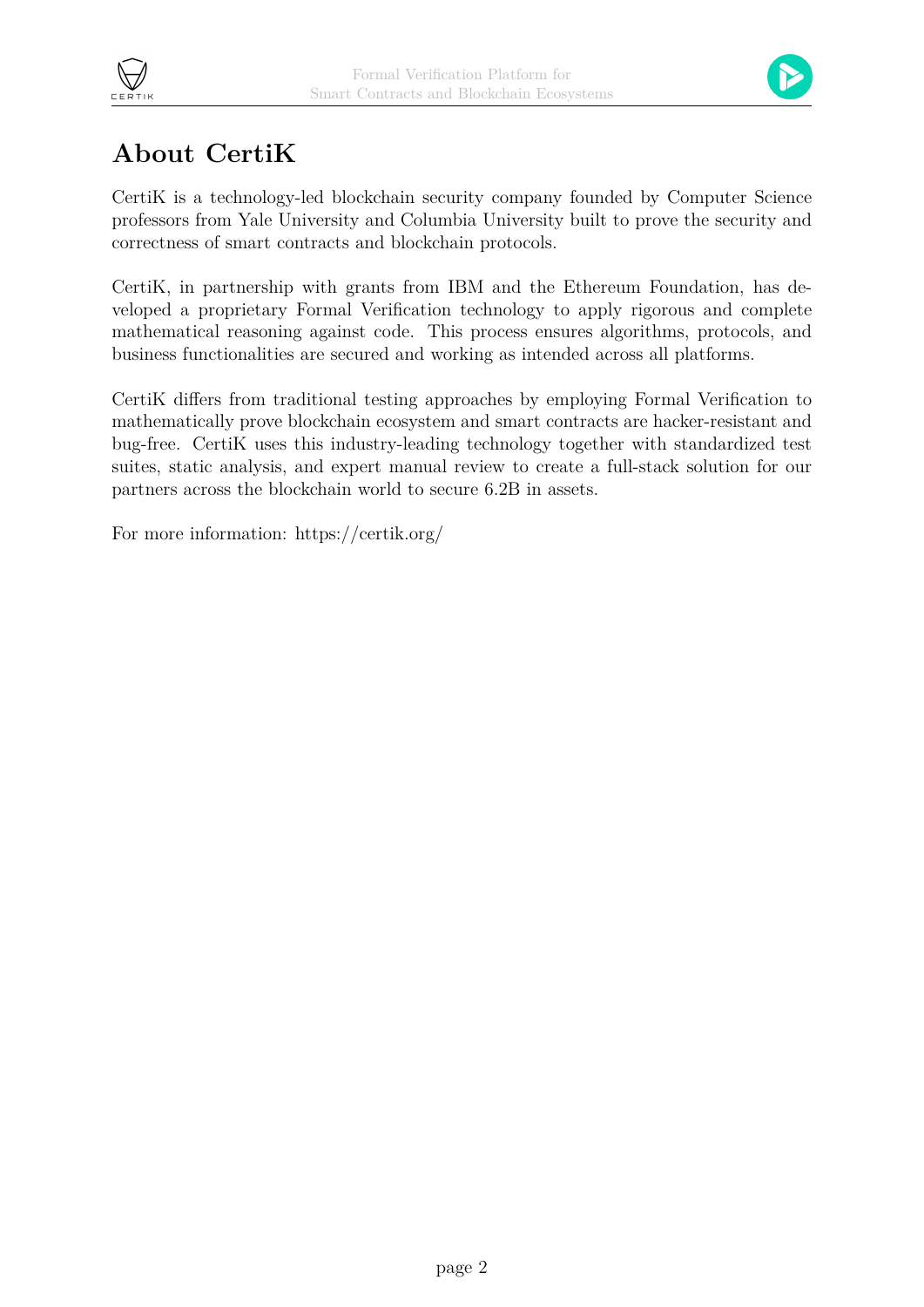



## <span id="page-4-0"></span>**Executive Summary**

This report has been prepared for PlayDapp to discover issues and vulnerabilities in the source code of their PLA and TokensPurchased smart contracts. A comprehensive examination has been performed, utilizing CertiK's Formal Verification Platform, Static Analysis, and Manual Review techniques.

The auditing process pays special attention to the following considerations:

- Testing the smart contracts against both common and uncommon attack vectors.
- Assessing the codebase to ensure compliance with current best practice and industry standards.
- Ensuring contract logic meets the specifications and intentions of the client.
- Cross referencing contract structure and implementation against similar smart contracts produced by industry leaders.
- Thorough line by line manual review of the entire codebase by industry experts.

## <span id="page-4-1"></span>**Vulnerability Classification**

CertiK categorizes issues into 3 buckets based on overall risk levels:

#### **Critical**

The code implementation does not match the specification, or it could result in the loss of funds for contract owner or users.

#### **Medium**

The code implementation does not match the specification under certain conditions, or it could affect the security standard by lost of access control.

Low

The code implementation does not follow best practices, or use suboptimal design patterns, which may lead to security vulnerabilies further down the line.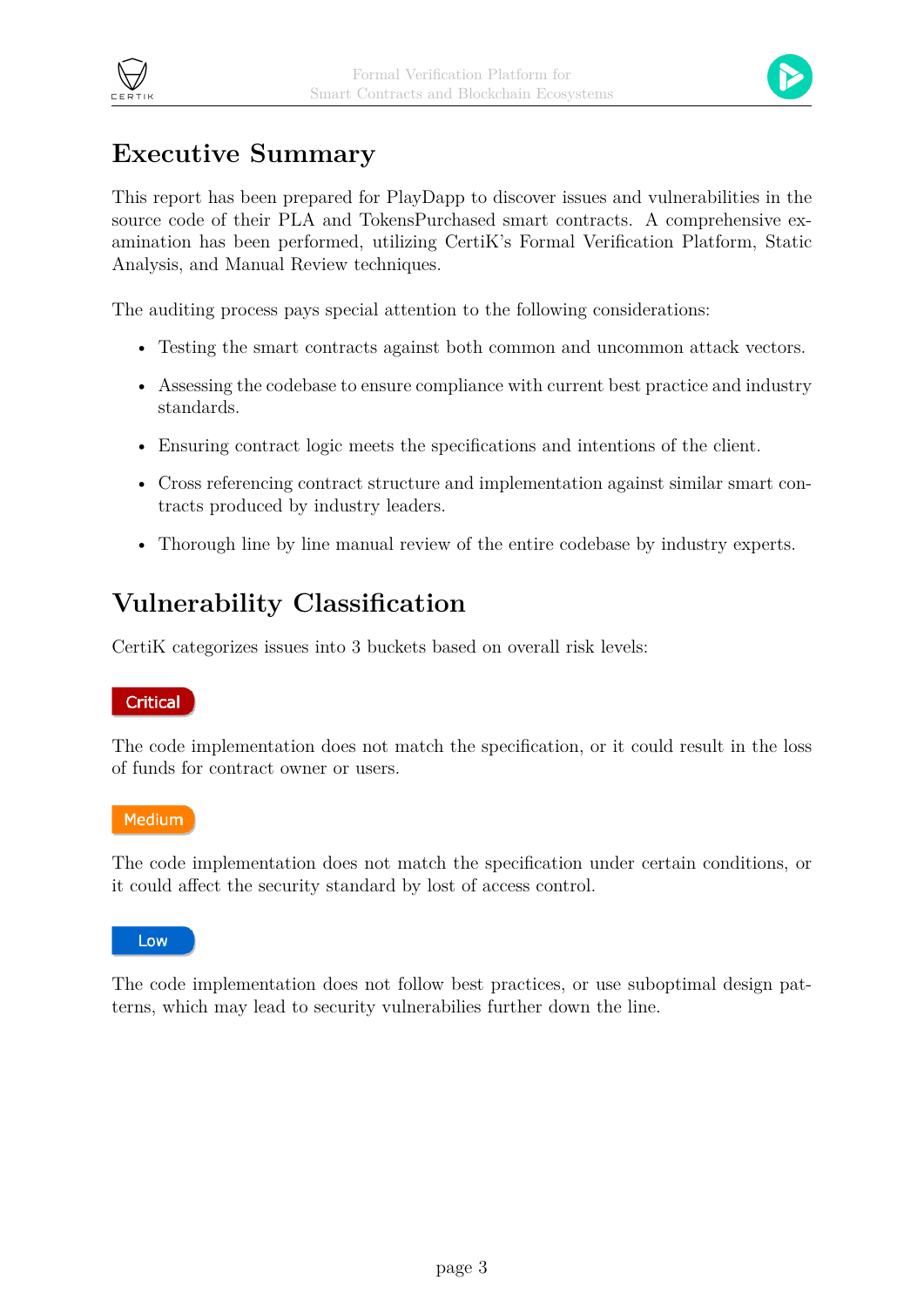



## <span id="page-5-1"></span><span id="page-5-0"></span>**Testing Summary**



 $CERTIK$  believes this smart contract passes security qualifications to be listed on digital asset exchanges.

Sep 18, 2019



### <span id="page-5-2"></span>**Type of Issues**

CertiK smart label engine applied 100% formal verification coverage on the source code. Our team of engineers ao scanned the source code using our proprietary static analysis tools and code-review methodologies. The following technical issues were found:

| Title                  | Description                                             | Issues   | <b>SWC ID</b>  |
|------------------------|---------------------------------------------------------|----------|----------------|
| Integer Overflow       | An overflow/underflow happens when an arithmetic        | $\Omega$ | <b>SWC-101</b> |
| and Underflow          | operation reaches the maximum or minimum size of        |          |                |
|                        | a type.                                                 |          |                |
| Function<br>incor-     | Function implementation does not meet the specifi-      | $\Omega$ |                |
| rectness               | cation, leading to intentional or unintentional vul-    |          |                |
|                        | nerabilities.                                           |          |                |
| <b>Buffer Overflow</b> | An attacker is able to write to arbitrary storage lo-   | $\Omega$ | <b>SWC-124</b> |
|                        | cations of a contract if array of out bound happens     |          |                |
| Reentrancy             | A malicious contract can call back into the calling     | $\Omega$ | <b>SWC-107</b> |
|                        | contract before the first invocation of the function is |          |                |
|                        | finished.                                               |          |                |
| Transaction Or-        | A race condition vulnerability occurs when code de-     | $\Omega$ | <b>SWC-114</b> |
| der Dependence         | pends on the order of the transactions submitted to     |          |                |
|                        | it.                                                     |          |                |
| Timestamp<br>$De-$     | Timestamp can be influenced by minors to some de-       | $\Omega$ | <b>SWC-116</b> |
| pendence               | gree.                                                   |          |                |
| $Com-$<br>Insecure     | Using an fixed outdated compiler version or float-      | $\theta$ | <b>SWC-102</b> |
| piler Version          | ing pragma can be problematic, if there are publicly    |          | <b>SWC-103</b> |
|                        | disclosed bugs and issues that affect the current com-  |          |                |
|                        | piler version used.                                     |          |                |
| Ran-<br>Insecure       | Block attributes are insecure to generate random        | $\Omega$ | <b>SWC-120</b> |
| domness                | numbers, as they can be influenced by minors to         |          |                |
|                        | some degree.                                            |          |                |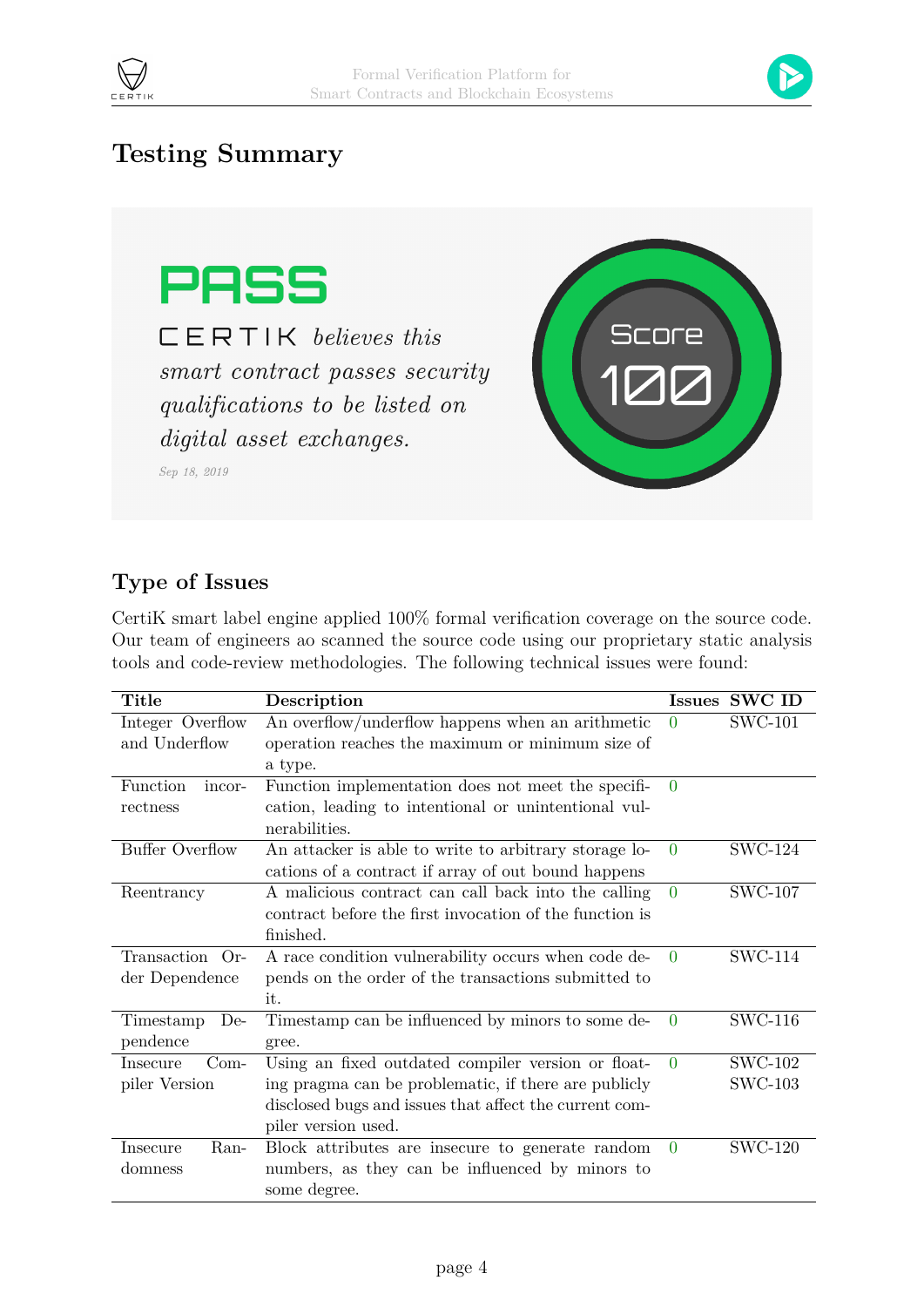

| "tx.origin"<br>for<br>authorization                              | tx.origin should not be used for authorization. Use<br>msg.sender instead. | $\Omega$ | <b>SWC-115</b> |
|------------------------------------------------------------------|----------------------------------------------------------------------------|----------|----------------|
| Delegatecall<br>to                                               |                                                                            |          | <b>SWC-112</b> |
|                                                                  | Calling into untrusted contracts is very dangerous,                        | $\Omega$ |                |
| Untrusted Callee                                                 | the target and arguments provided must be sani-                            |          |                |
|                                                                  | tized.                                                                     |          |                |
| Variable<br>State                                                | Labeling the visibility explicitly makes it easier to                      | $\theta$ | <b>SWC-108</b> |
| Default<br>Visibil-                                              | catch incorrect assumptions about who can access                           |          |                |
| ity                                                              | the variable.                                                              |          |                |
| Function Default                                                 | Functions are public by default. A malicious user                          | $\Omega$ | $SWC-100$      |
| Visibility                                                       | is able to make unauthorized or unintended state                           |          |                |
|                                                                  | changes if a developer forgot to set the visibility.                       |          |                |
| Uninitialized                                                    | Uninitialized local storage variables can point to                         | $\Omega$ | <b>SWC-109</b> |
| variables<br>other unexpected storage variables in the contract. |                                                                            |          |                |
| Assertion Failure                                                | The assert () function is meant to assert invariants.                      | $\Omega$ | <b>SWC-110</b> |
| Properly functioning code should never reach a fail-             |                                                                            |          |                |
|                                                                  | ing assert statement.                                                      |          |                |
| Deprecated                                                       | Several functions and operators in Solidity are dep-                       | $\Omega$ | <b>SWC-111</b> |
| Solidity Features                                                | recated and should not be used as best practice.                           |          |                |
| Unused variables                                                 | Unused variables reduce code quality                                       | $\Omega$ |                |

## <span id="page-6-0"></span>**Vulnerability Details**



CERTIN

No issue found.

Medium

No issue found.

Low

No issue found.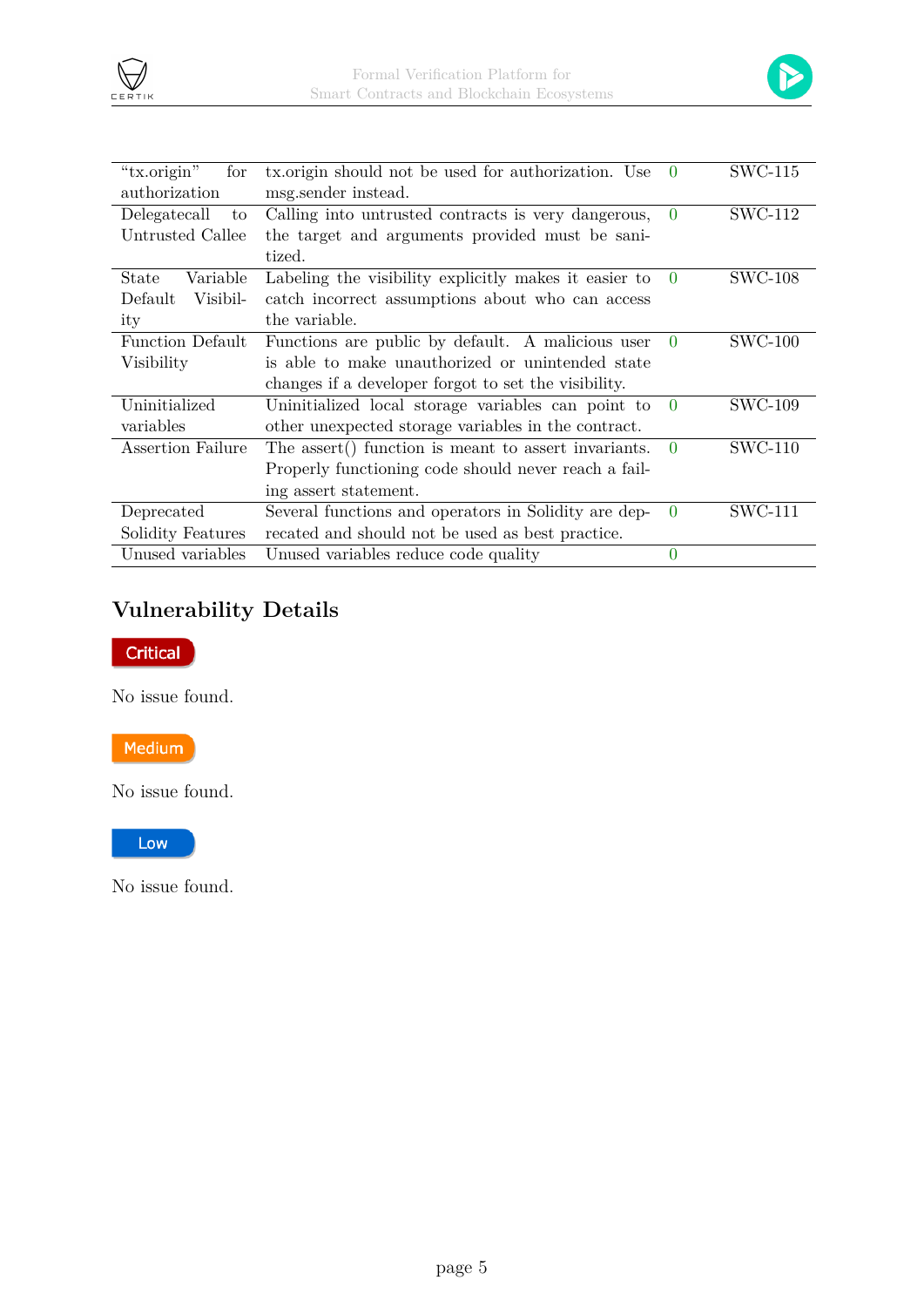



## <span id="page-7-0"></span>**Static Analysis Results**

**INSECURE\_COMPILER\_VERSION**

Line 1 in File PLA.sol

1 **pragma** solidity ^0.5.0;

Only these compiler versions are safe to compile your code:  $0.5.10$ 

#### <span id="page-7-1"></span>**INSECURE\_COMPILER\_VERSION**

Line 1 in File TokenPurchased.sol

1 **pragma** solidity ^0.5.0;

Only these compiler versions are safe to compile your code:  $0.5.10$ 

**INSECURE\_COMPILER\_VERSION**

Line 1 in File ERC20.sol

1 **pragma** solidity ^0.4.24;

Version to compile has the following bug: 0.4.24: SignedArrayStorageCopy, ABIEncoderV2StorageArrayWithMultiSlotElement, DynamicConstructorArgumentsClippedABIV2, UninitializedFunctionPointerInConstructor  $0.4.x$ , IncorrectEventSignatureInLibraries  $0.4.x$ , ABIEncoderV2PackedStorage\_0.4.x, ExpExponentCleanup, EventStructWrongData 0.4.25: SignedArrayStorageCopy, ABIEncoderV2StorageArrayWithMultiSlotElement, DynamicConstructorArgumentsClippedABIV2, UninitializedFunctionPointerInConstructor\_0.4.x, IncorrectEventSignatureInLibraries\_0.4.x, ABIEncoderV2PackedStorage\_0.4.x 0.4.26: SignedArrayStorageCopy, ABIEncoderV2StorageArrayWithMultiSlotElement, DynamicConstructorArgumentsClippedABIV2

**INSECURE\_COMPILER\_VERSION**

Line 1 in File ERC20Mintable.sol

1 **pragma** solidity ^0.4.24;

Version to compile has the following bug: 0.4.24: SignedArrayStorageCopy, ABIEncoderV2StorageArrayWithMultiSlotElement, DynamicConstructorArgumentsClippedABIV2, UninitializedFunctionPointerInConstructor  $0.4.x$ , IncorrectEventSignatureInLibraries  $0.4.x$ , ABIEncoderV2PackedStorage\_0.4.x, ExpExponentCleanup, EventStructWrongData 0.4.25: SignedArrayStorageCopy, ABIEncoderV2StorageArrayWithMultiSlotElement, DynamicConstructorArgumentsClippedABIV2, UninitializedFunctionPointerInConstructor\_0.4.x, IncorrectEventSignatureInLibraries\_0.4.x, ABIEncoderV2PackedStorage\_0.4.x 0.4.26: SignedArrayStorageCopy, ABIEncoderV2StorageArrayWithMultiSlotElement, DynamicConstructorArgumentsClippedABIV2

#### **INSECURE\_COMPILER\_VERSION**

Line 1 in File ERC20Detailed.sol

1 **pragma** solidity ^0.4.24;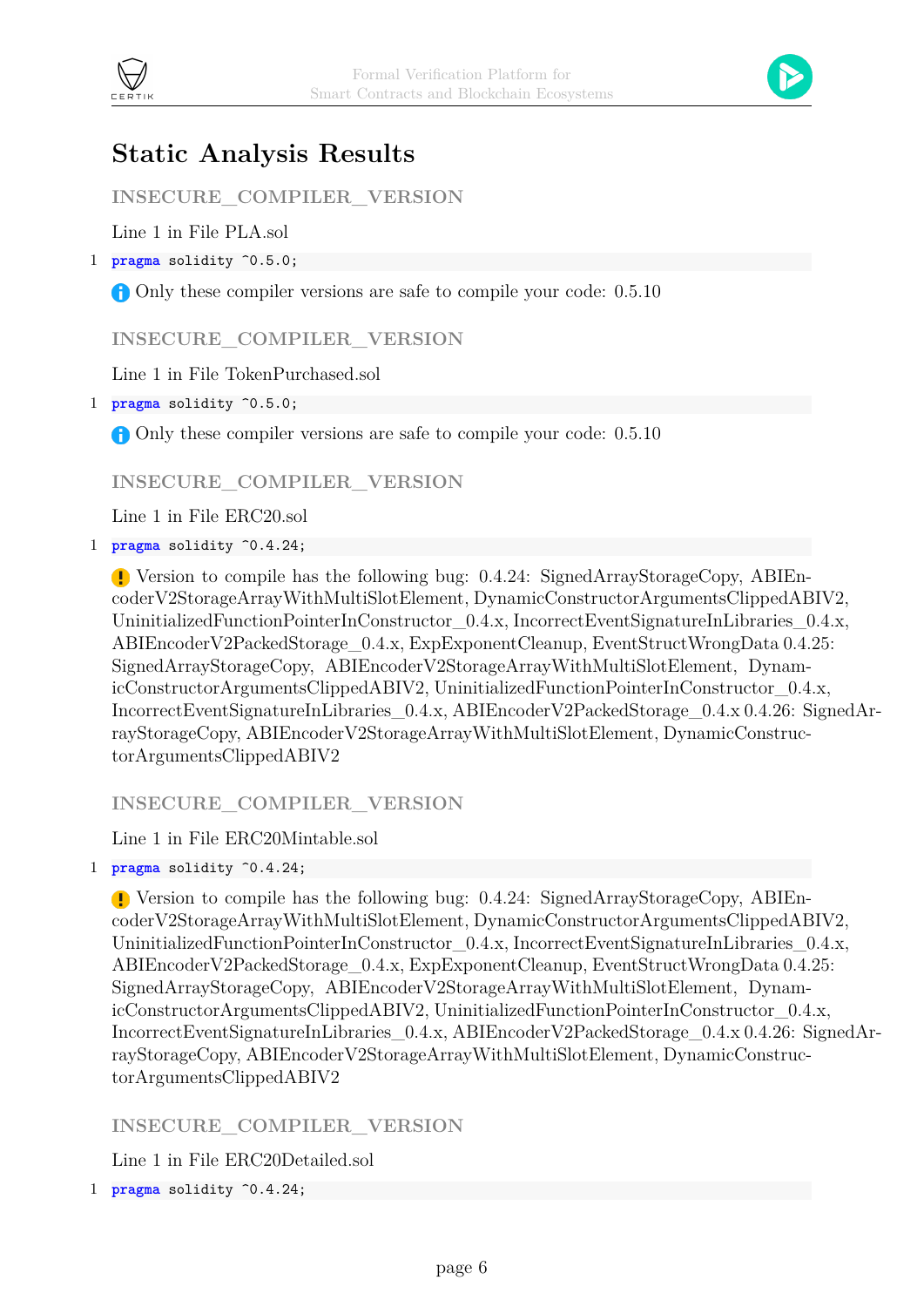

Version to compile has the following bug: 0.4.24: SignedArrayStorageCopy, ABIEncoderV2StorageArrayWithMultiSlotElement, DynamicConstructorArgumentsClippedABIV2, UninitializedFunctionPointerInConstructor  $0.4.x$ , IncorrectEventSignatureInLibraries  $0.4.x$ , ABIEncoderV2PackedStorage\_0.4.x, ExpExponentCleanup, EventStructWrongData 0.4.25: SignedArrayStorageCopy, ABIEncoderV2StorageArrayWithMultiSlotElement, DynamicConstructorArgumentsClippedABIV2, UninitializedFunctionPointerInConstructor\_0.4.x, IncorrectEventSignatureInLibraries\_0.4.x, ABIEncoderV2PackedStorage\_0.4.x 0.4.26: SignedArrayStorageCopy, ABIEncoderV2StorageArrayWithMultiSlotElement, DynamicConstructorArgumentsClippedABIV2

#### **INSECURE\_COMPILER\_VERSION**

Line 1 in File ERC20Capped.sol

1 **pragma** solidity ^0.4.24;

Version to compile has the following bug: 0.4.24: SignedArrayStorageCopy, ABIEncoderV2StorageArrayWithMultiSlotElement, DynamicConstructorArgumentsClippedABIV2, UninitializedFunctionPointerInConstructor\_0.4.x, IncorrectEventSignatureInLibraries\_0.4.x, ABIEncoderV2PackedStorage\_0.4.x, ExpExponentCleanup, EventStructWrongData 0.4.25: SignedArrayStorageCopy, ABIEncoderV2StorageArrayWithMultiSlotElement, DynamicConstructorArgumentsClippedABIV2, UninitializedFunctionPointerInConstructor\_0.4.x, IncorrectEventSignatureInLibraries\_0.4.x, ABIEncoderV2PackedStorage\_0.4.x 0.4.26: SignedArrayStorageCopy, ABIEncoderV2StorageArrayWithMultiSlotElement, DynamicConstructorArgumentsClippedABIV2

#### **INSECURE\_COMPILER\_VERSION**

Line 1 in File ERC20Burnable.sol

1 **pragma** solidity ^0.4.24;

Version to compile has the following bug: 0.4.24: SignedArrayStorageCopy, ABIEncoderV2StorageArrayWithMultiSlotElement, DynamicConstructorArgumentsClippedABIV2, UninitializedFunctionPointerInConstructor  $0.4.x$ , IncorrectEventSignatureInLibraries  $0.4.x$ , ABIEncoderV2PackedStorage\_0.4.x, ExpExponentCleanup, EventStructWrongData 0.4.25: SignedArrayStorageCopy, ABIEncoderV2StorageArrayWithMultiSlotElement, DynamicConstructorArgumentsClippedABIV2, UninitializedFunctionPointerInConstructor\_0.4.x, IncorrectEventSignatureInLibraries\_0.4.x, ABIEncoderV2PackedStorage\_0.4.x 0.4.26: SignedArrayStorageCopy, ABIEncoderV2StorageArrayWithMultiSlotElement, DynamicConstructorArgumentsClippedABIV2

**INSECURE\_COMPILER\_VERSION**

Line 1 in File Roles.sol

```
1 pragma solidity ^0.4.24;
```
Version to compile has the following bug: 0.4.24: SignedArrayStorageCopy, ABIEncoderV2StorageArrayWithMultiSlotElement, DynamicConstructorArgumentsClippedABIV2, UninitializedFunctionPointerInConstructor  $0.4.x$ , IncorrectEventSignatureInLibraries  $0.4.x$ , ABIEncoderV2PackedStorage\_0.4.x, ExpExponentCleanup, EventStructWrongData 0.4.25: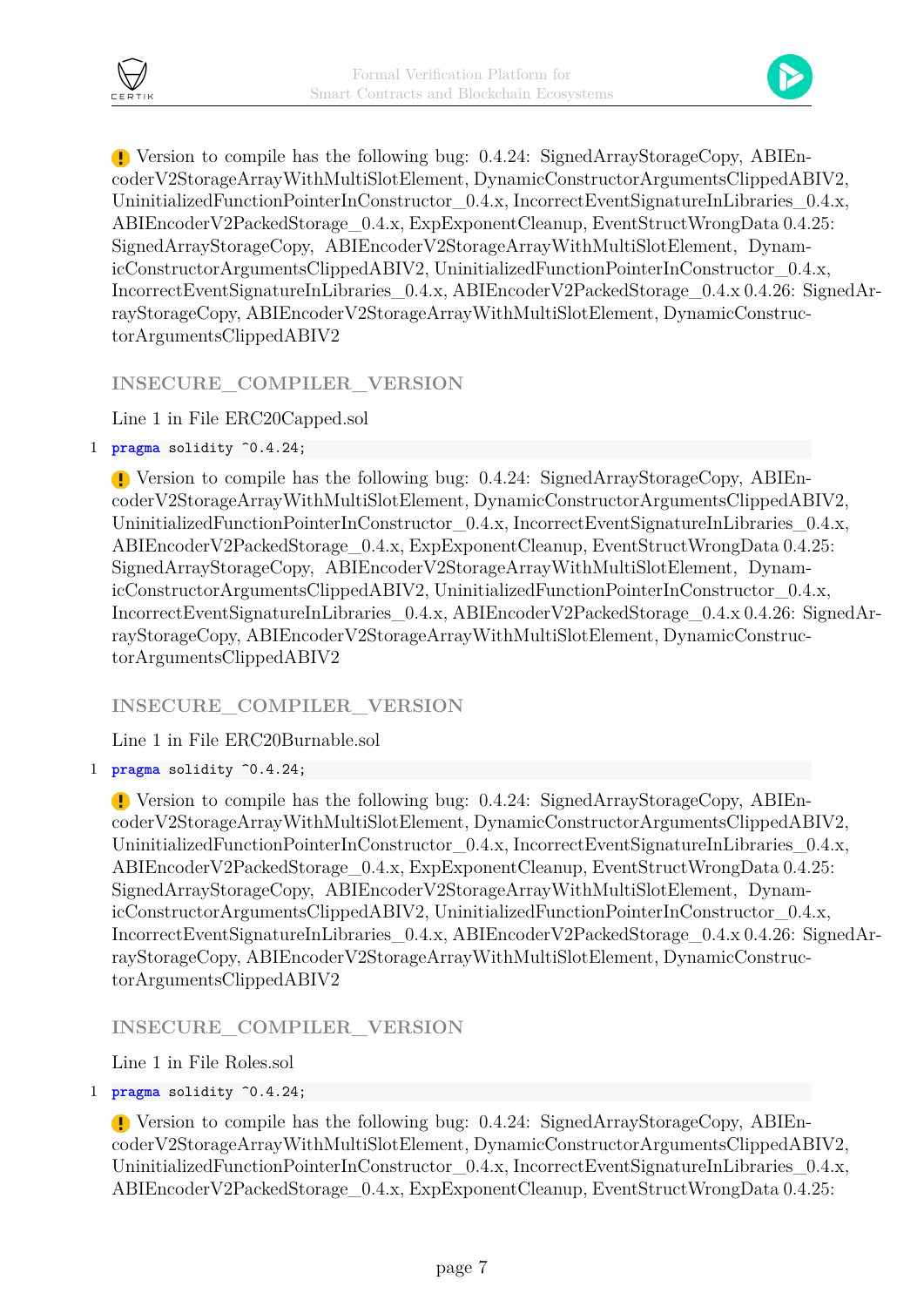



SignedArrayStorageCopy, ABIEncoderV2StorageArrayWithMultiSlotElement, DynamicConstructorArgumentsClippedABIV2, UninitializedFunctionPointerInConstructor\_0.4.x, IncorrectEventSignatureInLibraries\_0.4.x, ABIEncoderV2PackedStorage\_0.4.x 0.4.26: SignedArrayStorageCopy, ABIEncoderV2StorageArrayWithMultiSlotElement, DynamicConstructorArgumentsClippedABIV2

**INSECURE\_COMPILER\_VERSION**

Line 1 in File MinterRole.sol

1 **pragma** solidity ^0.4.24;

Version to compile has the following bug: 0.4.24: SignedArrayStorageCopy, ABIEncoderV2StorageArrayWithMultiSlotElement, DynamicConstructorArgumentsClippedABIV2, UninitializedFunctionPointerInConstructor  $0.4.x$ , IncorrectEventSignatureInLibraries  $0.4.x$ , ABIEncoderV2PackedStorage\_0.4.x, ExpExponentCleanup, EventStructWrongData 0.4.25: SignedArrayStorageCopy, ABIEncoderV2StorageArrayWithMultiSlotElement, DynamicConstructorArgumentsClippedABIV2, UninitializedFunctionPointerInConstructor\_0.4.x, IncorrectEventSignatureInLibraries\_0.4.x, ABIEncoderV2PackedStorage\_0.4.x 0.4.26: SignedArrayStorageCopy, ABIEncoderV2StorageArrayWithMultiSlotElement, DynamicConstructorArgumentsClippedABIV2

**INSECURE\_COMPILER\_VERSION**

Line 1 in File ReentrancyGuard.sol

1 **pragma** solidity ^0.4.24;

Version to compile has the following bug: 0.4.24: SignedArrayStorageCopy, ABIEncoderV2StorageArrayWithMultiSlotElement, DynamicConstructorArgumentsClippedABIV2, UninitializedFunctionPointerInConstructor  $0.4.x$ , IncorrectEventSignatureInLibraries  $0.4.x$ , ABIEncoderV2PackedStorage\_0.4.x, ExpExponentCleanup, EventStructWrongData 0.4.25: SignedArrayStorageCopy, ABIEncoderV2StorageArrayWithMultiSlotElement, DynamicConstructorArgumentsClippedABIV2, UninitializedFunctionPointerInConstructor\_0.4.x, IncorrectEventSignatureInLibraries\_0.4.x, ABIEncoderV2PackedStorage\_0.4.x 0.4.26: SignedArrayStorageCopy, ABIEncoderV2StorageArrayWithMultiSlotElement, DynamicConstructorArgumentsClippedABIV2

#### **INSECURE\_COMPILER\_VERSION**

Line 1 in File SafeMath.sol

1 **pragma** solidity ^0.4.24;

Version to compile has the following bug: 0.4.24: SignedArrayStorageCopy, ABIEncoderV2StorageArrayWithMultiSlotElement, DynamicConstructorArgumentsClippedABIV2, UninitializedFunctionPointerInConstructor\_0.4.x, IncorrectEventSignatureInLibraries\_0.4.x, ABIEncoderV2PackedStorage\_0.4.x, ExpExponentCleanup, EventStructWrongData 0.4.25: SignedArrayStorageCopy, ABIEncoderV2StorageArrayWithMultiSlotElement, DynamicConstructorArgumentsClippedABIV2, UninitializedFunctionPointerInConstructor\_0.4.x, IncorrectEventSignatureInLibraries\_0.4.x, ABIEncoderV2PackedStorage\_0.4.x 0.4.26: SignedArrayStorageCopy, ABIEncoderV2StorageArrayWithMultiSlotElement, DynamicConstructorArgumentsClippedABIV2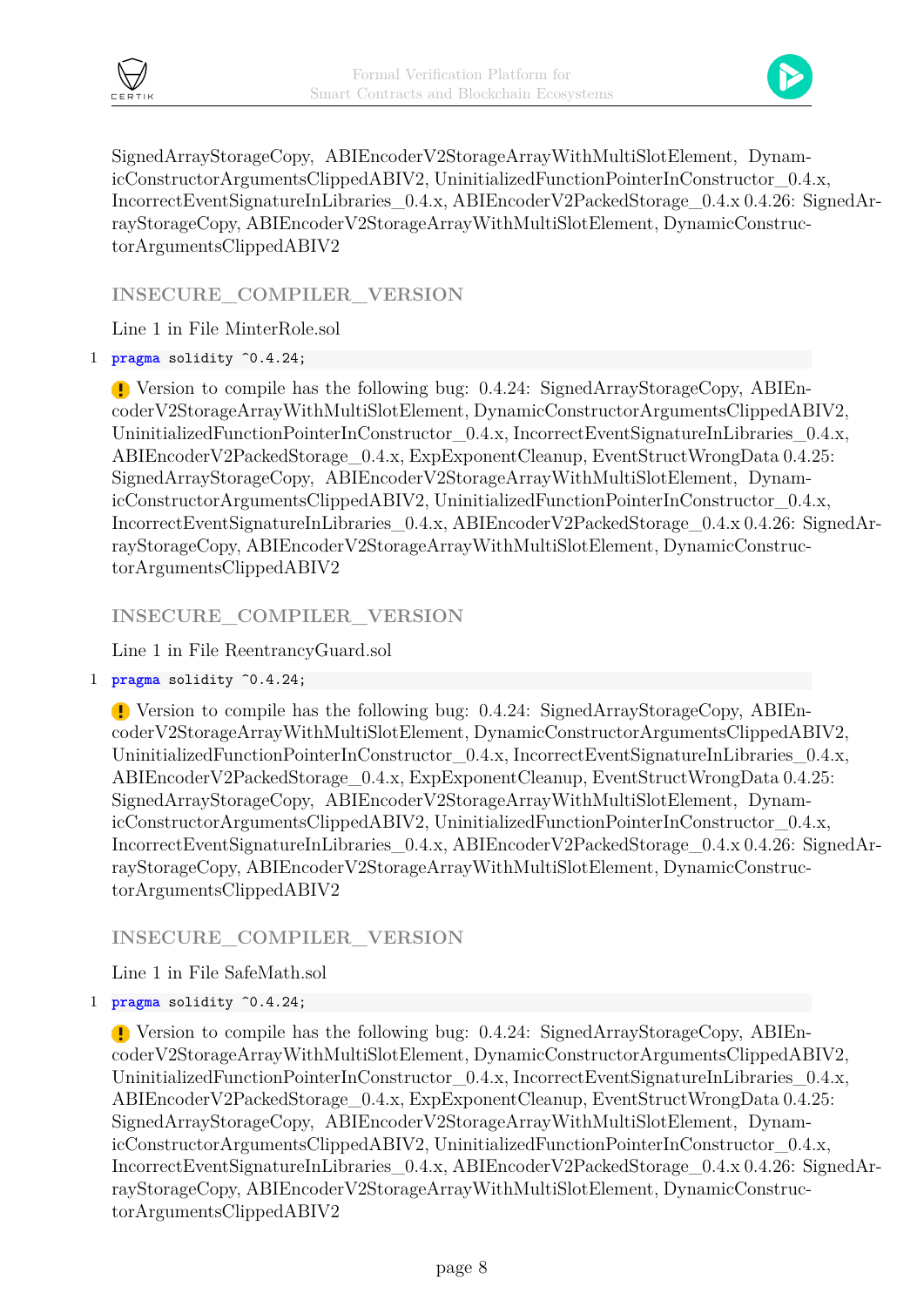



#### **INSECURE\_COMPILER\_VERSION**

Line 1 in File Ownable.sol

1 **pragma** solidity ^0.4.24;

Version to compile has the following bug: 0.4.24: SignedArrayStorageCopy, ABIEncoderV2StorageArrayWithMultiSlotElement, DynamicConstructorArgumentsClippedABIV2, UninitializedFunctionPointerInConstructor\_0.4.x, IncorrectEventSignatureInLibraries\_0.4.x, ABIEncoderV2PackedStorage\_0.4.x, ExpExponentCleanup, EventStructWrongData 0.4.25: SignedArrayStorageCopy, ABIEncoderV2StorageArrayWithMultiSlotElement, DynamicConstructorArgumentsClippedABIV2, UninitializedFunctionPointerInConstructor\_0.4.x, IncorrectEventSignatureInLibraries\_0.4.x, ABIEncoderV2PackedStorage\_0.4.x 0.4.26: SignedArrayStorageCopy, ABIEncoderV2StorageArrayWithMultiSlotElement, DynamicConstructorArgumentsClippedABIV2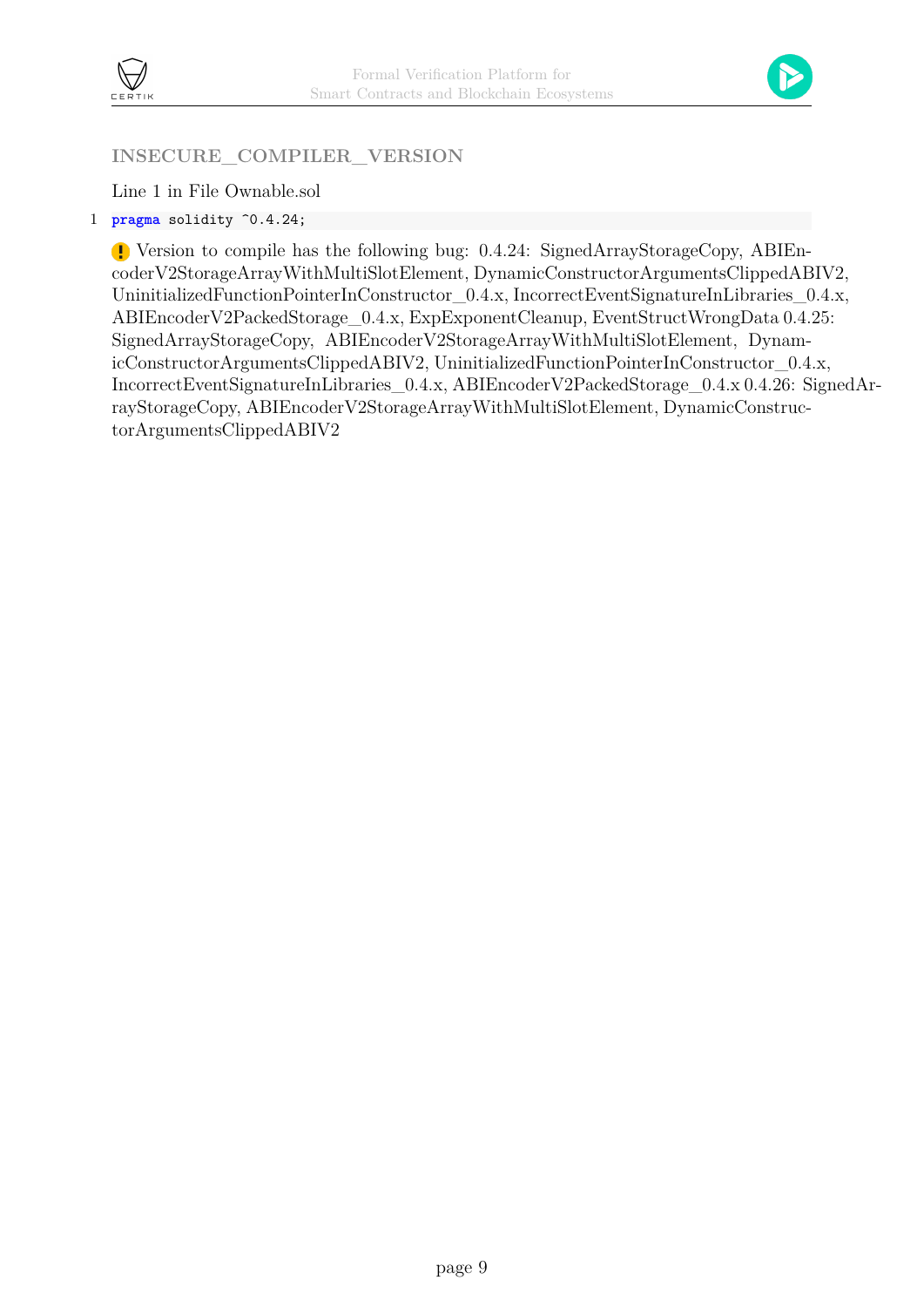



## **Formal Verification Results**

### **How to read**

# Detail for Request 1

transferFrom to same address

| Verification date                  |                                                                          | 20, Oct 2018                                                                                                                                             |
|------------------------------------|--------------------------------------------------------------------------|----------------------------------------------------------------------------------------------------------------------------------------------------------|
| <i>Verification timespan</i>       |                                                                          | 395.38 ms                                                                                                                                                |
|                                    |                                                                          |                                                                                                                                                          |
| $\Box$ ERTIK <i>label location</i> |                                                                          | Line 30-34 in File howtoread.sol                                                                                                                         |
| $\sqsubset$ ERTIK label            | 30<br>31<br>32<br>33<br>34                                               | /*@CTK FAIL "transferFrom to same address"<br><b>@tag</b> assume_completion<br>Opre from $==$ to<br>@post __post.allowed[from][msg.sender] ==<br>$\ast/$ |
| Raw code location                  |                                                                          | Line 35-41 in File howtoread.sol                                                                                                                         |
|                                    | 35<br>36                                                                 | function transferFrom(address from, address to<br>$) \f$<br>$balances[from] = balances[from].sub(tokens$                                                 |
| Raw code                           | 37<br>$38\,$<br>39<br>40<br>41                                           | allowed[from][msg.sender] = allowed[from][<br>$balances[to] = balances[to] . add(tokens);$<br>emit Transfer(from, to, tokens);<br>return true;<br>}      |
|                                    |                                                                          |                                                                                                                                                          |
| Counterexample                     |                                                                          | This code violates the specification                                                                                                                     |
| Initial environment                | 1<br>$\overline{2}$<br>3<br>4<br>$\bf 5$<br>$\,6$<br>$\overline{7}$<br>8 | Counter Example:<br>Before Execution:<br>$Input = \{$<br>$from = 0x0$<br>$to = 0x0$<br>$tokens = 0x6c$<br>This $= 0$                                     |
|                                    | 53<br>54<br>$55\,$                                                       | balance: OxO                                                                                                                                             |
|                                    | 56<br>57                                                                 | After Execution:                                                                                                                                         |
| Post environment                   | 58<br>59<br>60<br>61                                                     | $Input = \{$<br>$from = 0x0$<br>$to = 0x0$<br>tokens = $0x$ 6c                                                                                           |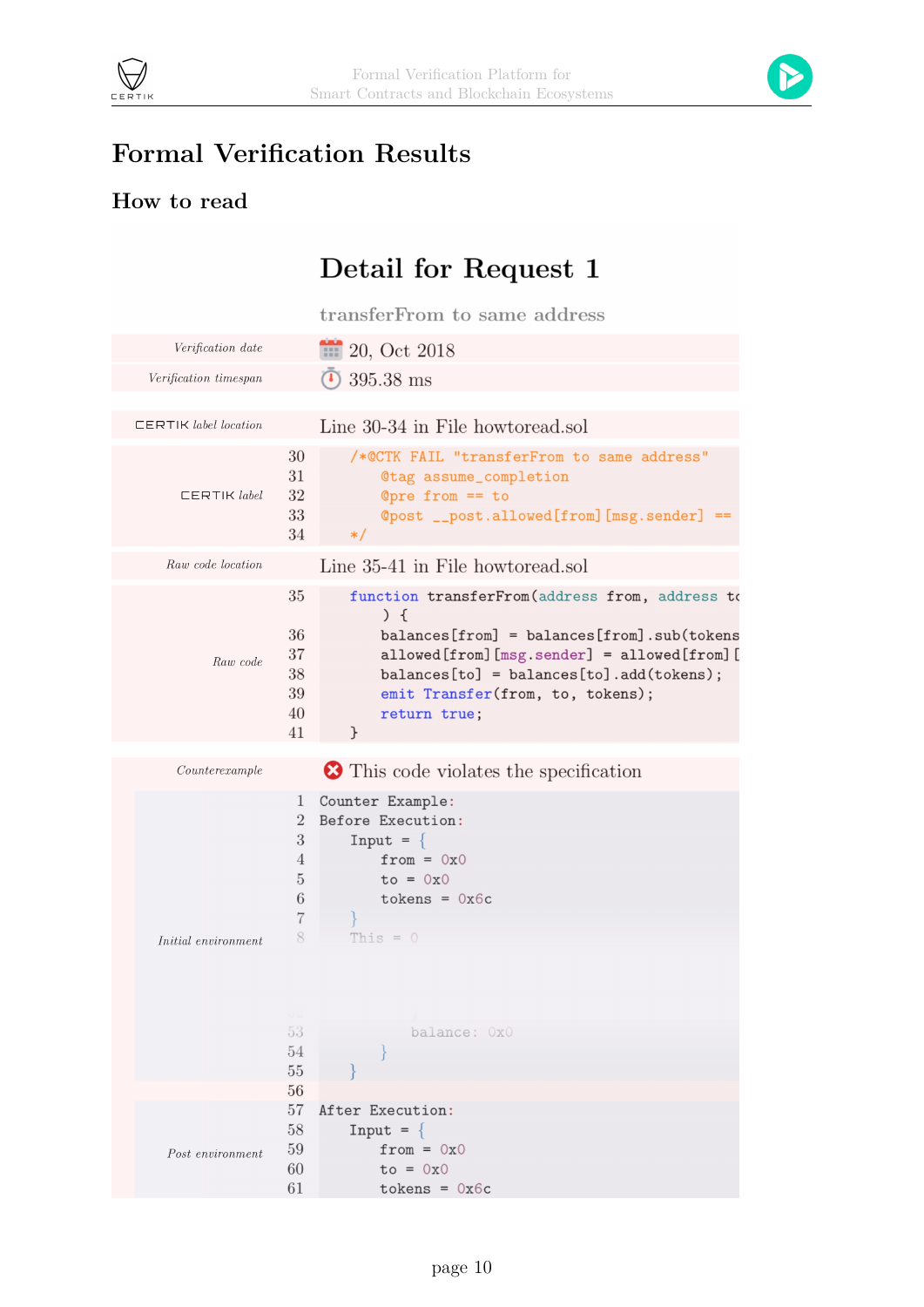



#### <span id="page-12-0"></span>**Formal Verification Request 1**

**PLA**

```
18, Sep 2019
218.1 ms
```
Line 9-14 in File PLA.sol

```
9 /*@CTK PLA
10 @tag assume_completion
11 @pre _decimals == 0
12 @post __post._totalSupply == _totalSupply + _value
13 @post __post._balances[msg.sender] == _balances[msg.sender] + _value
14 */
```
Line 15-29 in File PLA.sol

```
15 constructor (
16 string memory _name,
17 string memory _symbol,
18 uint256 _value,
19 uint8 _decimals,
20 uint256 _cap
21 )
22 ERC20Detailed (_name , _symbol , _decimals )
23 // ERC20Burnable ()
24 // ERC20Capped (_cap)
25 public
26 {
27 uint256 value = _value * (10 ** uint256(_decimals));
28 _mint(msg.sender, value);
29 }
```
The code meets the specification.

#### **Formal Verification Request 2**

**TokensPurchased**

18, Sep 2019  $\bar{0}$  7.89 ms

Line 21-23 in File TokenPurchased.sol

```
21 /*@CTK TokensPurchased
22 @post __post._owner == msg.sender
23 */
```
Line 24-29 in File TokenPurchased.sol

```
24 constructor(IERC20 _token)
25 public
26 {
27 _owner = msg.sender;
28 token = IERC20(_token);
29 }
```
The code meets the specification.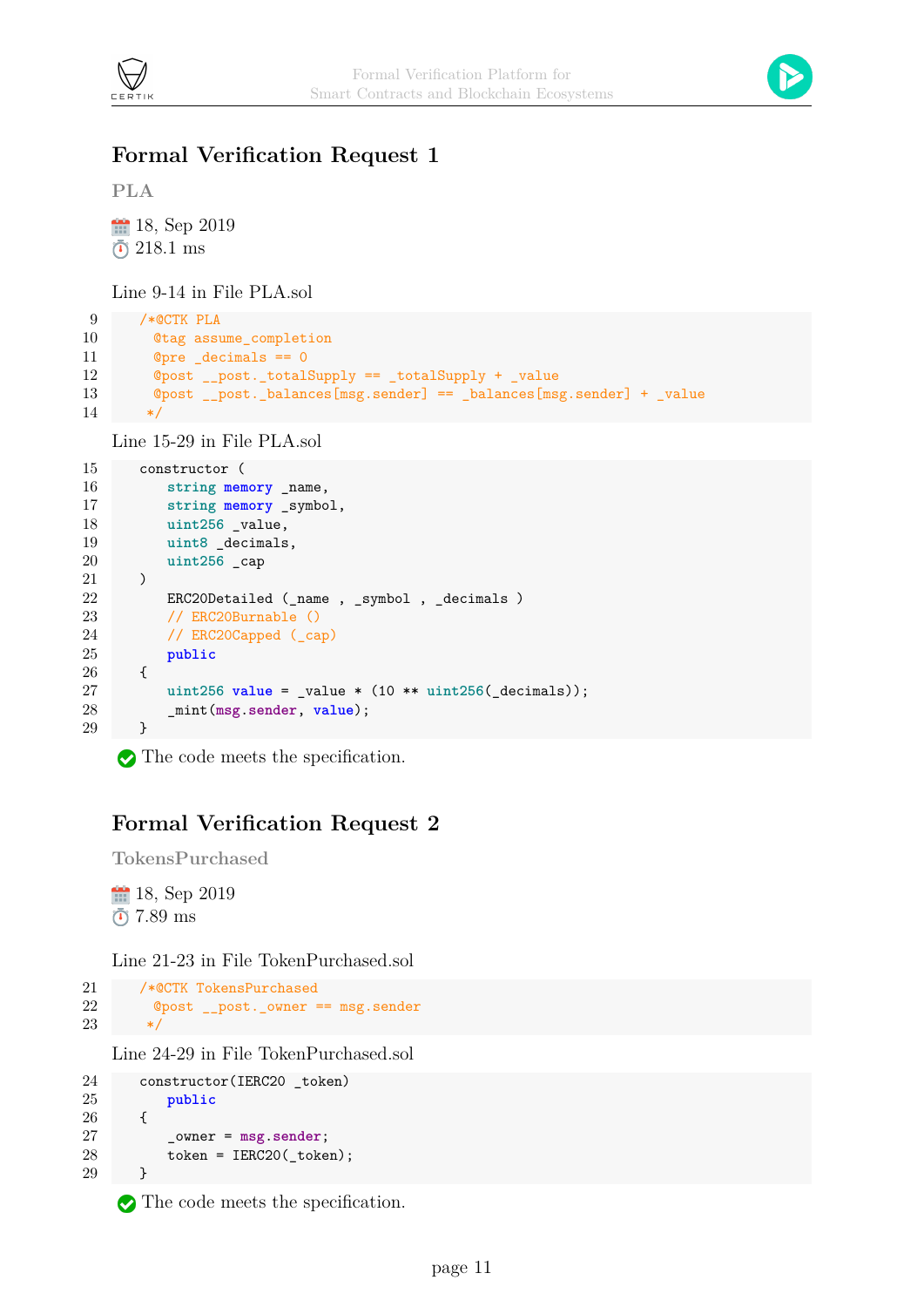



### **Formal Verification Request 3**

**validateCheck**

18, Sep 2019 28.95 ms

Line 53-57 in File TokenPurchased.sol

```
53 /*@CTK validateCheck
54 @tag assume_completion
55 @post _to != address(0)
56 @post _amount > 0
57 */
```
Line 58-62 in File TokenPurchased.sol

```
58 function validateCheck(address _to, uint256 _amount) internal view {
59 require(_to != address(0));
60 require(_amount > 0);
61 require(token.balanceOf(address(this)) >= _amount);
62 }
```
The code meets the specification.

### **Formal Verification Request 4**

**totalSupply**

18, Sep 2019 4.91 ms

Line 25-27 in File ERC20.sol

```
25 /*@CTK totalSupply
26 @post __return == _totalSupply
27 \times /
```
Line 28-30 in File ERC20.sol

```
28 function totalSupply() public view returns (uint256) {
29 return _totalSupply;
30 }
```
The code meets the specification.

#### **Formal Verification Request 5**

```
balanceOf
```
**18**, Sep 2019  $\bar{0}$  5.0 ms

Line 37-39 in File ERC20.sol

```
37 /*@CTK balanceOf
38 @post __return == _balances[owner]
39 */
```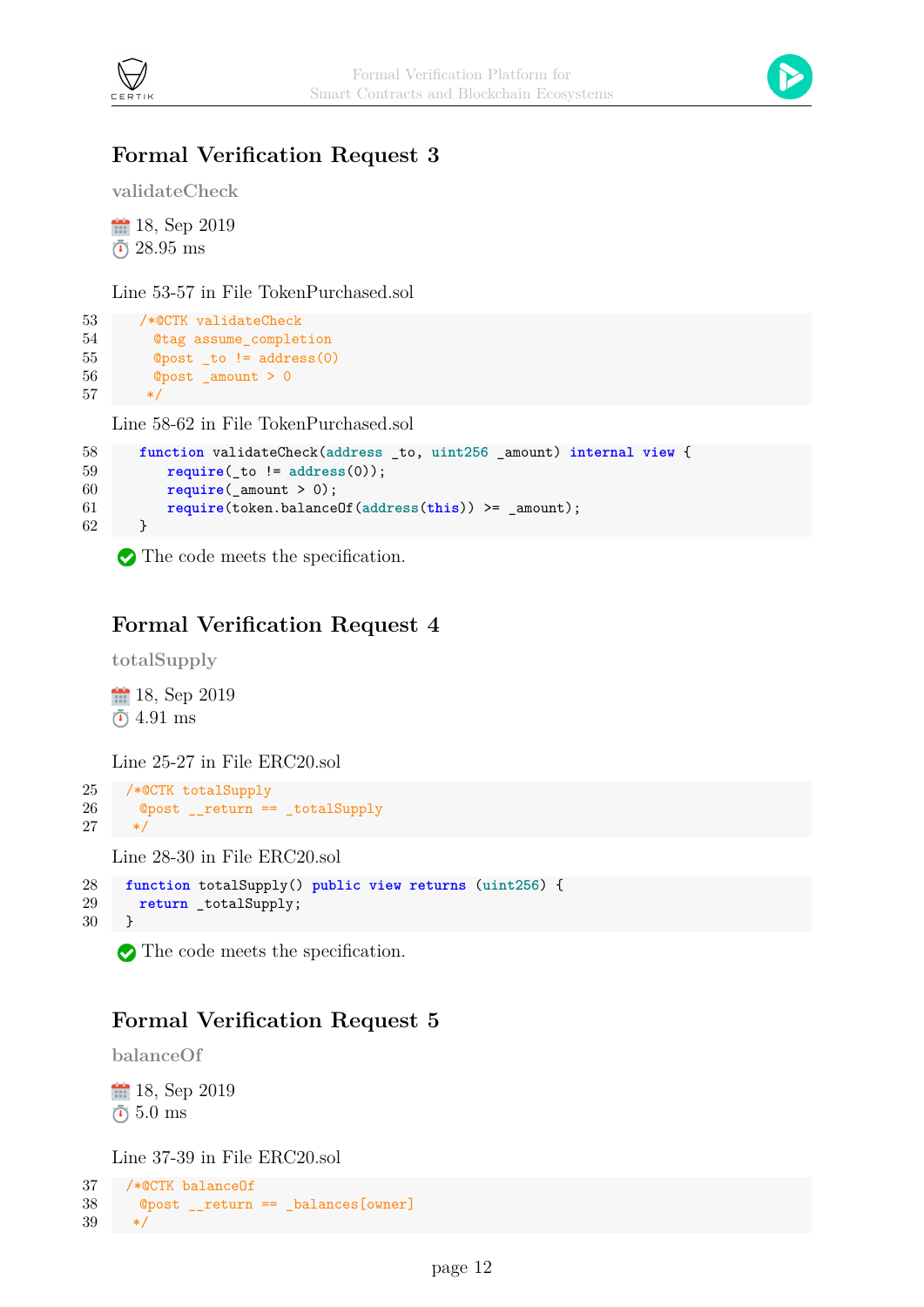



Line 40-42 in File ERC20.sol

```
40 function balanceOf(address owner) public view returns (uint256) {
41 return _balances[owner];
42 }
```
The code meets the specification.

#### **Formal Verification Request 6**

**allowance**

18, Sep 2019 5.28 ms

Line 50-52 in File ERC20.sol

```
50 /*@CTK allowance
51 @post __return == _allowed[owner][spender]
52 */
```
Line 53-62 in File ERC20.sol

```
53 function allowance(
54 address owner,
55 address spender
56 )
57 public
58 view
59 returns (uint256)
60 {
61 return _allowed[owner][spender];
62 }
```
The code meets the specification.

#### **Formal Verification Request 7**

**transfer**

18, Sep 2019 280.36 ms

Line 69-76 in File ERC20.sol

```
69 /*@CTK transfer
70 @tag assume_completion
71 @pre msg.sender != to
72 @post to != address(0)
73 ©post value <= balances[msg.sender]
74 @post __post._balances[to] == _balances[to] + value
75 @post __post._balances[msg.sender] == _balances[msg.sender] - value
76 */
```
Line 77-80 in File ERC20.sol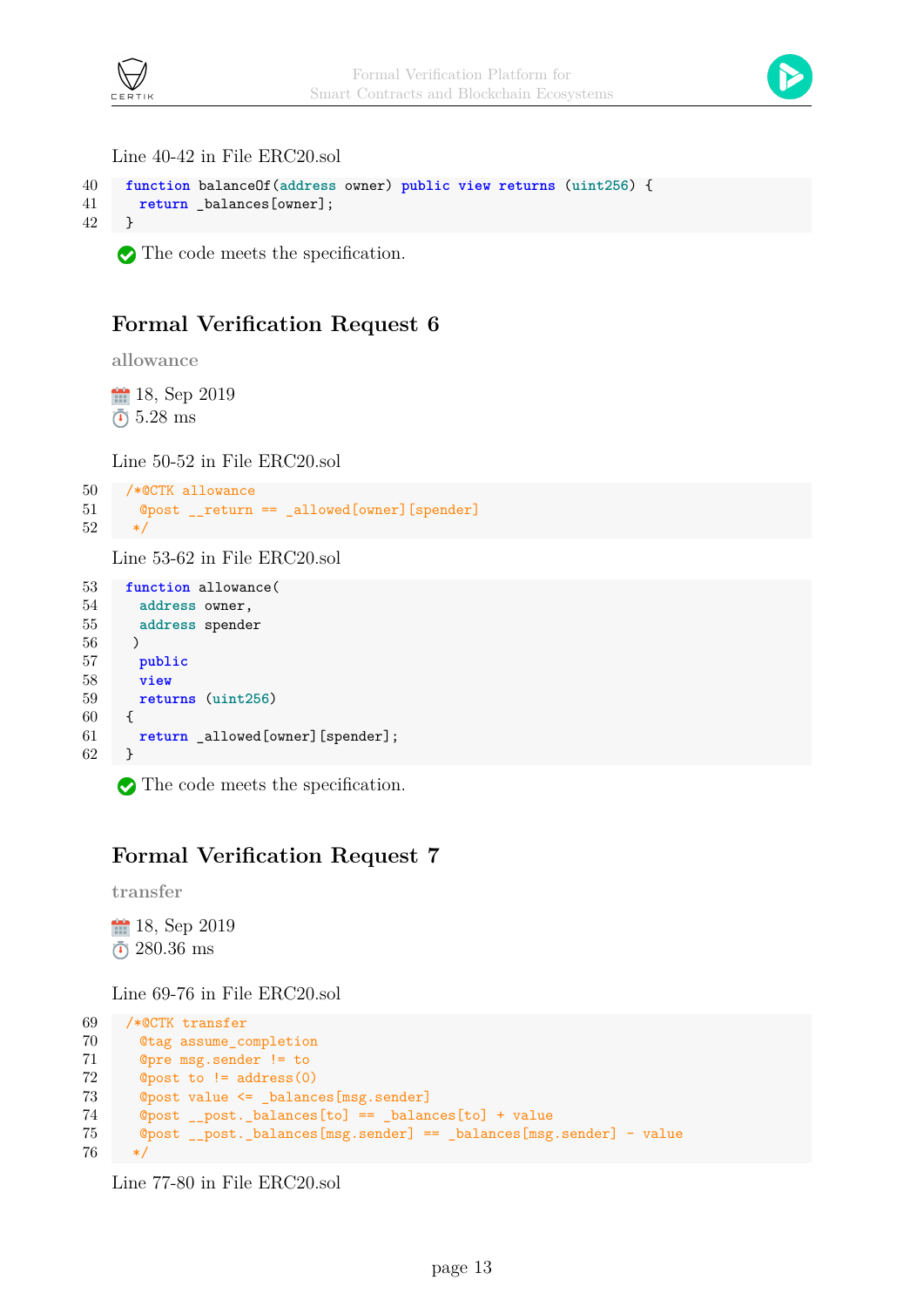



```
77 function transfer(address to, uint256 value) public returns (bool) {
78 _transfer(msg.sender, to, value);
79 return true;
80 }
```
The code meets the specification.

#### **Formal Verification Request 8**

**approve**

<sup>11</sup> 18, Sep 2019  $\bar{0}$  14.8 ms

Line 91-95 in File ERC20.sol

```
91 /*@CTK approve
92 @tag assume_completion
93 @post spender != address(0)
94 @post __post._allowed[msg.sender][spender] == value
95 */
```
Line 96-102 in File ERC20.sol

```
96 function approve(address spender, uint256 value) public returns (bool) {
97 require(spender != address(0));
98
99 _allowed[msg.sender][spender] = value;
100 emit Approval(msg.sender, spender, value);
101 return true;
102 }
```
The code meets the specification.

#### **Formal Verification Request 9**

**transfer\_from**

, Sep 2019 206.76 ms

Line 110-119 in File ERC20.sol

```
110 /*@CTK transfer_from
111 @tag assume_completion
112 @pre from != to
113 @post to != address(0)
114 @post value <= _allowed[from][msg.sender]
115 @post __post._balances[from] == _balances[from] - value
116 @post __post._balances[to] == _balances[to] + value
117 @post __post._allowed[from][msg.sender] ==
118 _allowed[from][msg.sender] - value
119
```

```
Line 120-133 in File ERC20.sol
```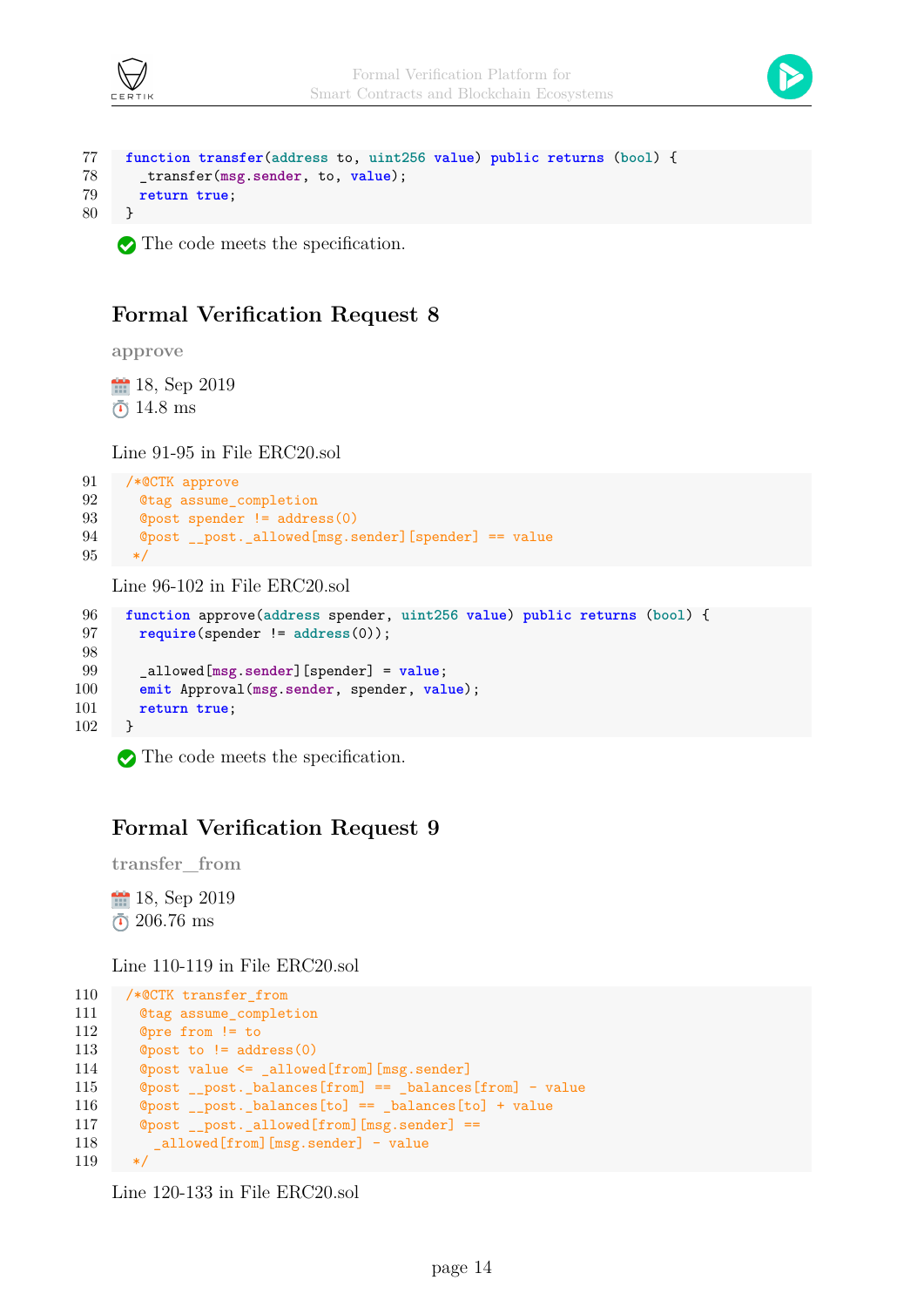



```
120 function transferFrom(
121 address from,
122 address to,
123 uint256 value
124 )
125 public
126 returns (bool)
127 {
128 require(value <= _allowed[from][msg.sender]);
129
130 _allowed[from][msg.sender] = _allowed[from][msg.sender].sub(value);
131 transfer(from, to, value);
132 return true;
133 }
```
The code meets the specification.

#### **Formal Verification Request 10**

**increaseAllowance**

18, Sep 2019  $\bar{0}$  42.42 ms

Line 144-149 in File ERC20.sol

```
144 /*@CTK increaseAllowance
145 @tag assume_completion
146 @post spender != address(0)
147 @post __post._allowed[msg.sender][spender] ==
148 _allowed[msg.sender][spender] + addedValue
149 */
```
Line 150-163 in File ERC20.sol

```
150 function increaseAllowance(
151 address spender,
152 uint256 addedValue
153 )
154 public
155 returns (bool)
156 {
157 require(spender != address(0));
158
159 _allowed[msg.sender][spender] = (
160 _allowed[msg.sender][spender].add(addedValue));
161 emit Approval(msg.sender, spender, _allowed[msg.sender][spender]);
162 return true;
163 }
```
The code meets the specification.

#### **Formal Verification Request 11**

**decreaseAllowance**

, Sep 2019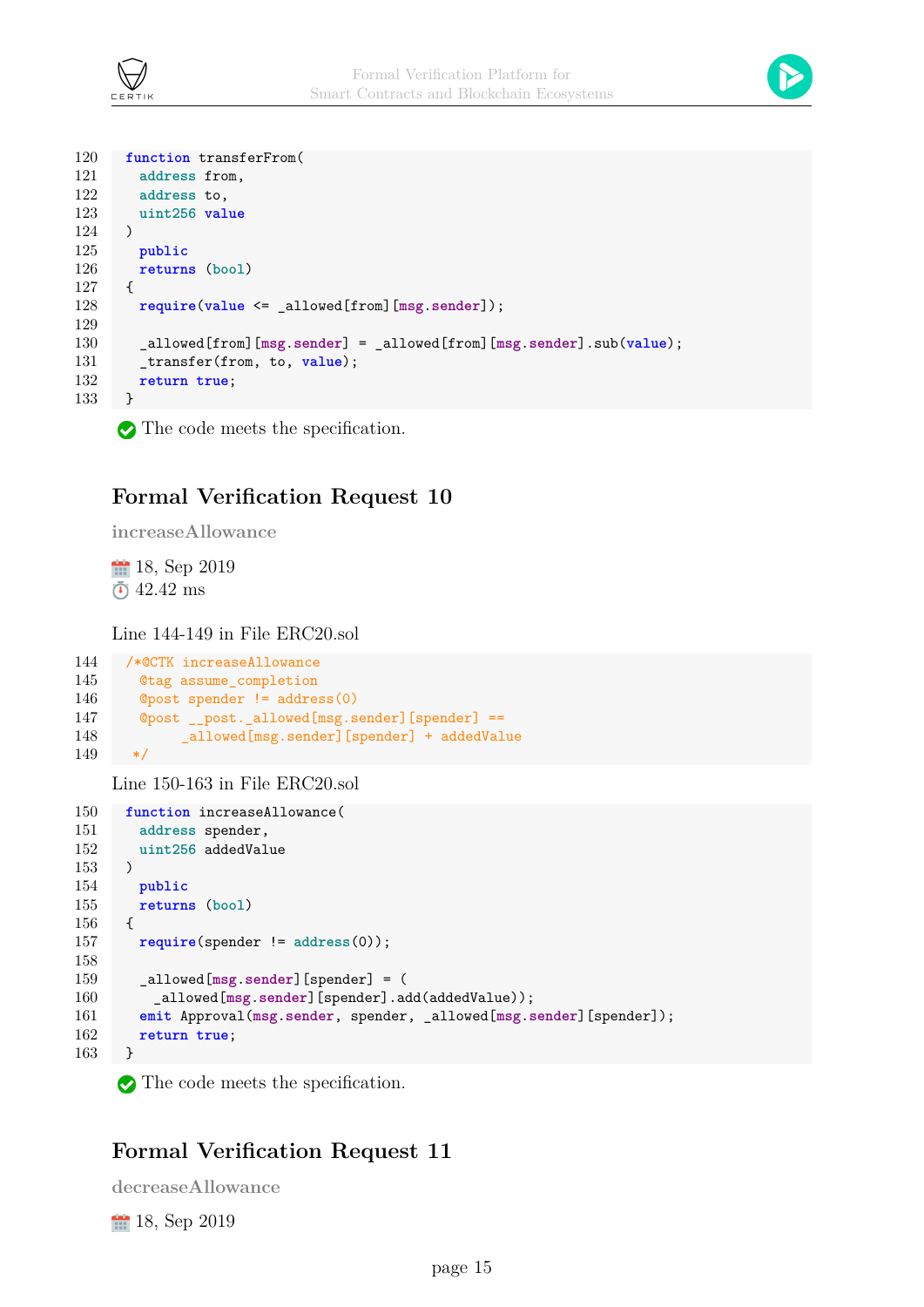

47.29 ms

Line 174-179 in File ERC20.sol

```
174 /*@CTK decreaseAllowance
175 @tag assume_completion
176 @post spender != address(0)
177 @post __post._allowed[msg.sender] [spender] ==
178 allowed [msg.sender] [spender] - subtractedValue
179
```
Line 180-193 in File ERC20.sol

```
180 function decreaseAllowance(
181 address spender,
182 uint256 subtractedValue
183 )
184 public
185 returns (bool)
186 {
187 require(spender != address(0));
188
189 _allowed[msg.sender][spender] = (
190 _allowed[msg.sender][spender].sub(subtractedValue));
191 emit Approval(msg.sender, spender, _allowed[msg.sender][spender]);
192 return true;
193 }
```
The code meets the specification.

### **Formal Verification Request 12**

**\_transfer**

18, Sep 2019 99.95 ms

Line 201-208 in File ERC20.sol

```
201 /*@CTK _transfer
202 @tag assume_completion
203 @pre from != to
204 @post to != address(0)205 @post value \leq balances [from]
206 @post __post._balances[to] == _balances[to] + value
207 @post __post._balances[from] == _balances[from] - value
208 */
```
Line 209-216 in File ERC20.sol

```
209 function _transfer(address from, address to, uint256 value) internal {
210 require(value <= _balances[from]);
211 require(to != address(0));
212
213 _balances[from] = _balances[from].sub(value);
214 _balances[to] = _balances[to].add(value);
215 emit Transfer(from, to, value);
216 }
```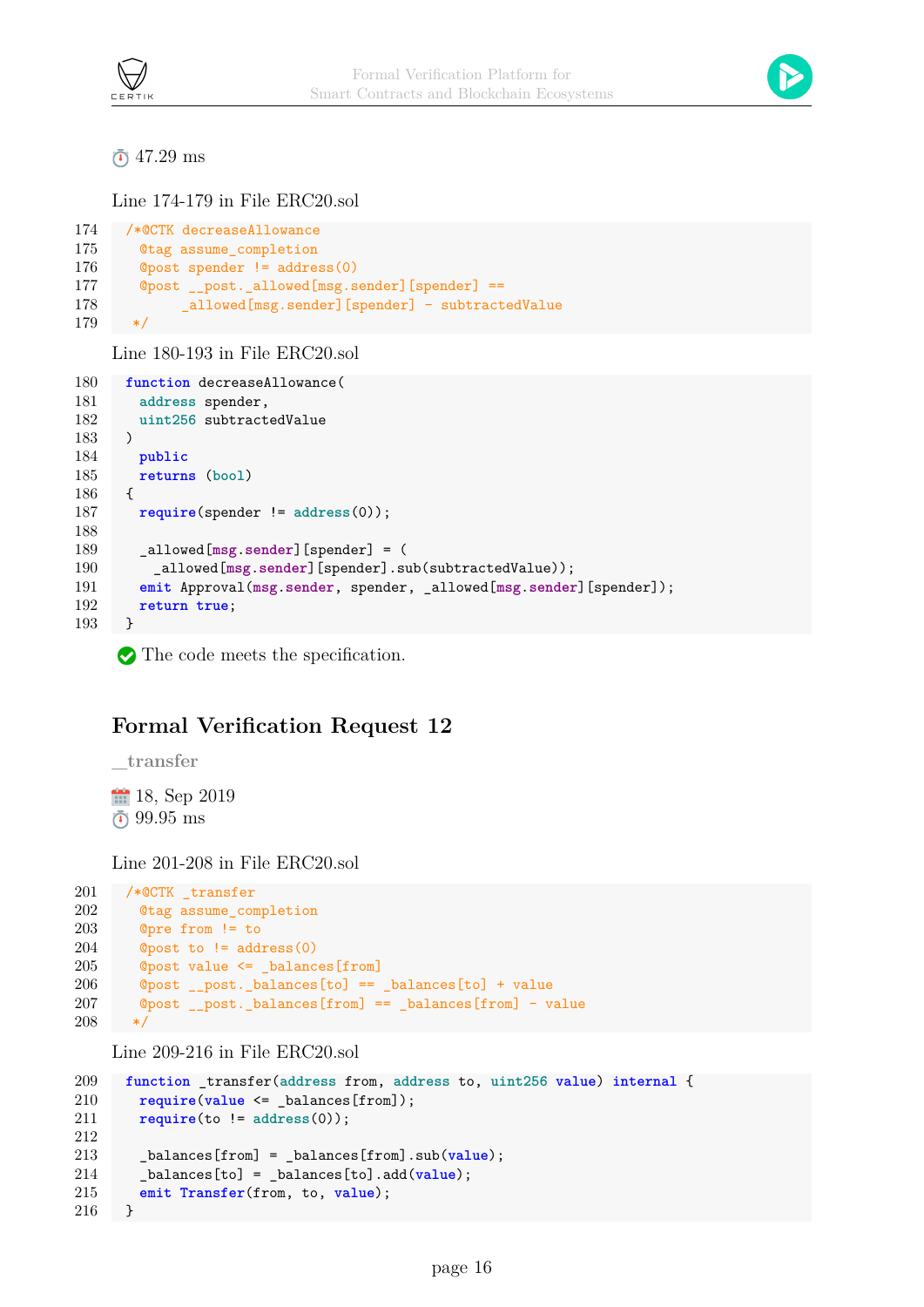



The code meets the specification.

#### **Formal Verification Request 13**

```
_mint
```
, Sep 2019 82.84 ms

Line 225-230 in File ERC20.sol

```
225 /*@CTK _mint
226 @tag assume_completion
227 @post account != 0
228 @post __post._totalSupply == _totalSupply + value
229 @post __post._balances[account] == _balances[account] + value
230 */
```
Line 231-236 in File ERC20.sol

```
231 function _mint(address account, uint256 value) internal {
232 require(account != 0);
233 _totalSupply = _totalSupply.add(value);
234 _balances[account] = _balances[account].add(value);
235 emit Transfer(address(0), account, value);
236 }
```
The code meets the specification.

#### **Formal Verification Request 14**

**\_burn**

, Sep 2019  $\bar{0}$  160.69 ms

Line 244-250 in File ERC20.sol

```
244 /*@CTK _burn
245 @tag assume_completion
246 @post account != 0
247 @post value <= _balances[account]
248 @post __post._totalSupply == _totalSupply - value
249 @post __post._balances[account] == _balances[account] - value
250 */
```
Line 251-258 in File ERC20.sol

```
251 function _burn(address account, uint256 value) internal {
       require(account != 0);
253 require(value <= _balances[account]);
254
255 _totalSupply = _totalSupply.sub(value);
256 _balances[account] = _balances[account].sub(value);
257 emit Transfer(account, address(0), value);
258 }
```
 $\bullet$  The code meets the specification.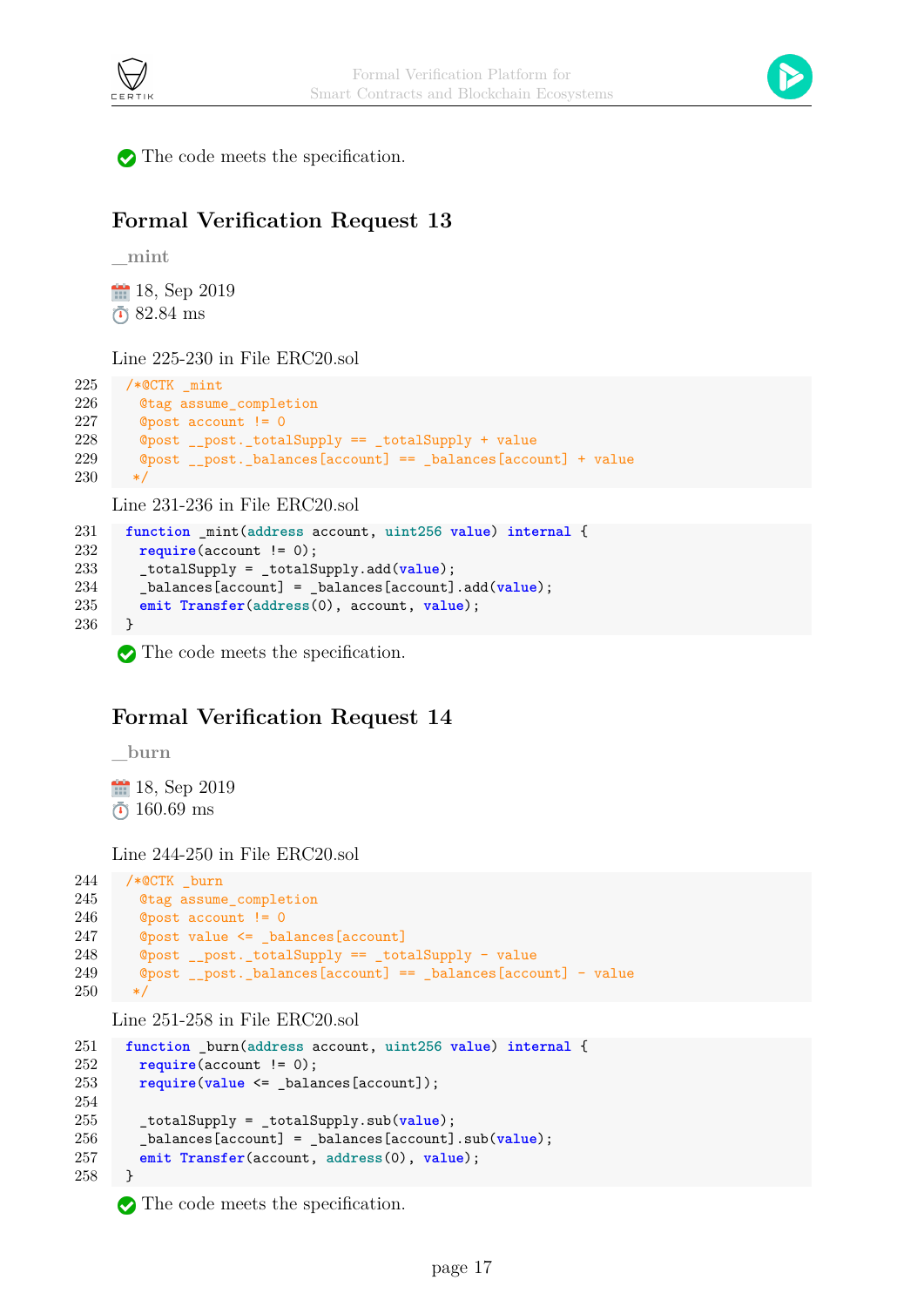



#### **Formal Verification Request 15**

**\_burnFrom**

, Sep 2019  $\bar{c}$  251.93 ms

Line 267-273 in File ERC20.sol

```
267 /*@CTK _burnFrom
268 @tag assume_completion
269 @post value <= _allowed[account][msg.sender]
270 @post __post._allowed[account][msg.sender] == _allowed[account][msg.sender] -
          value
271 @post __post._totalSupply == _totalSupply - value
272 @post __post._balances[account] == _balances[account] - value
273 */
```
Line 274-282 in File ERC20.sol

```
274 function _burnFrom(address account, uint256 value) internal {
275 require(value <= _allowed[account][msg.sender]);
276
277 // Should https://github.com/OpenZeppelin/zeppelin-solidity/issues/707 be accepted
           ,
278 // this function needs to emit an event with the updated approval.
279 _allowed[account][msg.sender] = _allowed[account][msg.sender].sub(
280 value);
281 burn(account, value);
282 }
```
The code meets the specification.

#### **Formal Verification Request 16**

**mint**

18, Sep 2019 193.91 ms

Line 17-20 in File ERC20Mintable.sol

```
17 /*@CTK mint
18 @tag assume_completion
19 @post minters.bearer[msg.sender]
20 \times
```
Line 21-31 in File ERC20Mintable.sol

```
21 function mint(
22 address to,
23 uint256 value
24 )
25 public
26 onlyMinter
27 returns (bool)
28 {
29 _mint(to, value);
30 return true;
```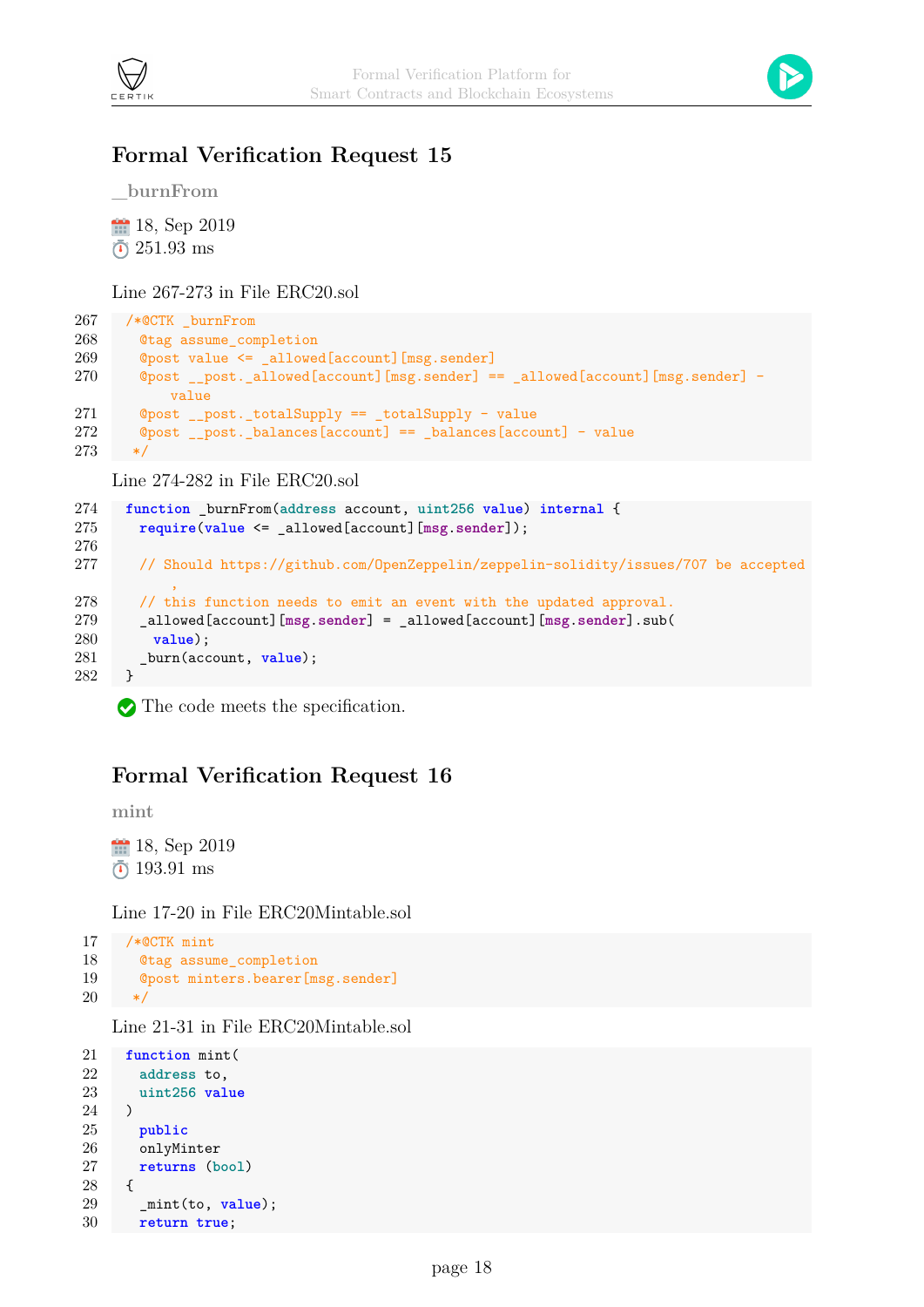



31 }

The code meets the specification.

#### **Formal Verification Request 17**

**ERC20Detailed**

**18**, Sep 2019  $\bar{0}8.14$  ms

Line 16-20 in File ERC20Detailed.sol

```
16 /*@CTK ERC20Detailed
17 @post __post._name == name
18 @post __post._symbol == symbol
19 @post __post._decimals == decimals
20 */
```
Line 21-25 in File ERC20Detailed.sol

```
21 constructor(string name, string symbol, uint8 decimals) public {
22 _name = name;
23 _symbol = symbol;
24 _decimals = decimals;
25 }
```
The code meets the specification.

#### **Formal Verification Request 18**

**name**

**18**, Sep 2019  $\bar{0}$  5.2 ms

Line 30-32 in File ERC20Detailed.sol

```
30 /*@CTK name
31 @post __post._name == _name
32 */
```
Line 33-35 in File ERC20Detailed.sol

```
33 function name() public view returns(string) {
34 return _name;
35 }
```
The code meets the specification.

#### **Formal Verification Request 19**

**symbol**

18, Sep 2019  $\bar{0}$  5.11 ms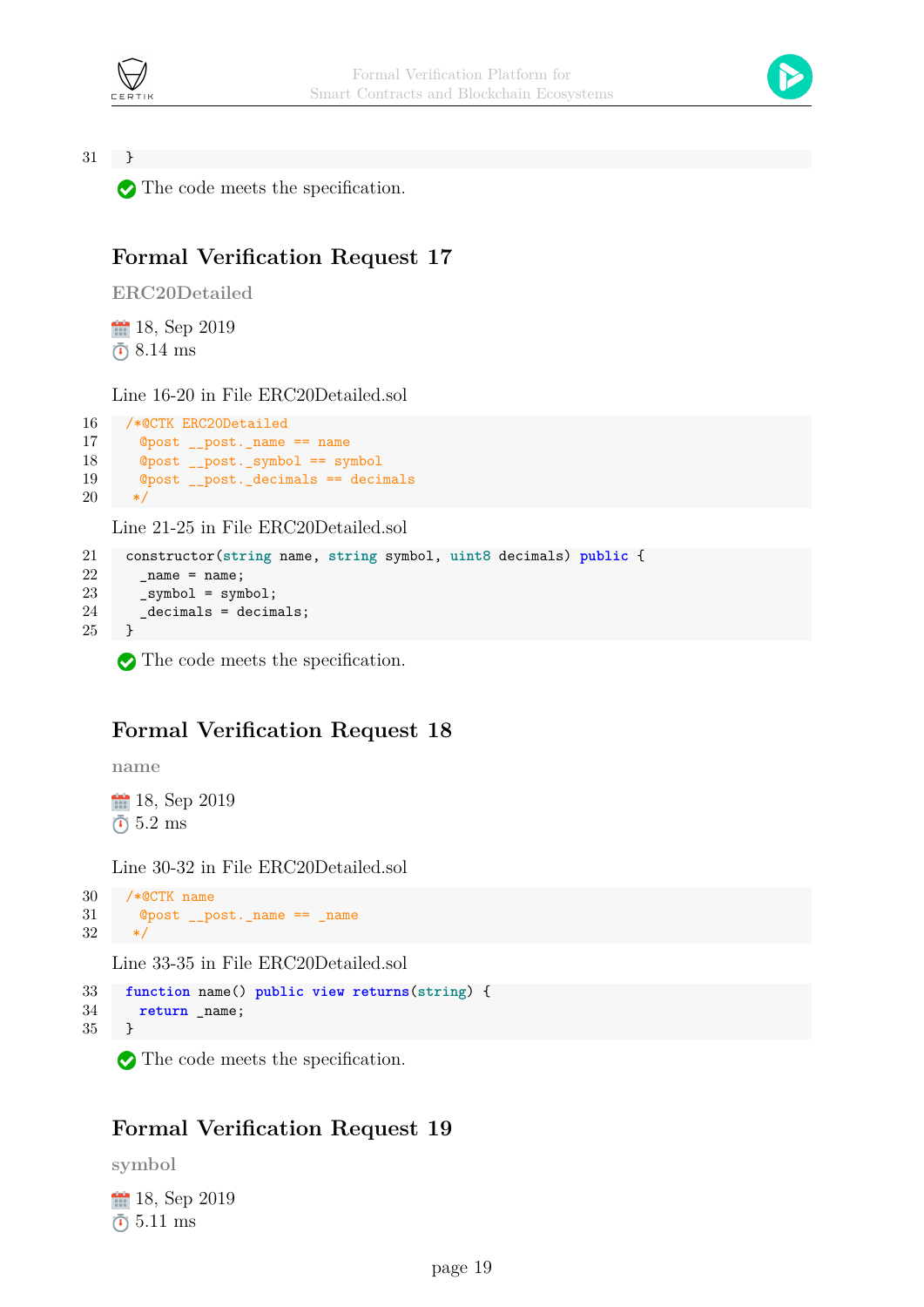



#### Line 40-42 in File ERC20Detailed.sol

```
40 /*@CTK symbol
41 @post __return == _symbol
42 */
```
Line 43-45 in File ERC20Detailed.sol

```
43 function symbol() public view returns(string) {
44 return _symbol;
45 }
```
The code meets the specification.

#### **Formal Verification Request 20**

**decimals**

18, Sep 2019  $\bar{0}$  4.75 ms

Line 50-52 in File ERC20Detailed.sol

```
50 /*@CTK decimals
51 @post __return == _decimals
52 */
```
Line 53-55 in File ERC20Detailed.sol

```
53 function decimals() public view returns(uint8) {
54 return _decimals;
55 }
```
The code meets the specification.

#### **Formal Verification Request 21**

**ERC20Capped**

**18**, Sep 2019  $\bar{0}$  12.03 ms

Line 13-17 in File ERC20Capped.sol

```
13 /*@CTK ERC20Capped
14 @tag assume_completion
15 @post cap > 0
16 @post __post._cap == cap
17 \times /
```
Line 18-23 in File ERC20Capped.sol

```
18 constructor(uint256 cap)
19 public
20 {
21 require(cap > 0);
22 \qquad \qquad \text{cap} = \text{cap};23 }
```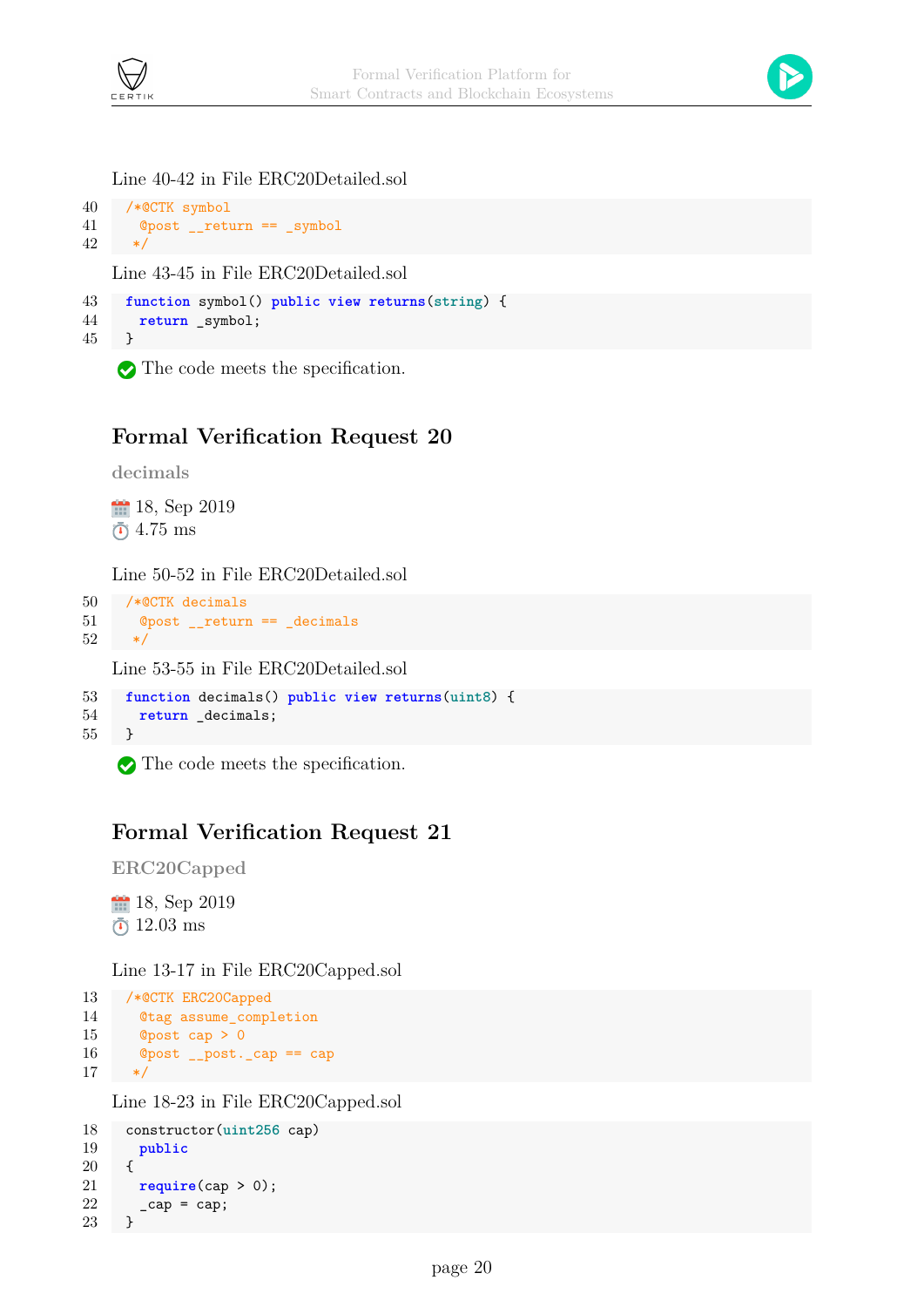



The code meets the specification.

#### **Formal Verification Request 22**

**cap**

**18**, Sep 2019  $\bar{0}$  4.47 ms

Line 28-30 in File ERC20Capped.sol

```
28 /*@CTK cap
29 @post __return == _cap
30 */
```
Line 31-33 in File ERC20Capped.sol

```
31 function cap() public view returns(uint256) {
32 return _cap;
33 }
```
The code meets the specification.

### **Formal Verification Request 23**

**\_mint**

18, Sep 2019  $\bar{O}$  461.15 ms

Line 35-40 in File ERC20Capped.sol

```
35 /*@CTK _mint
36 @tag assume_completion
37 @post __post._totalSupply == _totalSupply + value
38 @post __post._totalSupply <= _cap
39 @post __post._balances[account] == _balances[account] + value
40 */
```
Line 41-44 in File ERC20Capped.sol

```
41 function _mint(address account, uint256 value) internal {
42 require(totalSupply().add(value) <= _cap);
43 super._mint(account, value);
44 }
```
The code meets the specification.

#### **Formal Verification Request 24**

**burn**

18, Sep 2019 206.77 ms

Line 15-19 in File ERC20Burnable.sol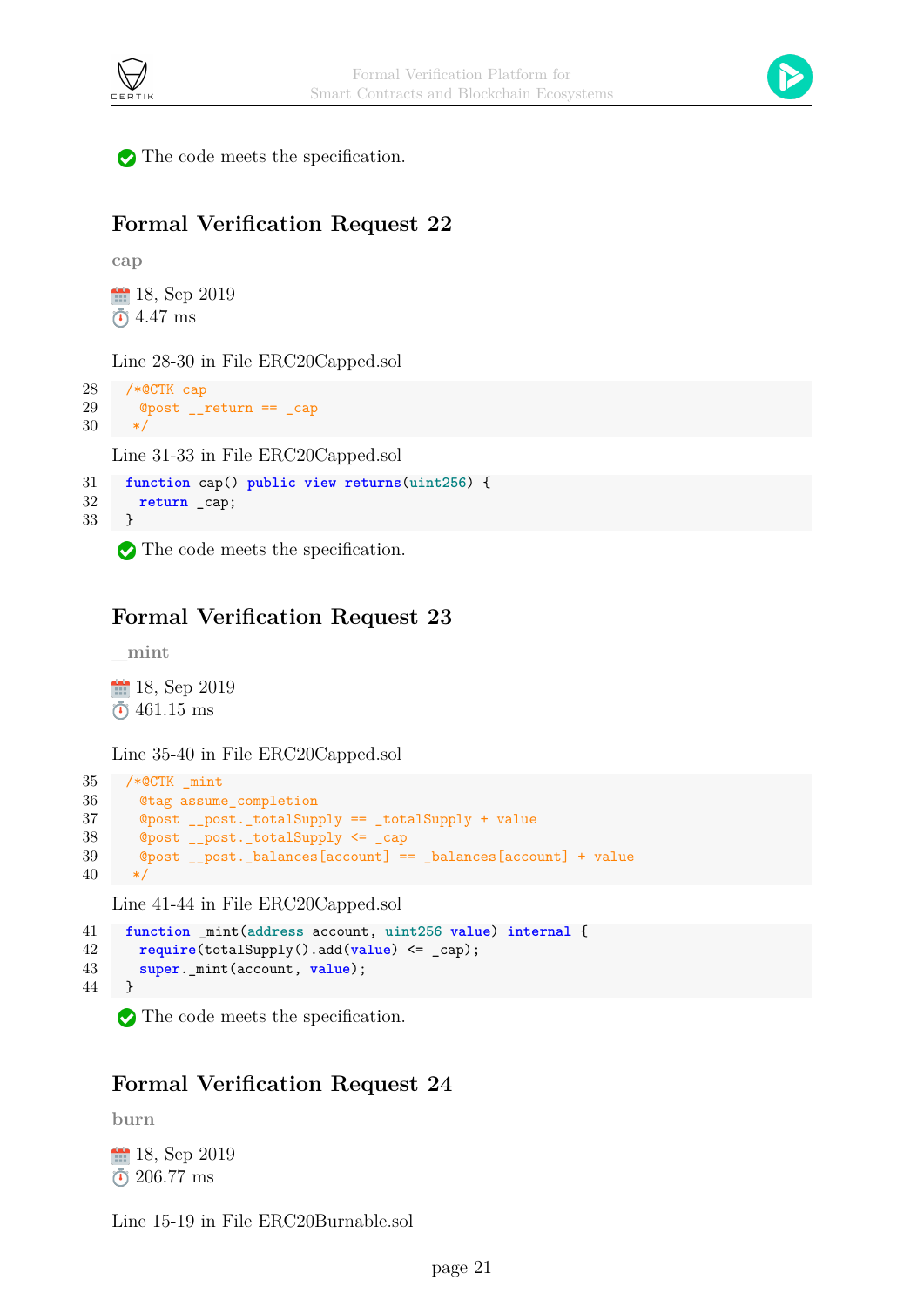



```
15 /*@CTK burn
16 @tag assume_completion
17 @post __post._totalSupply == _totalSupply - value
18 \bullet @post post. balances[msg.sender] == balances[msg.sender] - value
19 */
```
Line 20-22 in File ERC20Burnable.sol

```
20 function burn(uint256 value) public {
21 _burn(msg.sender, value);
22 }
```
The code meets the specification.

#### **Formal Verification Request 25**

**burnFrom**

18, Sep 2019 368.74 ms

Line 29-33 in File ERC20Burnable.sol

```
29 /*@CTK burnFrom
30 @tag assume_completion
31 @post __post._totalSupply == _totalSupply - value
32 @post __post._balances[from] == _balances[from] - value
33 */
```
Line 34-36 in File ERC20Burnable.sol

```
34 function burnFrom(address from, uint256 value) public {
35 _burnFrom(from, value);
36 }
```
The code meets the specification.

#### **Formal Verification Request 26**

**has**

18, Sep 2019  $\bar{0}$  13.04 ms

Line 48-52 in File Roles.sol

```
48 /*@CTK has
49 @tag assume_completion
50 @post account != address(0)
51 @post __return == role.bearer[account]
52 */
```
Line 53-60 in File Roles.sol

```
53 function has(Role storage role, address account)
54 internal
55 view
56 returns (bool)
```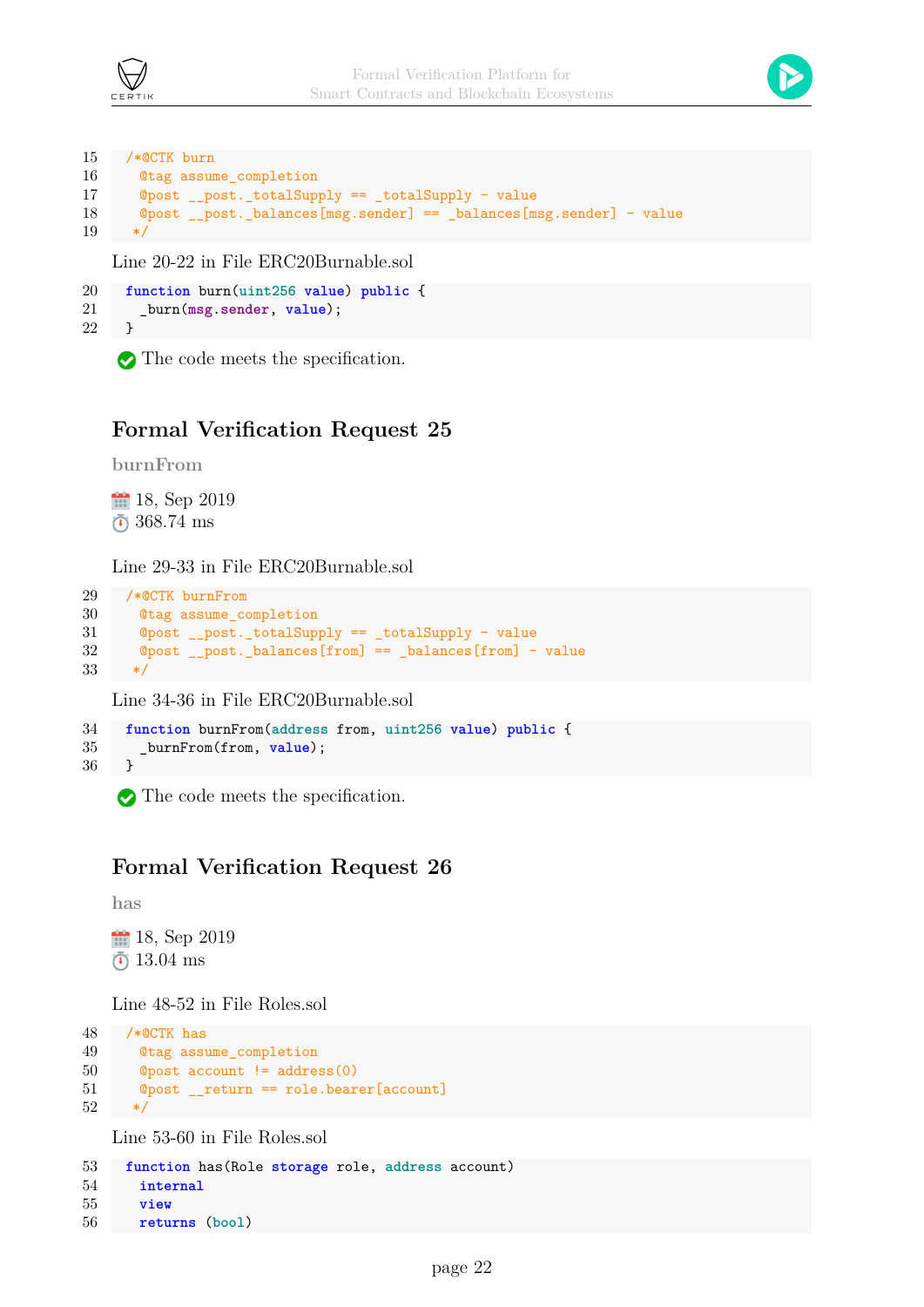



```
57 {
58 require(account != address(0));
59 return role.bearer[account];
60 }
```
The code meets the specification.

### **Formal Verification Request 27**

**isMinter**

18, Sep 2019  $\bar{0}$  45.67 ms

Line 22-25 in File MinterRole.sol

```
22 /*@CTK isMinter
23 @tag assume_completion
24 @post __return == minters.bearer[account]
25 \times /
```
Line 26-28 in File MinterRole.sol

```
26 function isMinter(address account) public view returns (bool) {
27 return minters.has(account);
28 }
```
The code meets the specification.

### **Formal Verification Request 28**

**ReentrancyGuard**

18, Sep 2019  $\bar{0}$  4.79 ms

Line 13-15 in File ReentrancyGuard.sol

```
13 /*@CTK ReentrancyGuard
14 @post __post._guardCounter == 1
15 */
```
Line 16-20 in File ReentrancyGuard.sol

```
16 constructor() internal {
17 // The counter starts at one to prevent changing it from zero to a non-zero
18 // value, which is a more expensive operation.
19 _guardCounter = 1;
20 }
```
The code meets the specification.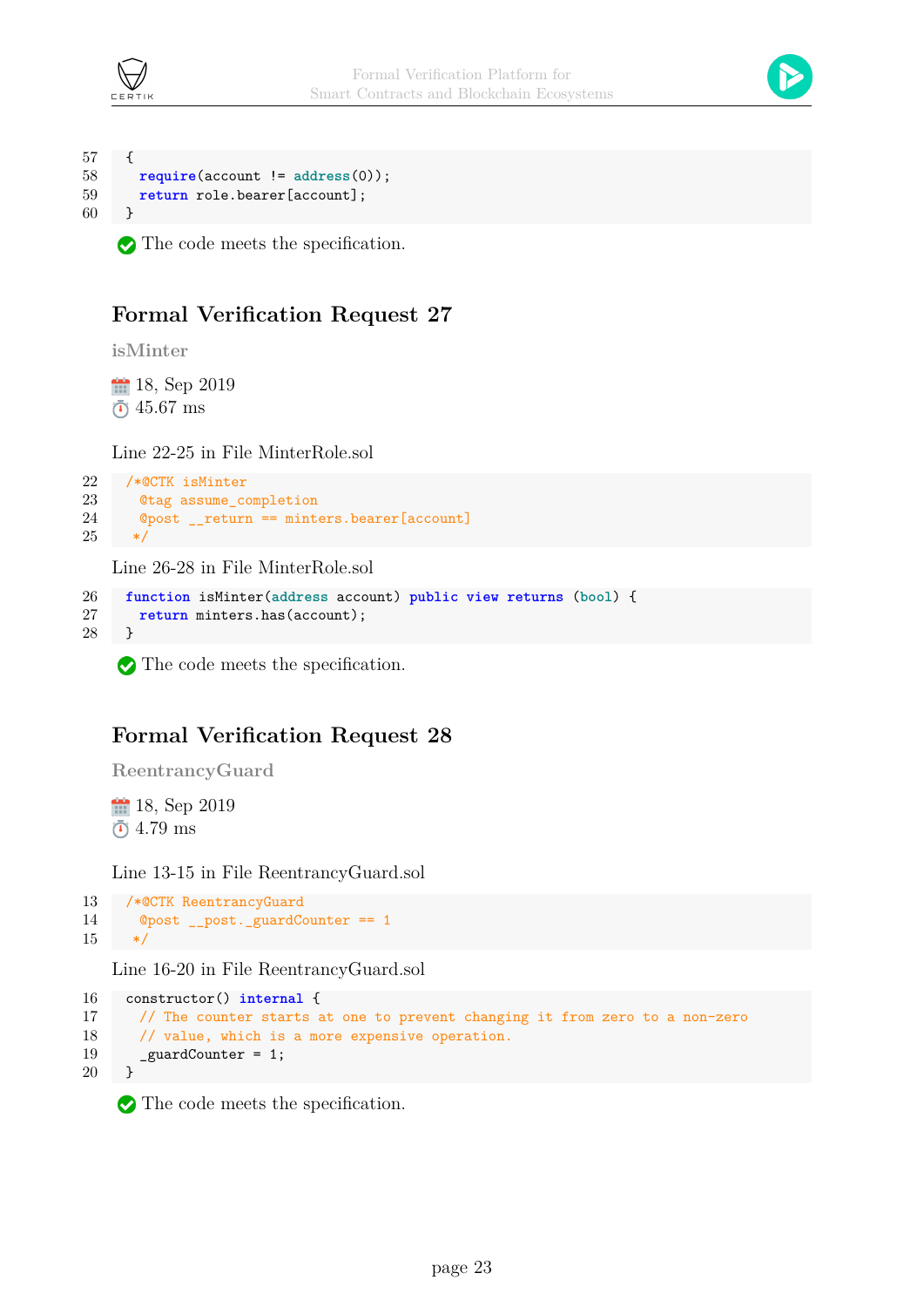

#### **Formal Verification Request 29**

**SafeMath mul**

18, Sep 2019  $\bar{c}$  291.52 ms

Line 12-17 in File SafeMath.sol

```
12 /*@CTK "SafeMath mul"
13 @post (a > 0) & (((a * b) / a) != b) \rightarrow _reverted
14 @post __reverted -> (a > 0) && (((a * b) / a) != b)
15 \degree Opost !__reverted -> __return == a * b
16 @post !__reverted == !__has_overflow
17 */
```
Line 18-30 in File SafeMath.sol

```
18 function mul(uint256 a, uint256 b) internal pure returns (uint256) {
19 // Gas optimization: this is cheaper than requiring 'a' not being zero, but the
20 // benefit is lost if 'b' is also tested.
21 // See: https://github.com/OpenZeppelin/openzeppelin-solidity/pull/522
22 if (a == 0) {
23 return 0;
24 }
25
26 uint256 c = a * b;
27 require(c / a == b);
28
29 return c;
30 }
```
The code meets the specification.

#### **Formal Verification Request 30**

**SafeMath div**

18, Sep 2019  $\bar{0}$  12.31 ms

Line 35-39 in File SafeMath.sol

```
35 /*@CTK "SafeMath div"
36 @post b != 0 -> !__reverted
37 @post !__reverted \rightarrow __return == a / b
38 @post !__reverted -> !__has_overflow
39 */
```
Line 40-46 in File SafeMath.sol

```
40 function div(uint256 a, uint256 b) internal pure returns (uint256) {
41 require(b > 0); // Solidity only automatically asserts when dividing by 0
42 uint256 c = a / b;
43 // assert(a == b * c + a * b); // There is no case in which this doesn't hold
44
45 return c;
46 }
```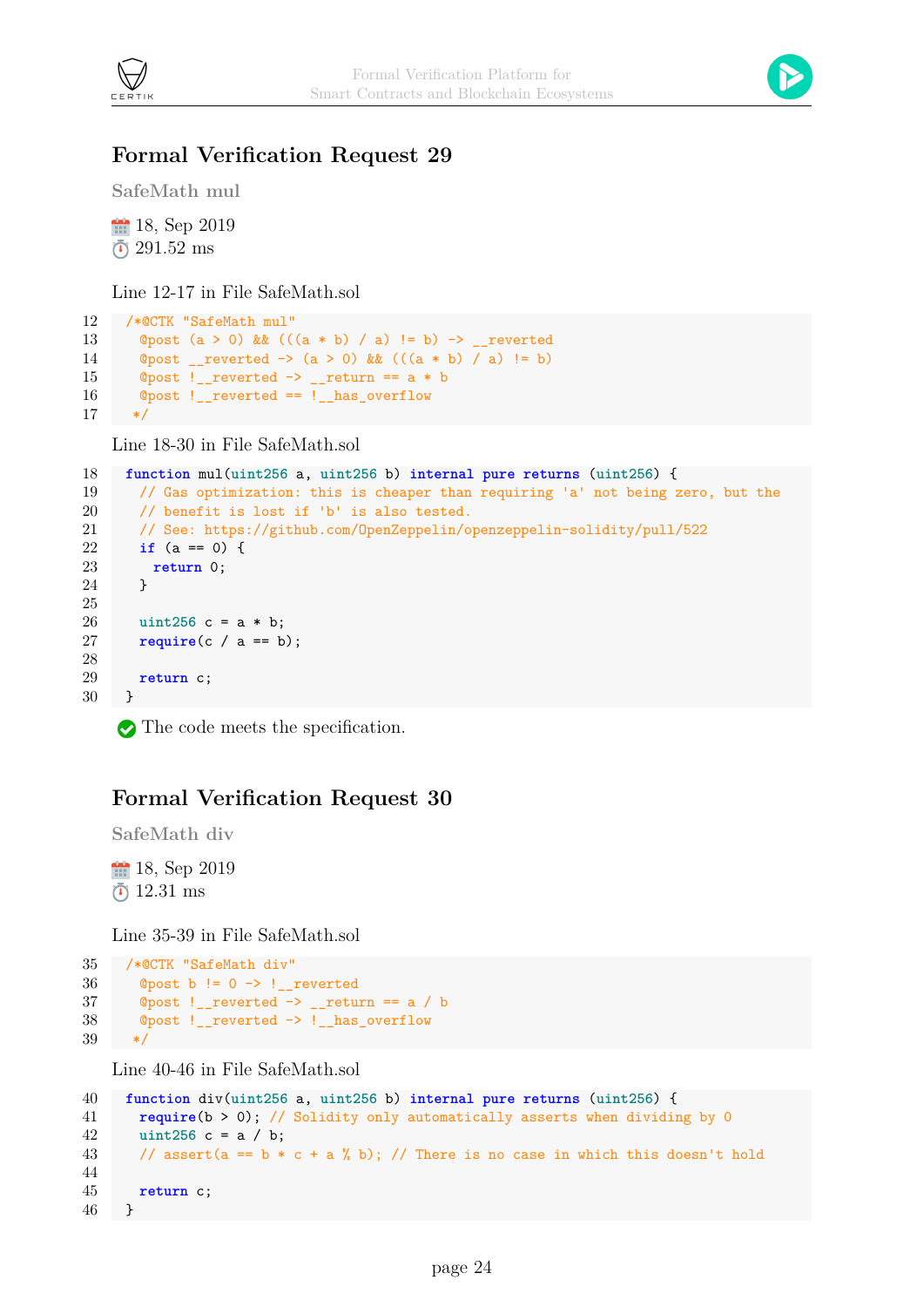



The code meets the specification.

### **Formal Verification Request 31**

**SafeMath sub**

18, Sep 2019  $\bar{0}$  11.42 ms

Line 51-55 in File SafeMath.sol

```
51 /*@CTK "SafeMath sub"
52 @post (a < b) == _reverted
53 \textcirc{Qpost} ! __ reverted -> __ return == a - b
54 @post !__reverted -> !__has_overflow
55 */
```
Line 56-61 in File SafeMath.sol

```
56 function sub(uint256 a, uint256 b) internal pure returns (uint256) {
57 require(b <= a);
58 uint256 c = a - b;
59
60 return c;
61 }
```
The code meets the specification.

#### **Formal Verification Request 32**

**SafeMath add**

18, Sep 2019  $\bar{0}$  12.32 ms

Line 66-70 in File SafeMath.sol

```
66 /*@CTK "SafeMath add"
67 @post (a + b < a || a + b < b) == _reverted
68 @post !__reverted \rightarrow __return == a + b
69 @post !__reverted -> !__has_overflow
70 */
```
Line 71-76 in File SafeMath.sol

```
71 function add(uint256 a, uint256 b) internal pure returns (uint256) {
72 uint256 c = a + b;
73 require(c >= a);
74
75 return c;
76 }
```
The code meets the specification.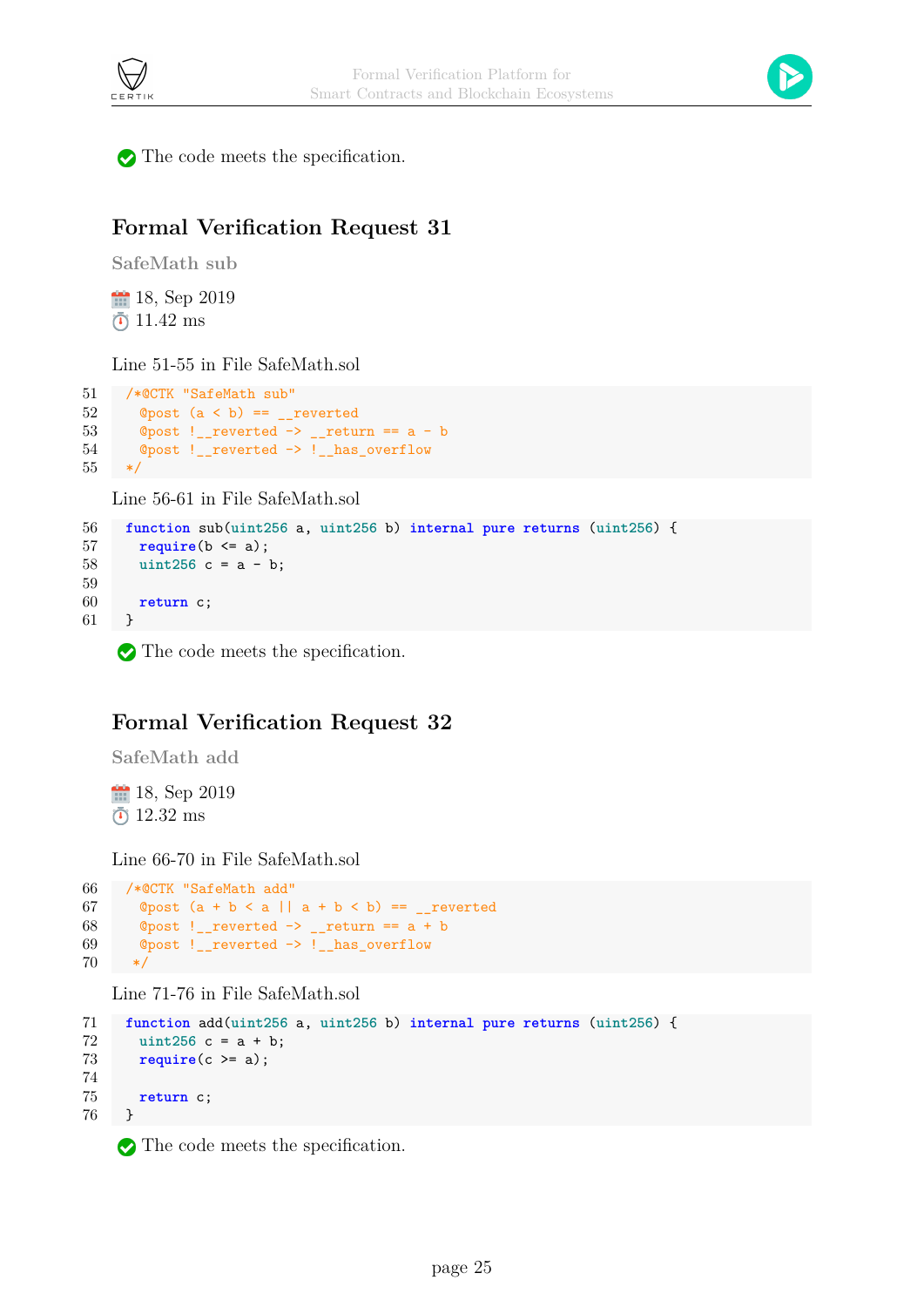



### **Formal Verification Request 33**

**SafeMath mod**

18, Sep 2019  $\bar{0}$  10.83 ms

Line 82-87 in File SafeMath.sol

```
82 /*@CTK "SafeMath mod"
83 \textcirc{Qpost} (b == 0) == _reverted
84 @post !_reverted \rightarrow b != 085 \degree Opost !__reverted -> __return == a % b
86 @post !__reverted -> !__has_overflow
87 */
```
Line 88-91 in File SafeMath.sol

```
88 function mod(uint256 a, uint256 b) internal pure returns (uint256) {
89 require(b != 0);
90 return a % b;
91 }
```
The code meets the specification.

#### **Formal Verification Request 34**

**Ownable**

18, Sep 2019  $\bar{0}$  5.05 ms

Line 20-22 in File Ownable.sol

```
20 /*@CTK Ownable
21 @post __post._owner == msg.sender
22 */
```
Line 23-26 in File Ownable.sol

```
23 constructor() internal {
24 _owner = msg.sender;
25 emit OwnershipTransferred(address(0), _owner);
26 }
```
The code meets the specification.

#### **Formal Verification Request 35**

**owner**

<sup>11</sup> 18, Sep 2019 5.09 ms

Line 31-33 in File Ownable.sol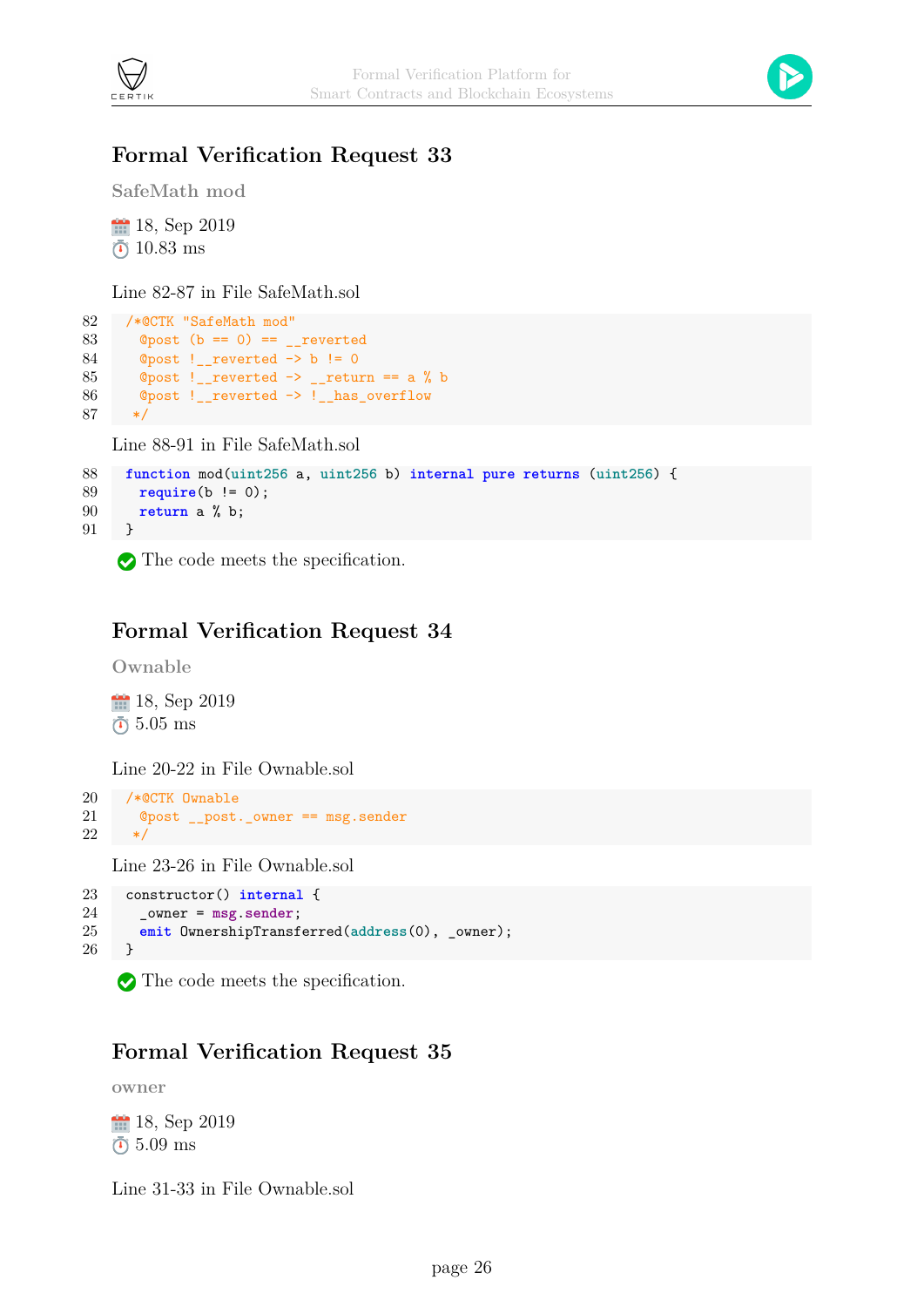



```
31 /*@CTK owner
32 @post __return == _owner
33\,Line 34-36 in File Ownable.sol
```

```
34 function owner() public view returns(address) {
35 return _owner;
36 }
```
The code meets the specification.

#### **Formal Verification Request 36**

**isOwner**

18, Sep 2019  $\bar{0}$  5.71 ms

Line 49-51 in File Ownable.sol

```
49 /*@CTK isOwner
50 @post __return == (msg.sender == _owner)
51 */
```
Line 52-54 in File Ownable.sol

```
52 function isOwner() public view returns(bool) {
53 return msg.sender == _owner;
54 }
```
The code meets the specification.

#### **Formal Verification Request 37**

```
renounceOwnership
```
18, Sep 2019 22.25 ms

Line 62-66 in File Ownable.sol

```
62 /*@CTK renounceOwnership
63 @tag assume_completion
64 @post _owner == msg.sender
65 @post __post._owner == address(0)
66 */
```
Line 67-70 in File Ownable.sol

```
67 function renounceOwnership() public onlyOwner {
68 emit OwnershipTransferred(_owner, address(0));
69 _owner = address(0);
70 }
```
The code meets the specification.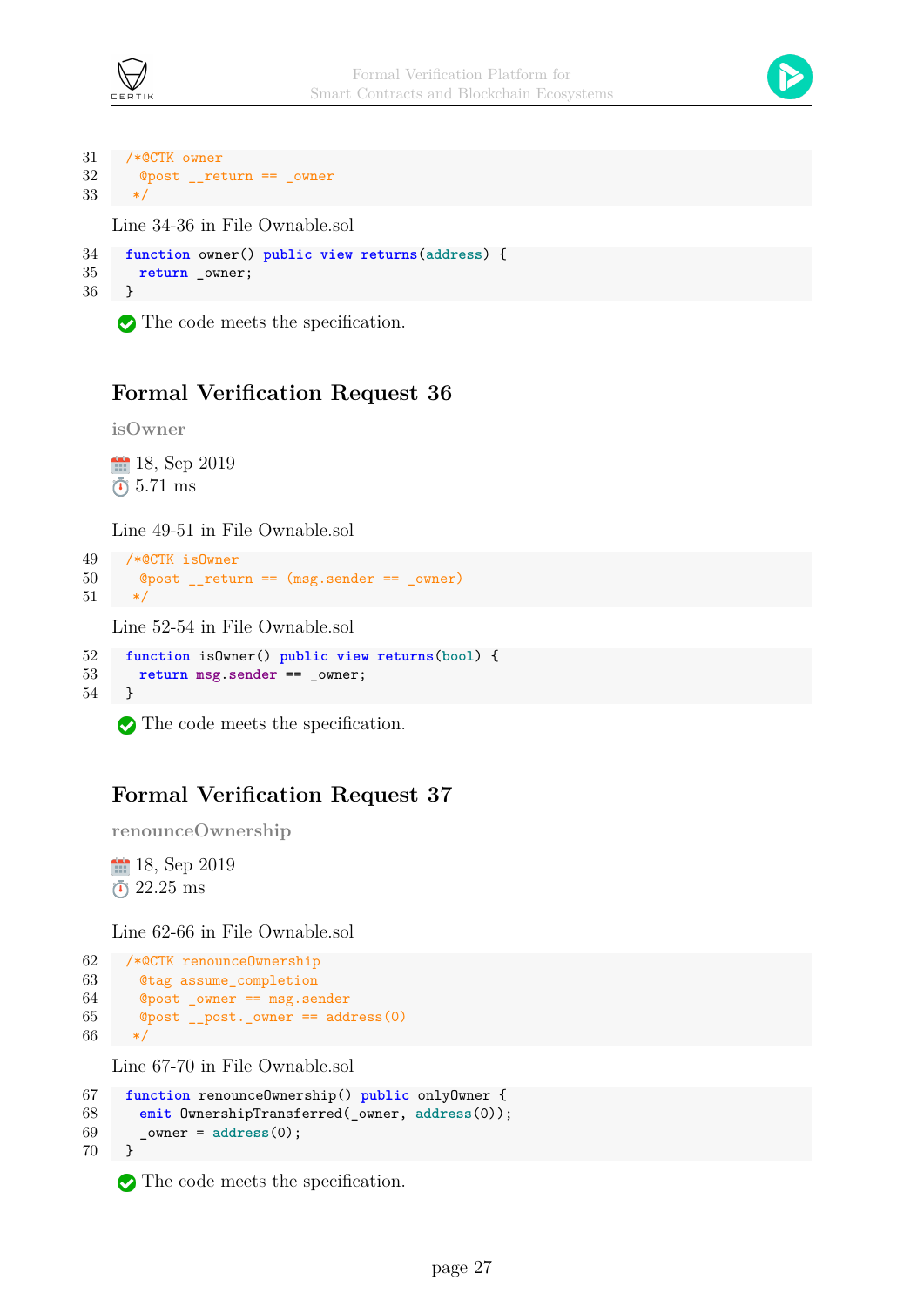



#### **Formal Verification Request 38**

**transferOwnership**

18, Sep 2019  $\bar{0}$  52.6 ms

Line 76-79 in File Ownable.sol

```
76 /*@CTK transferOwnership
77 @tag assume_completion
78 @post _owner == msg.sender
79 */
```
Line 80-82 in File Ownable.sol

```
80 function transferOwnership(address newOwner) public onlyOwner {
81 _transferOwnership(newOwner);
82 }
```
The code meets the specification.

#### **Formal Verification Request 39**

```
_transferOwnership
18, Sep 2019
```
 $\bar{0}$  1.34 ms

Line 88-92 in File Ownable.sol

```
88 /*@CTK _transferOwnership
89 @tag assume_completion
90 @post newOwner != address(0)
91 @post __post._owner == newOwner
92 */
```
Line 93-97 in File Ownable.sol

```
93 function _transferOwnership(address newOwner) internal {
94 require(newOwner != address(0));
95 emit OwnershipTransferred(_owner, newOwner);
96 ___ _owner = newOwner;
97 }
```
The code meets the specification.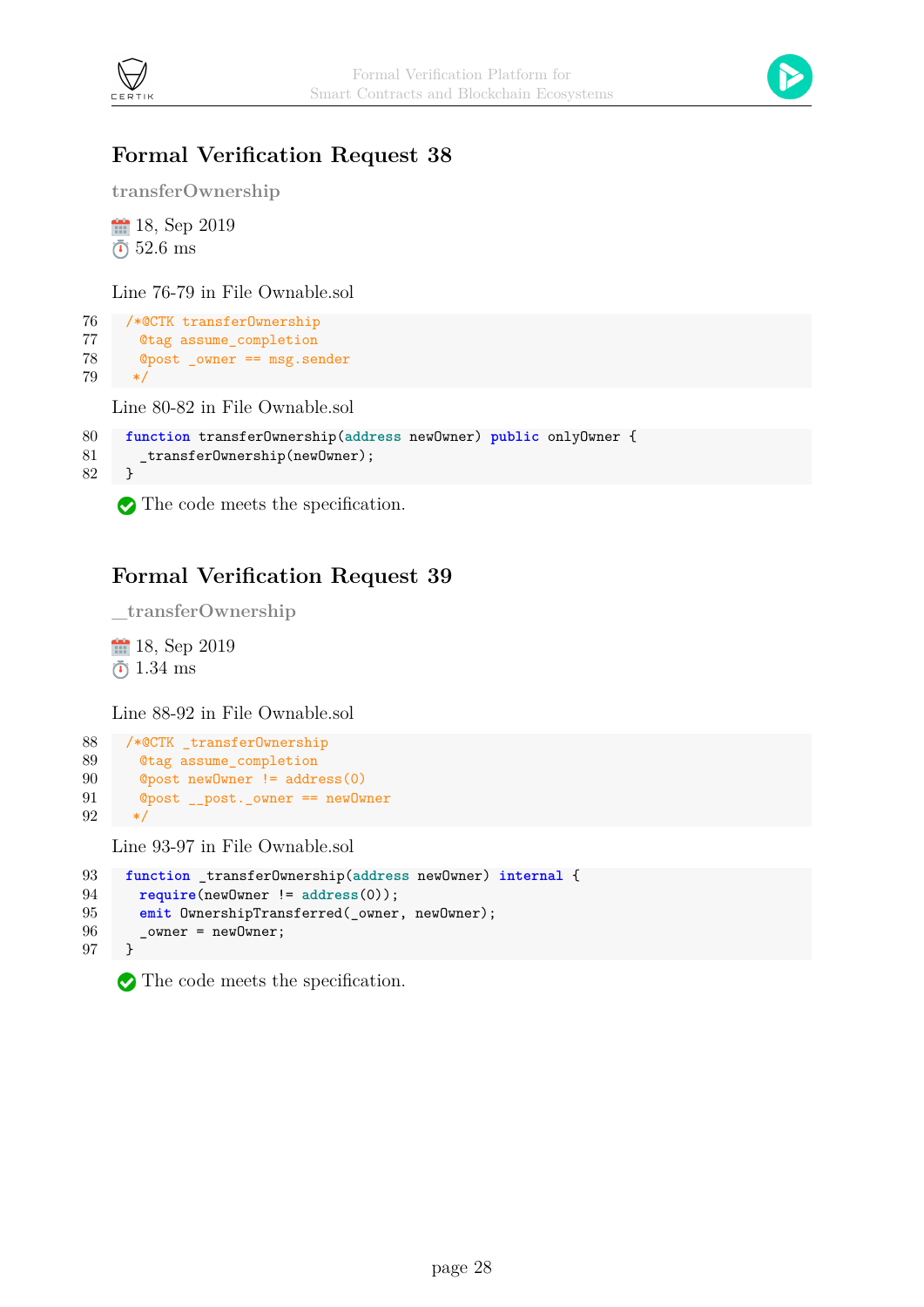



## **Source Code with CertiK Labels**

```
File PLA.sol
 1 pragma solidity ^0.5.0;
 \mathfrak{D}3 import "openzeppelin-solidity/contracts/token/ERC20/ERC20.sol";
 4 import "openzeppelin-solidity/contracts/token/ERC20/ERC20Detailed.sol";
 5 import "openzeppelin-solidity/contracts/token/ERC20/ERC20Burnable.sol";
 6 import "openzeppelin-solidity/contracts/token/ERC20/ERC20Capped.sol";
 7
 8 contract PLA is ERC20, ERC20Detailed, ERC20Capped, ERC20Burnable {
 9 /*@CTK PLA
10 @tag assume_completion
11 @pre _decimals == 0
12 @post __post._totalSupply == _totalSupply + _value
13 @post __post._balances[msg.sender] == _balances[msg.sender] + _value
14 \times15 constructor (
16 string memory _name,
17 string memory _symbol,
18 uint256 _value,
19 uint8 _decimals,
20 uint256 _cap
21 )
22 ERC20Detailed (_name , _symbol , _decimals )
23 // ERC20Burnable ()
24 // ERC20Capped (_cap)
25 public
26 {
27 uint256 value = value * (10 ** unit256 (decimals));28 _mint(msg.sender, value);
29 }
30 }
```
File TokenPurchased.sol

```
1 pragma solidity ^0.5.0;
 \overline{2}3 import "openzeppelin-solidity/contracts/token/ERC20/SafeERC20.sol";
 4 import "openzeppelin-solidity/contracts/token/ERC20/IERC20.sol";
 5 import "openzeppelin-solidity/contracts/utils/ReentrancyGuard.sol";
 6 import "openzeppelin-solidity/contracts/math/SafeMath.sol";
 7 import "openzeppelin-solidity/contracts/ownership/Ownable.sol";
8
9 contract TokensPurchased is ReentrancyGuard,Ownable {
10 using SafeMath for uint256;
11 using SafeERC20 for IERC20;
12 IERC20 private token;
13
14 uint256 public tokensSold;
15
16 event EventPurchased(address _to, uint256 _value);
17 event EventAirdrop(address _to, uint256 _value);
18
19 address public owner;
20
21 /*@CTK TokensPurchased
22 @post __post._owner == msg.sender
```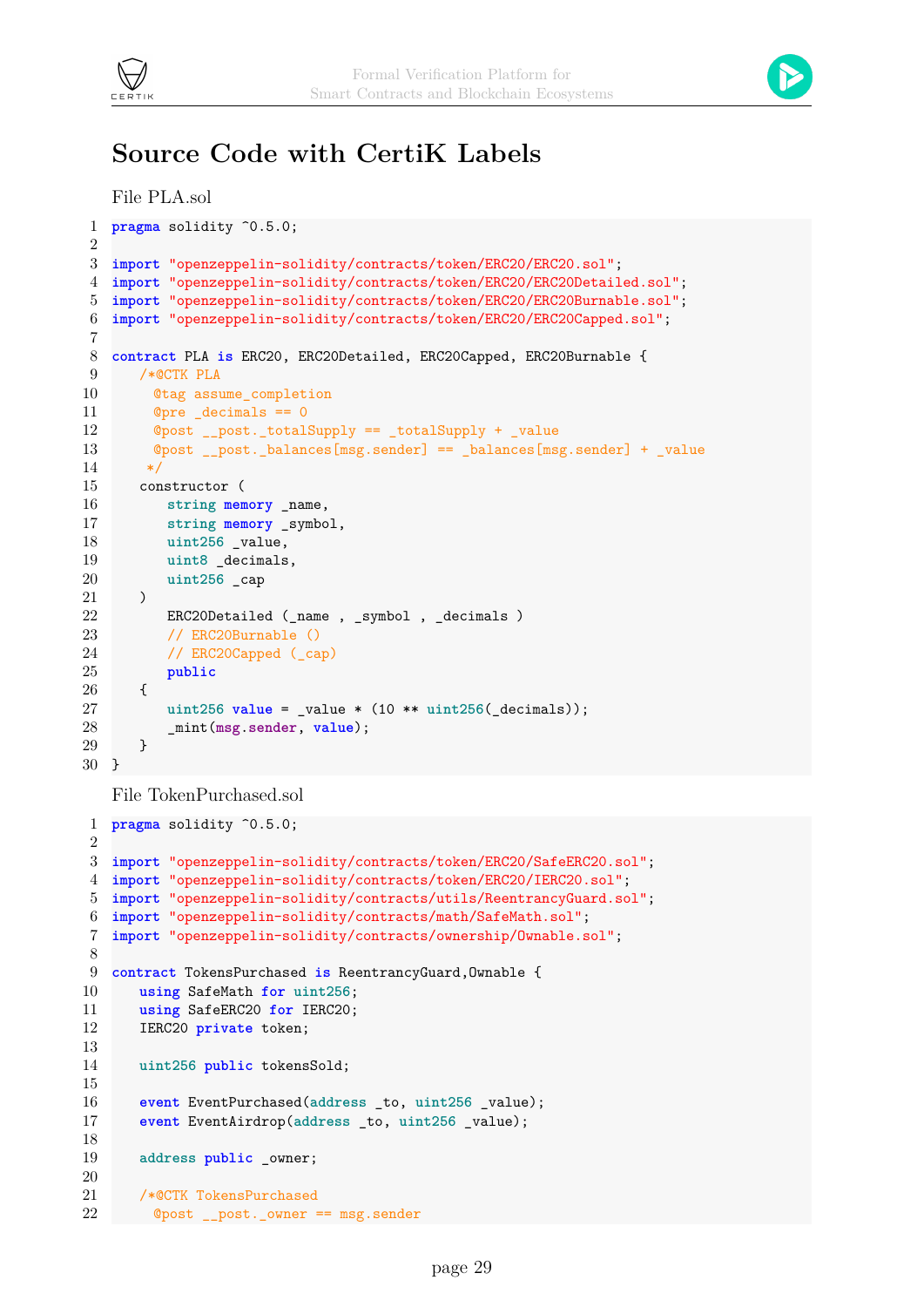



```
23 */
24 constructor(IERC20 _token)
25 public
26 {
27 _owner = msg.sender;
28 token = IERC20(_token);
29 }
30
31 function () public payable{
32 buyTokens(msg.sender, msg.value);
33 }
34
35
36 function buyTokens(address _to, uint256 _amount) internal nonReentrant { //
         whenNotPaused
37 validateCheck(_to, _amount*10000);
38
39 token.safeTransfer(_to, _amount*10000);
40
41 _owner.transfer(address(this).balance);
42 emit EventPurchased(_to, _amount);
43 }
44
45
46 function airDrop(address _to, uint256 _amount) public nonReentrant onlyOwner { //
         whenNotPaused
47 validateCheck(to, amount);
48
49 token.safeTransfer(_to, _amount);
50 emit EventAirdrop(_to, _amount);
51 }
52
53 /*@CTK validateCheck
54 @tag assume_completion
55 @post _to != address(0)
56 @post _amount > 0
57 */
58 function validateCheck(address _to, uint256 _amount) internal view {
59 require(_to != address(0));
60 require(_amount > 0);
61 require(token.balanceOf(address(this)) >= _amount);
62 }
63 }
```
File openzeppelin-solidity/contracts/token/ERC20/ERC20.sol

```
1 pragma solidity ^0.4.24;
2
3 import "./IERC20.sol";
4 import "../../math/SafeMath.sol";
5
6 / **7 * @title Standard ERC20 token
8\,9 * @dev Implementation of the basic standard token.
10 * https://github.com/ethereum/EIPs/blob/master/EIPS/eip-20.md
11 * Originally based on code by FirstBlood: https://github.com/Firstbloodio/token/blob/
        master/smart_contract/FirstBloodToken.sol
12 */
```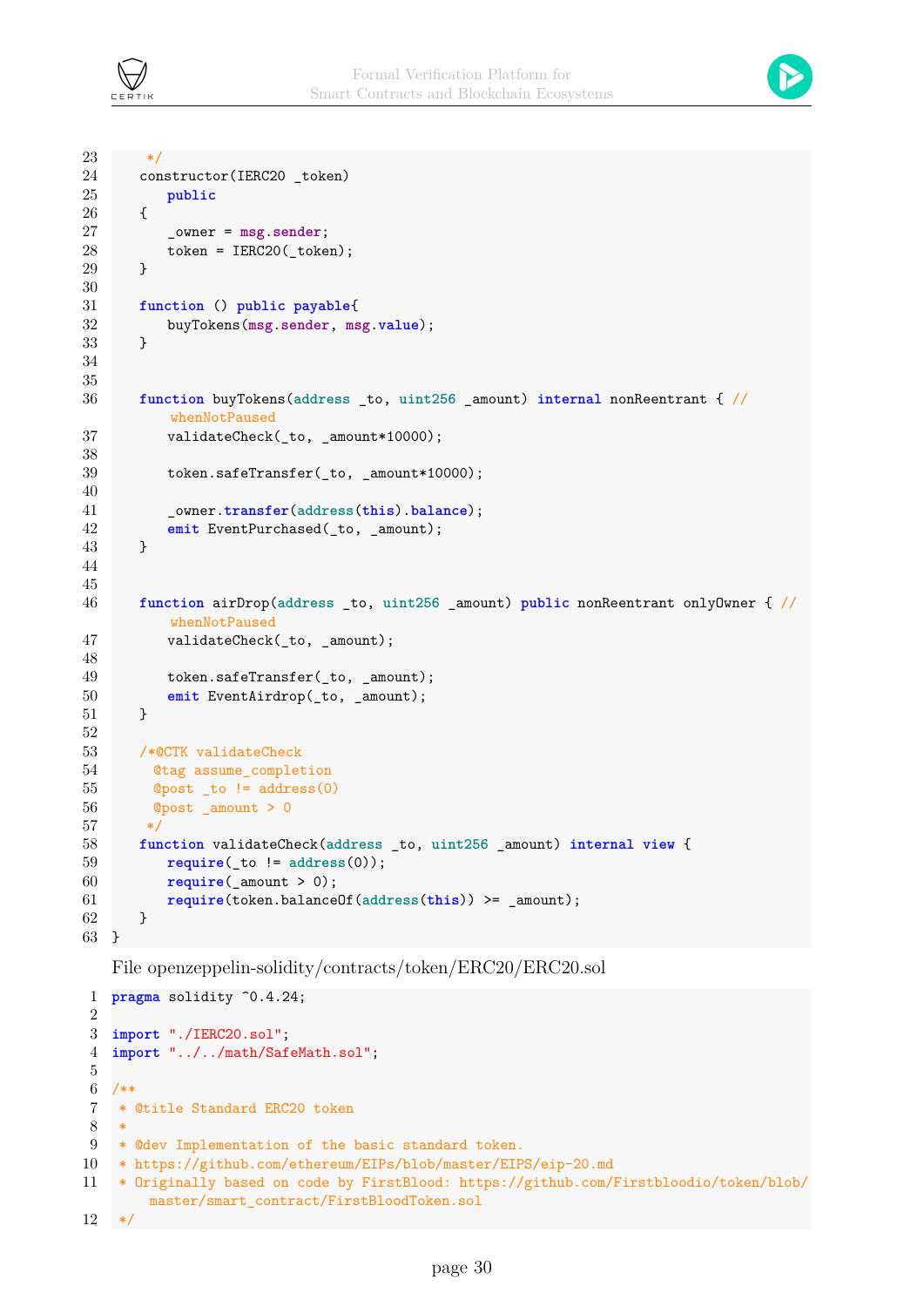



```
13 contract ERC20 is IERC20 {
14 using SafeMath for uint256;
15
16 mapping (address => uint256) private balances;
17
18 mapping (address => mapping (address => uint256)) private _allowed;
19
20 uint256 private totalSupply;
21
22 /**
23 * @dev Total number of tokens in existence
24 */25 /*@CTK totalSupply
26 @post __return == _totalSupply
27 */
28 function totalSupply() public view returns (uint256) {
29 return _totalSupply;
30 }
31
32 /**
33 * @dev Gets the balance of the specified address.
34 * @param owner The address to query the balance of.
35 * @return An uint256 representing the amount owned by the passed address.
36 \times /37 /*@CTK balanceOf
38 @post return == balances[owner]
39 */
40 function balanceOf(address owner) public view returns (uint256) {
41 return _balances[owner];
42 }
43
44 /**
45 * @dev Function to check the amount of tokens that an owner allowed to a spender.
46 * @param owner address The address which owns the funds.
47 * @param spender address The address which will spend the funds.
48 * @return A uint256 specifying the amount of tokens still available for the spender
         .
49 */
50 /*@CTK allowance
51 @post __return == _allowed[owner][spender]
52 */
53 function allowance(
54 address owner,
55 address spender
56 )
57 public
58 view
59 returns (uint256)
60 {
61 return _allowed[owner][spender];
62 }
63
64 /**
65 * @dev Transfer token for a specified address
66 * @param to The address to transfer to.
67 * @param value The amount to be transferred.
68 */
69 /*@CTK transfer
```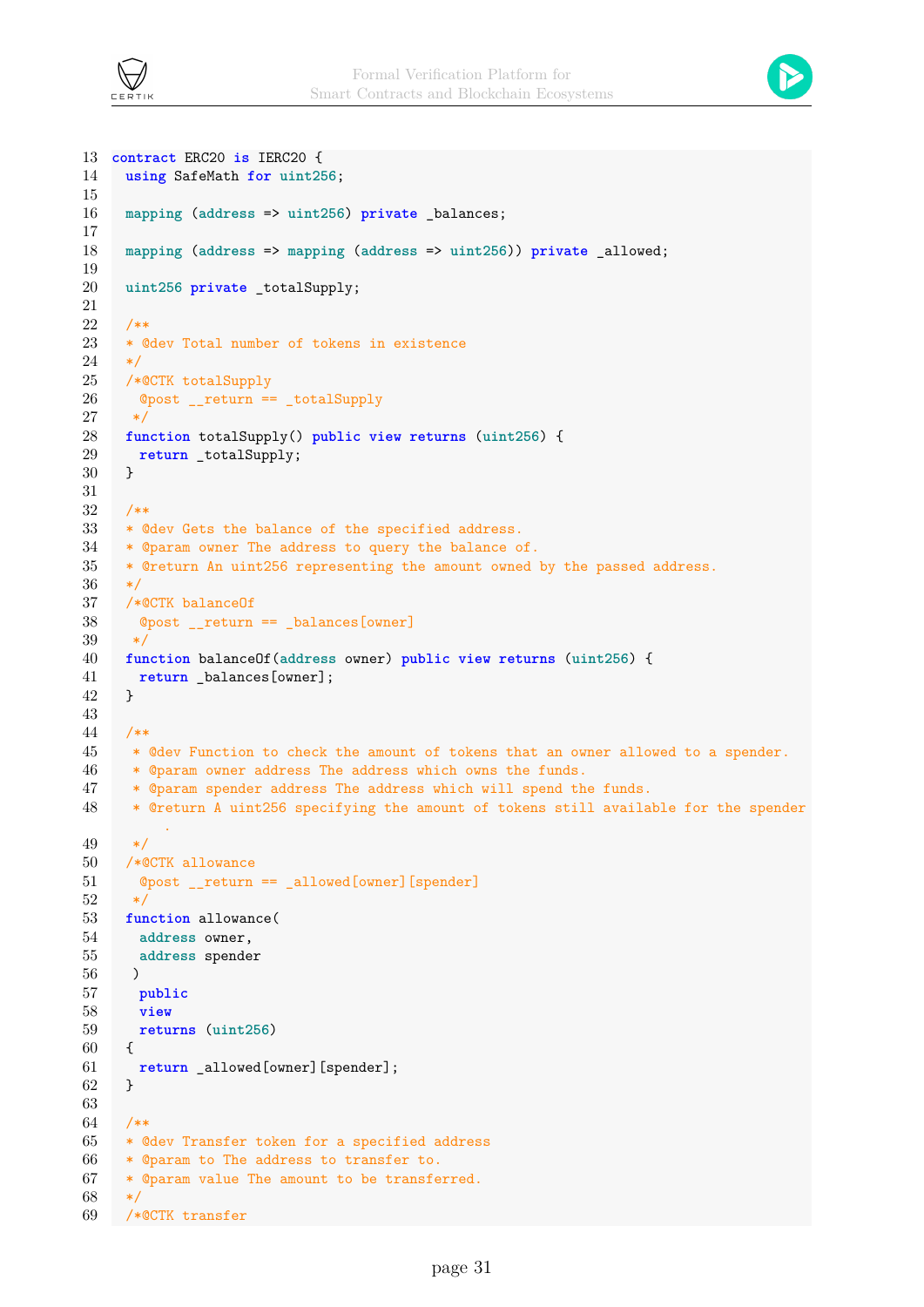



```
70 @tag assume_completion
71 @pre msg.sender != to
72 @post to != address(0)
73 @post value <= balances[msg.sender]
74 @post post. balances[to] == balances[to] + value
75 @post __post._balances[msg.sender] == _balances[msg.sender] - value
76 */
77 function transfer(address to, uint256 value) public returns (bool) {
78 _transfer(msg.sender, to, value);
79 return true;
80 }
81
82 /**
83 * @dev Approve the passed address to spend the specified amount of tokens on behalf
           of msg.sender.
84 * Beware that changing an allowance with this method brings the risk that someone
          may use both the old
 85 * and the new allowance by unfortunate transaction ordering. One possible solution
         to mitigate this
86 * race condition is to first reduce the spender's allowance to 0 and set the
          desired value afterwards:
87 * https://github.com/ethereum/EIPs/issues/20#issuecomment-263524729
 88 * @param spender The address which will spend the funds.
89 * @param value The amount of tokens to be spent.
90 */
91 /*@CTK approve
92 Otag assume completion
93 @post spender != address(0)
94 @post __post._allowed[msg.sender][spender] == value
95 */
96 function approve(address spender, uint256 value) public returns (bool) {
97 require(spender != address(0));
98
99 _allowed[msg.sender][spender] = value;
100 emit Approval(msg.sender, spender, value);
101 return true;
102 }
103
104 /**
105 * @dev Transfer tokens from one address to another
106 * @param from address The address which you want to send tokens from
107 * @param to address The address which you want to transfer to
108 * @param value uint256 the amount of tokens to be transferred
109 */
110 /*@CTK transfer_from
111 @tag assume_completion
112 @pre from != to
113 @post to != address(0)
114 @post value <= _allowed[from][msg.sender]
115 @post __post._balances[from] == _balances[from] - value
116 @post __post._balances[to] == _balances[to] + value
117 @post __post._allowed[from][msg.sender] ==
118 _allowed[from][msg.sender] - value
119 */
120 function transferFrom(
121 address from,
122 address to,
123 uint256 value
```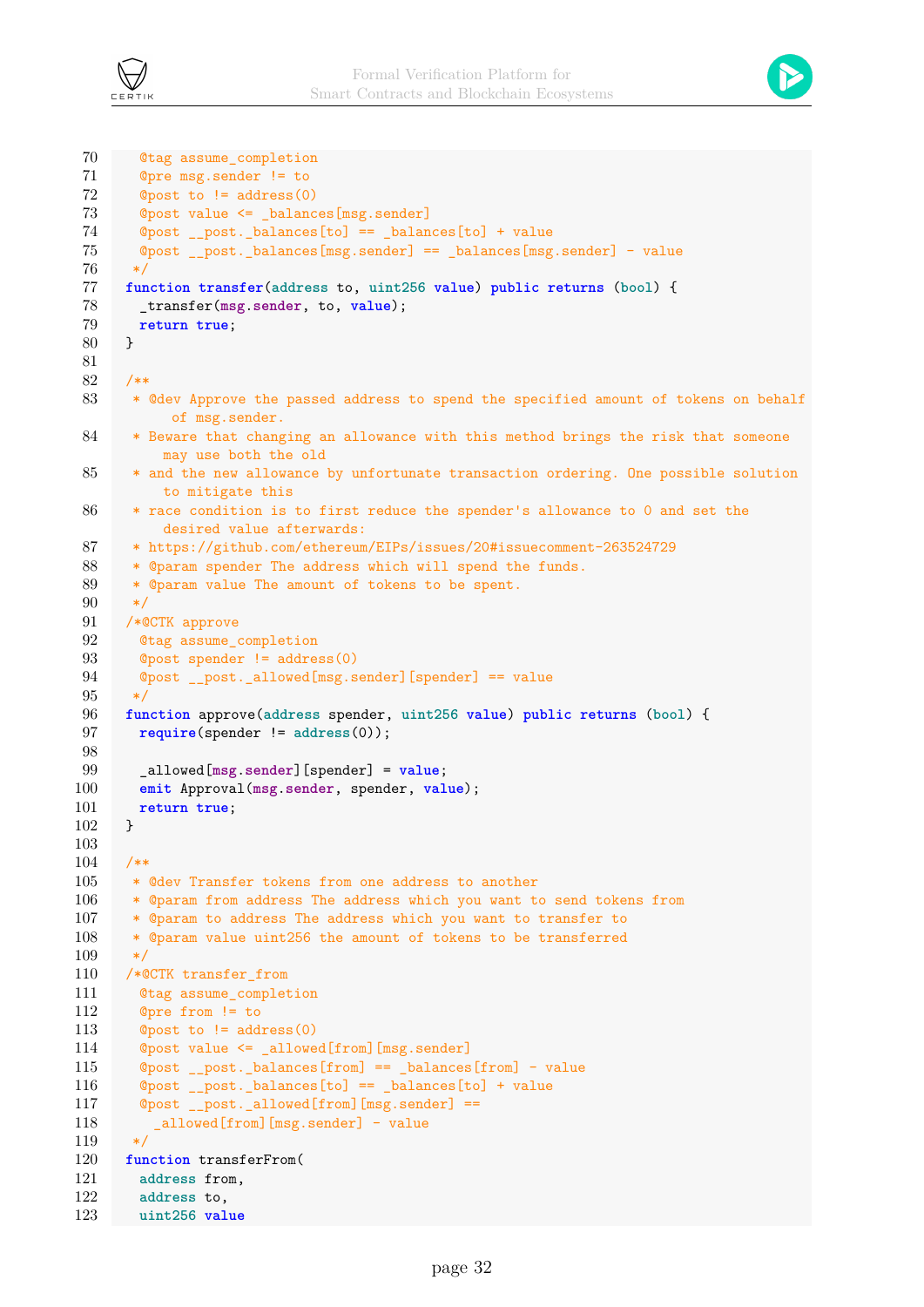



```
124 )
125 public
126 returns (bool)
127 {
128 require(value <= _allowed[from][msg.sender]);
129
130 _allowed[from][msg.sender] = _allowed[from][msg.sender].sub(value);
131 transfer(from, to, value);
132 return true;
133 }
134
135 /**
136 * @dev Increase the amount of tokens that an owner allowed to a spender.
137 * approve should be called when allowed [_spender] == 0. To increment
138 * allowed value is better to use this function to avoid 2 calls (and wait until
139 * the first transaction is mined)
140 * From MonolithDAO Token.sol
141 * @param spender The address which will spend the funds.
142 * @param addedValue The amount of tokens to increase the allowance by.
143 */
144 /*@CTK increaseAllowance
145 @tag assume_completion
146 @post spender != address(0)
147 @post __post._allowed[msg.sender][spender] ==
148 _allowed[msg.sender][spender] + addedValue
149 */
150 function increaseAllowance(
151 address spender,
152 uint256 addedValue
153 )
154 public
155 returns (bool)
156 {
157 require(spender != address(0));
158
159 _allowed[msg.sender][spender] = (
160 _allowed[msg.sender][spender].add(addedValue));
161 emit Approval(msg.sender, spender, _allowed[msg.sender][spender]);
162 return true;
163 }
164
165 /**
166 * @dev Decrease the amount of tokens that an owner allowed to a spender.
167 * approve should be called when allowed [ _ spender] == 0. To decrement
168 * allowed value is better to use this function to avoid 2 calls (and wait until
169 * the first transaction is mined)
170 * From MonolithDAO Token.sol
171 * @param spender The address which will spend the funds.
172 * @param subtractedValue The amount of tokens to decrease the allowance by.
173 */
174 /*@CTK decreaseAllowance
175 @tag assume_completion
176 @post spender != address(0)
177 @post __post._allowed[msg.sender][spender] ==
178 _allowed[msg.sender][spender] - subtractedValue
179 */
180 function decreaseAllowance(
181 address spender,
```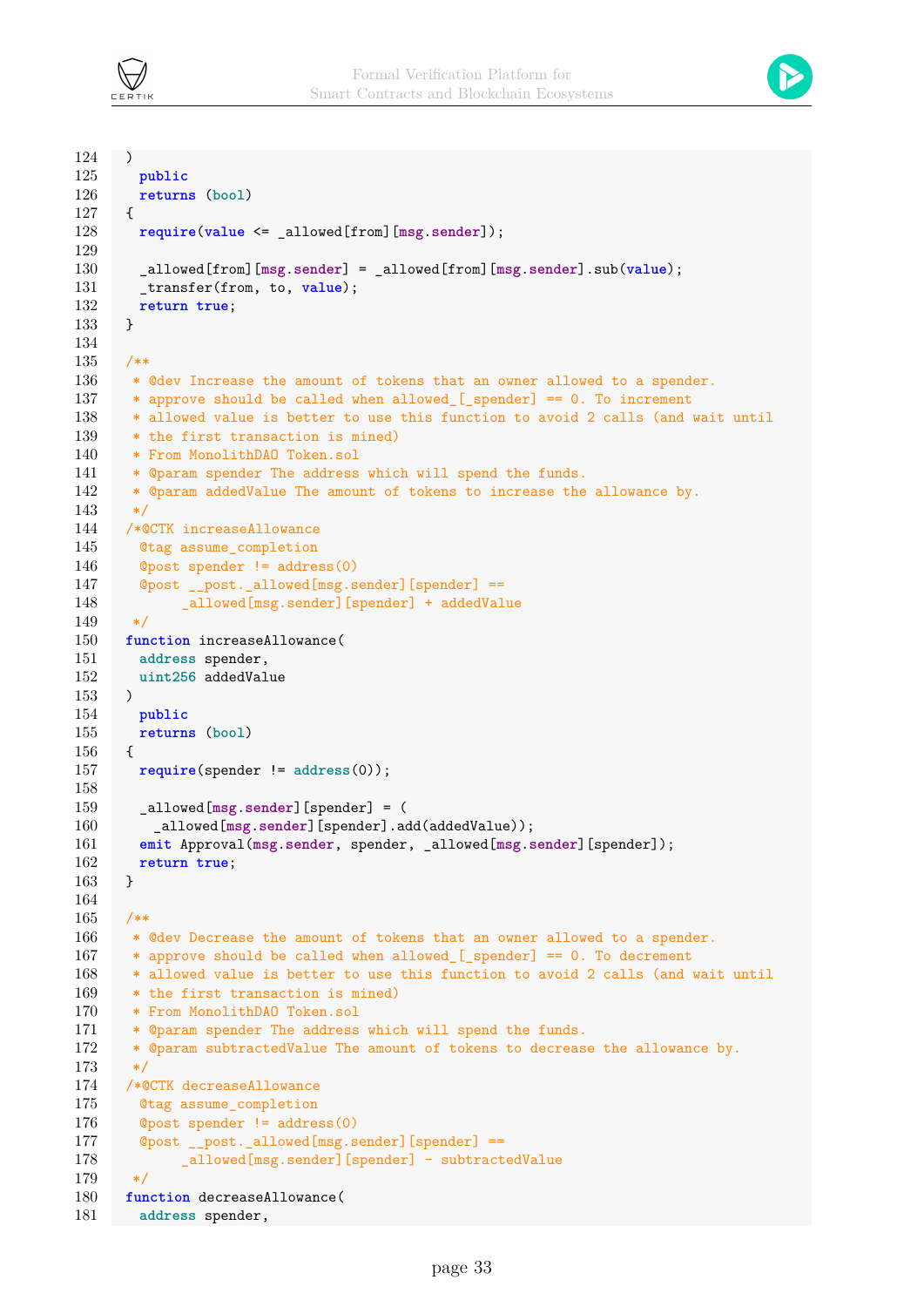



```
182 uint256 subtractedValue
183 )
184 public
185 returns (bool)
186 {
187 require(spender != address(0));
188
189 _allowed[msg.sender][spender] = (
190 _allowed[msg.sender][spender].sub(subtractedValue));
191 emit Approval(msg.sender, spender, _allowed[msg.sender][spender]);
192 return true;
193 }
194
195 /**
196 * @dev Transfer token for a specified addresses
197 * @param from The address to transfer from.
198 * @param to The address to transfer to.
199 * @param value The amount to be transferred.
200 */201 /*@CTK _transfer
202 @tag assume_completion
203 @pre from != to
204 @post to != address(0)205 @post value <= _balances[from]
206 @post __post._balances[to] == _balances[to] + value
207 @post post. balances[from] == balances[from] - value
208 */
209 function _transfer(address from, address to, uint256 value) internal {
210 require(value <= _balances[from]);
211 require(to != address(0));
212
213 _balances[from] = _balances[from].sub(value);
214 _balances[to] = _balances[to].add(value);
215 emit Transfer(from, to, value);
216 }
217
218 /**
219 * @dev Internal function that mints an amount of the token and assigns it to
220 * an account. This encapsulates the modification of balances such that the
221 * proper events are emitted.
222 * @param account The account that will receive the created tokens.
223 * @param value The amount that will be created.
224 \times/
225 /*@CTK \_mint226 @tag assume_completion
227 @post account != 0
228 @post __post._totalSupply == _totalSupply + value
229 @post __post._balances[account] == _balances[account] + value
230 */
231 function _mint(address account, uint256 value) internal {
232 require(account != 0);
233 _totalSupply = _totalSupply.add(value);
234 _balances[account] = _balances[account].add(value);
235 emit Transfer(address(0), account, value);
236 }
237
238 /**
239 * @dev Internal function that burns an amount of the token of a given
```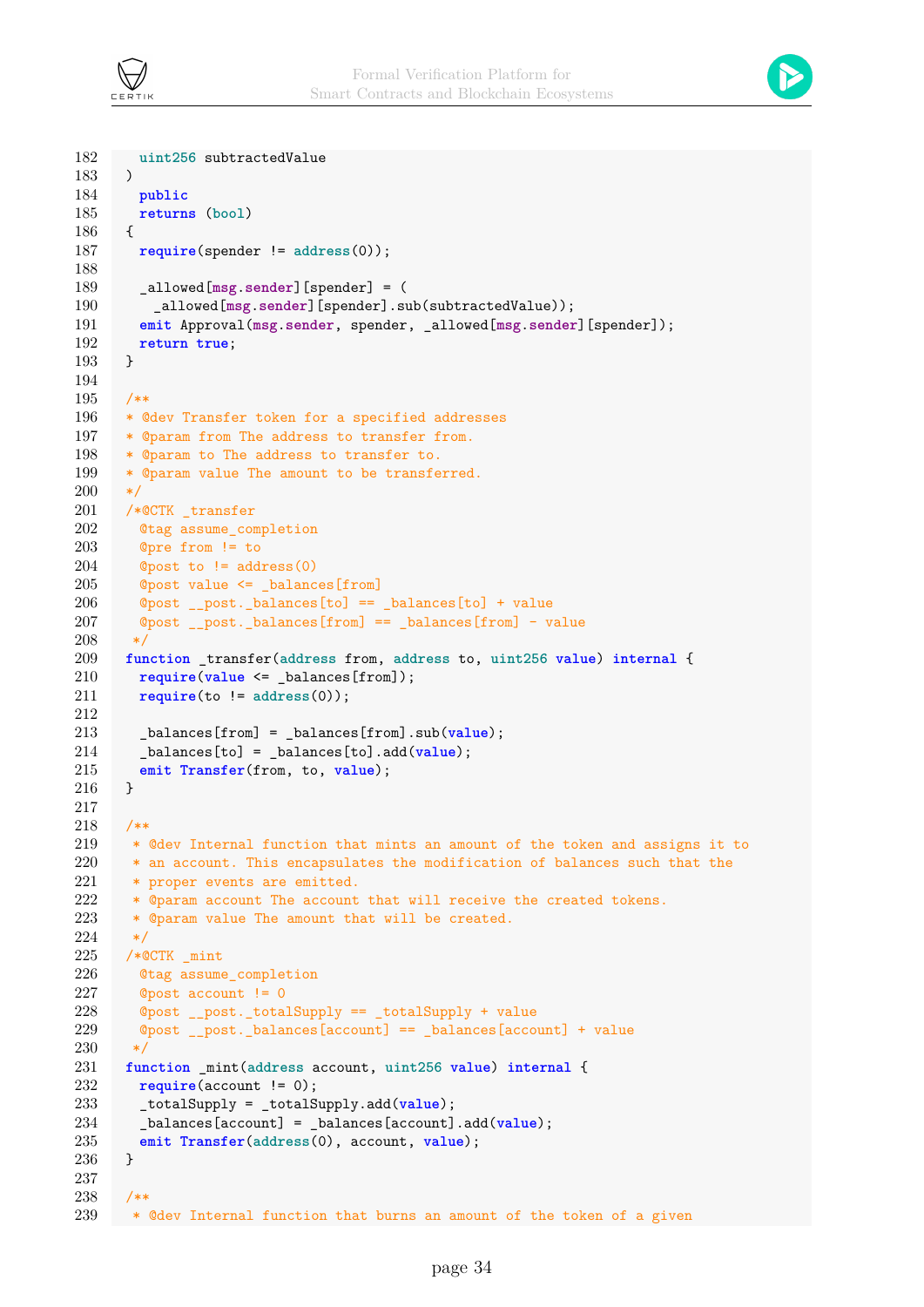



```
240 * account.
241 * @param account The account whose tokens will be burnt.
242 * @param value The amount that will be burnt.
243 */
244 /*@CTK burn
245 @tag assume_completion
246 @post account != 0
247 ©post value <= balances[account]
248 @post __post._totalSupply == _totalSupply - value
249 @post __post._balances[account] == _balances[account] - value
250 \times251 function _burn(address account, uint256 value) internal {
252 require(account != 0);
253 require(value <= _balances[account]);
254
255 _totalSupply = _totalSupply.sub(value);
256 _balances[account] = _balances[account].sub(value);
257 emit Transfer(account, address(0), value);
258 }
259
260 /**
261 * @dev Internal function that burns an amount of the token of a given
262 * account, deducting from the sender's allowance for said account. Uses the
263 * internal burn function.
264 * @param account The account whose tokens will be burnt.
265 * @param value The amount that will be burnt.
266 \times267 /*@CTK _burnFrom
268 @tag assume_completion
269 @post value <= _allowed[account][msg.sender]
270 @post __post._allowed[account][msg.sender] == _allowed[account][msg.sender] -
          value
271 @post __post._totalSupply == _totalSupply - value
272 @post __post._balances[account] == _balances[account] - value
273 */
274 function _burnFrom(address account, uint256 value) internal {
275 require(value <= _allowed[account][msg.sender]);
276
277 // Should https://github.com/OpenZeppelin/zeppelin-solidity/issues/707 be accepted
           ,
278 // this function needs to emit an event with the updated approval.
279 _allowed[account][msg.sender] = _allowed[account][msg.sender].sub(
280 value);
281 _burn(account, value);
282 }
283 }
```
File openzeppelin-solidity/contracts/token/ERC20/ERC20Mintable.sol

```
1 pragma solidity ^0.4.24;
\mathcal{P}3 import "./ERC20.sol";
4 import "../../access/roles/MinterRole.sol";
5
6 /**
7 * @title ERC20Mintable
8 * @dev ERC20 minting logic
9 */
10 contract ERC20Mintable is ERC20, MinterRole {
```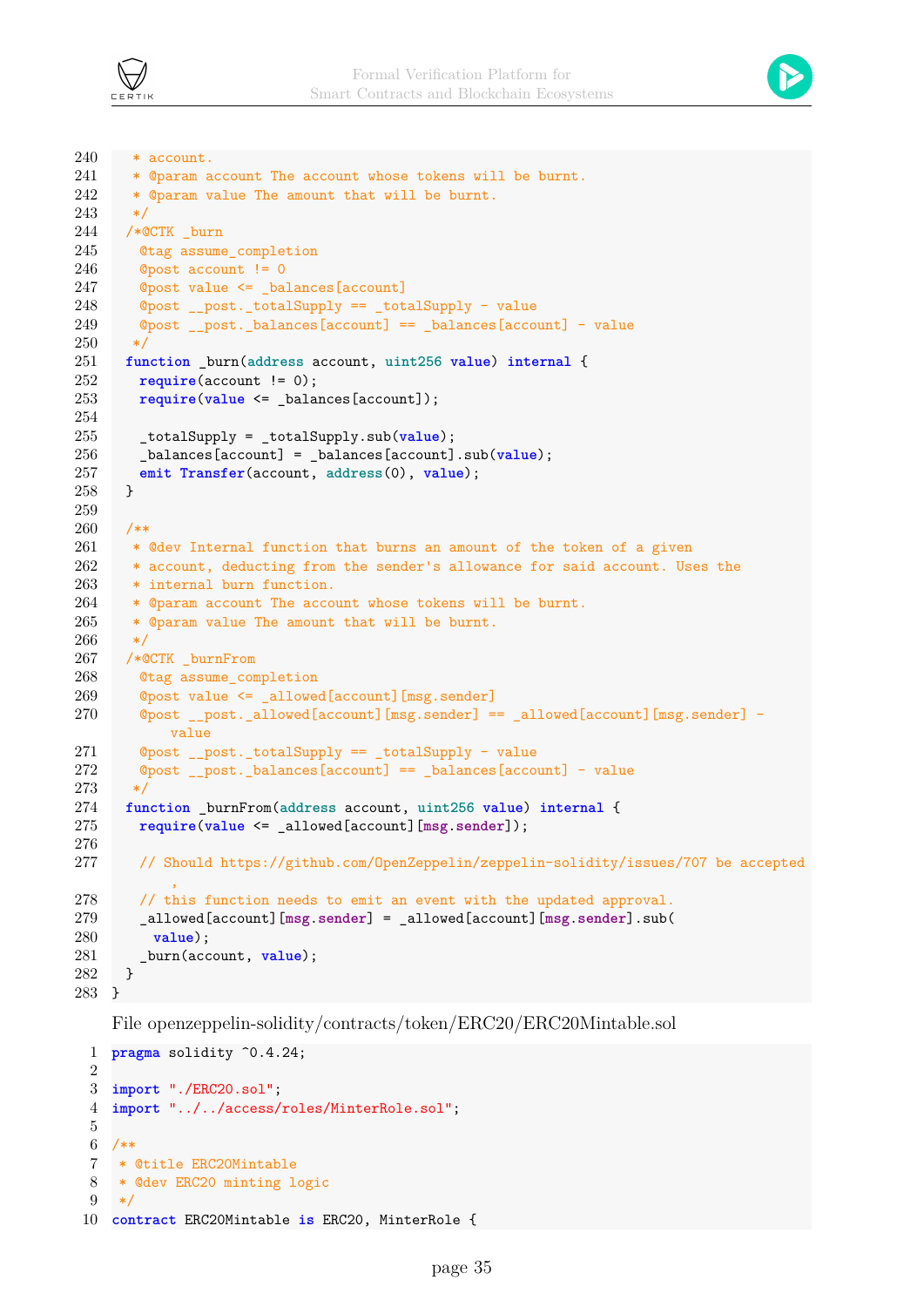



```
11 /**
12 * @dev Function to mint tokens
13 * @param to The address that will receive the minted tokens.
14 * @param value The amount of tokens to mint.
15 * @return A boolean that indicates if the operation was successful.
16 \times17 /*@CTK mint
18 Otag assume completion
19 @post minters.bearer[msg.sender]
20 */21 function mint(
22 address to,
23 uint256 value
24 )
25 public
26 onlyMinter
27 returns (bool)
28 {
29 _mint(to, value);
30 return true;
31 }
32 }
```
File openzeppelin-solidity/contracts/token/ERC20/ERC20Detailed.sol

```
1 pragma solidity ^0.4.24;
 2
3 import "./IERC20.sol";
4
5 /**
6 * @title ERC20Detailed token
7 * @dev The decimals are only for visualization purposes.
8 * All the operations are done using the smallest and indivisible token unit,
9 * just as on Ethereum all the operations are done in wei.
10 */
11 contract ERC20Detailed is IERC20 {
12 string private _name;
13 string private _symbol;
14 uint8 private _decimals;
15
16 /*@CTK ERC20Detailed
17 @post __post._name == name
18 @post __post._symbol == symbol
19 @post __post._decimals == decimals
20 */
21 constructor(string name, string symbol, uint8 decimals) public {
22 name = name;
23 _symbol = symbol;
24 \phantom{0} _decimals = decimals;<br>25 \phantom{0} }
25 }
26
27 /**
28 * @return the name of the token.
29 */
30 /*@CTK name
31 @post __post._name == _name
32 \times33 function name() public view returns(string) {
34 return _name;
```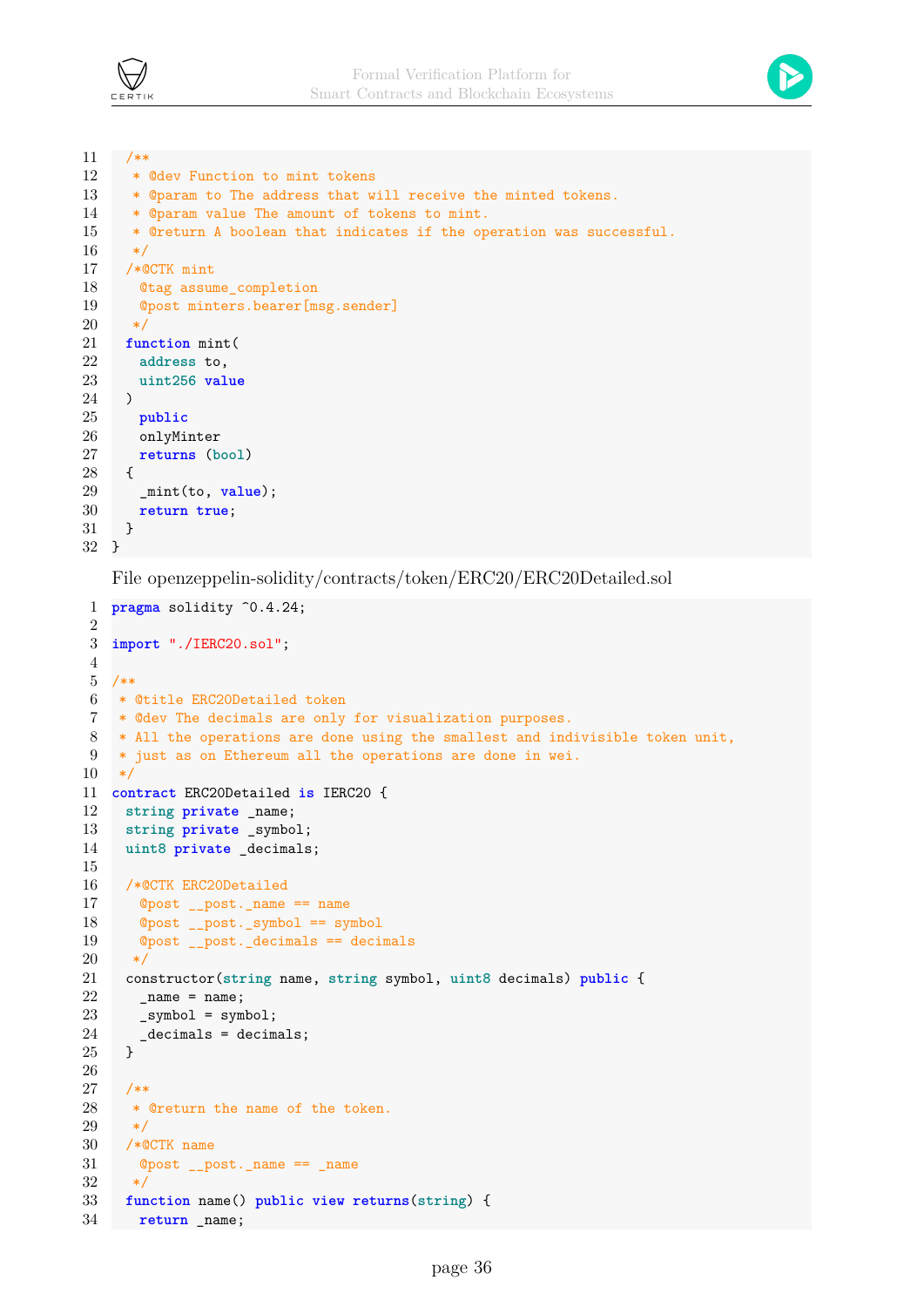

```
35 }
36
37 /**
38 * @return the symbol of the token.
39 */
40 /*@CTK symbol
41 @post __return == _symbol
42 */
43 function symbol() public view returns(string) {
44 return _symbol;
45 }
46
47 /**
48 * @return the number of decimals of the token.
49 */
50 /*@CTK decimals
51 @post __return == _decimals
52 */
53 function decimals() public view returns(uint8) {
54 return _decimals;
55 }
56 }
```
File openzeppelin-solidity/contracts/token/ERC20/ERC20Capped.sol

```
1 pragma solidity ^0.4.24;
2
3 import "./ERC20Mintable.sol";
4
5 /**
6 * @title Capped token
7 * @dev Mintable token with a token cap.
8 */
9 contract ERC20Capped is ERC20Mintable {
10
11 uint256 private _cap;
12
13 /*@CTK ERC20Capped
14 @tag assume_completion
15 \qquad Opost cap > 016 @post __post._cap == cap
17 */
18 constructor(uint256 cap)
19 public
20 {
21 require(cap > 0);
22 \qquad \qquad \text{cap} = \text{cap};23 }
24
25 /**
26 * @return the cap for the token minting.
27 */
28 /*@CTK cap
29 @post __return == _cap
30 */
31 function cap() public view returns(uint256) {
32 return _cap;
33 }
34
```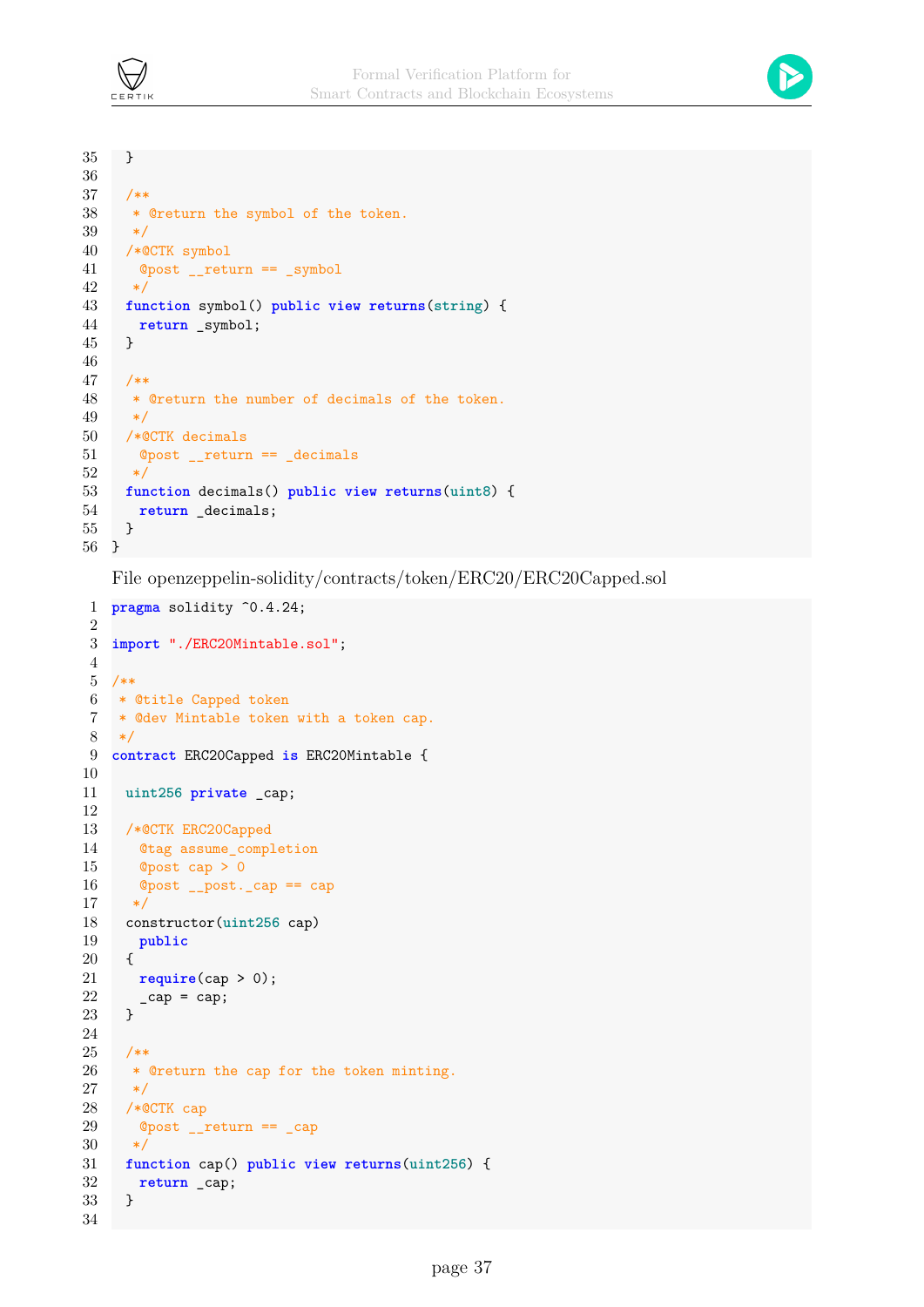



```
35 /*@CTK _mint
36 @tag assume_completion
37 @post __post._totalSupply == _totalSupply + value
38 @post __post._totalSupply <= _cap
39 @post post. balances[account] == balances[account] + value
40 \times/
41 function _mint(address account, uint256 value) internal {
42 require(totalSupply().add(value) <= _cap);
43 super._mint(account, value);
44 }
45 }
```
File openzeppelin-solidity/contracts/token/ERC20/ERC20Burnable.sol

```
1 pragma solidity ^0.4.24;
\Omega3 import "./ERC20.sol";
4
5 /**
 6 * @title Burnable Token
 7 * @dev Token that can be irreversibly burned (destroyed).
8 */
9 contract ERC20Burnable is ERC20 {
10
11 /**
12 * @dev Burns a specific amount of tokens.
13 * @param value The amount of token to be burned.
14 */
15 /*@CTK burn
16 @tag assume_completion
17 @post __post._totalSupply == _totalSupply - value
18 @post __post._balances[msg.sender] == _balances[msg.sender] - value
19 */
20 function burn(uint256 value) public {
21 _burn(msg.sender, value);
22 }
23
24 /**
25 * @dev Burns a specific amount of tokens from the target address and decrements
         allowance
26 * @param from address The address which you want to send tokens from
27 * @param value uint256 The amount of token to be burned
28 */
29 /*@CTK burnFrom
30 @tag assume_completion
31 @post __post._totalSupply == _totalSupply - value
32 @post __post._balances[from] == _balances[from] - value
33 */
34 function burnFrom(address from, uint256 value) public {
35 _burnFrom(from, value);
36 }
37 }
```
File openzeppelin-solidity/contracts/access/Roles.sol

```
1 pragma solidity ^0.4.24;
2
3 /**
4 * @title Roles
5 * @dev Library for managing addresses assigned to a Role.
```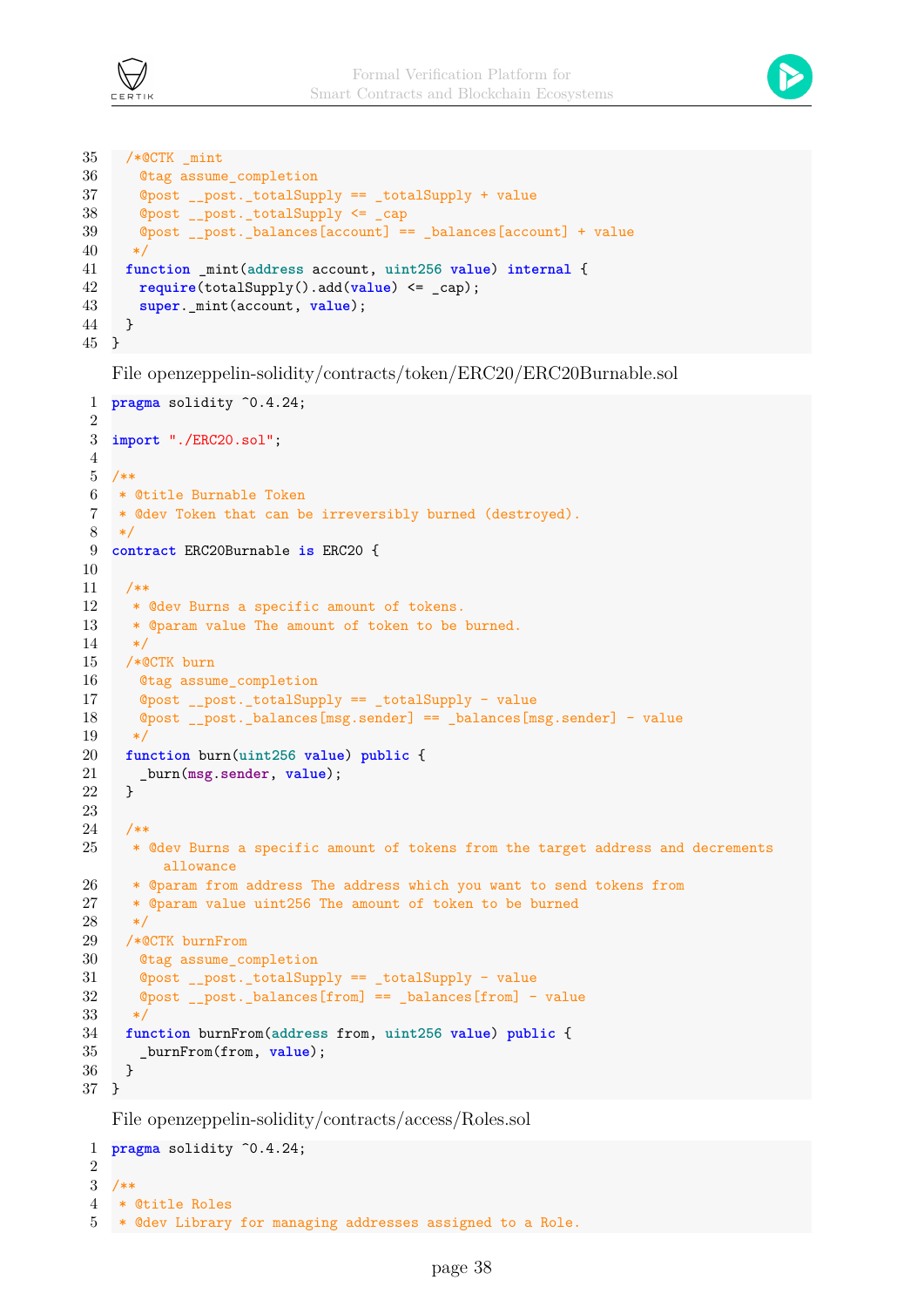



```
6 */7 library Roles {
 8 struct Role {
9 mapping (address => bool) bearer;
10 }
11
12 /**
13 * @dev give an account access to this role
14 */
15 /*CTK add
16 @tag assume_completion
17 @post account != address(0)
18 @post !role.bearer[account]
19 @post __post.role.bearer[account]
20 */
21 function add(Role storage role, address account) internal {
22 require(account != address(0));
23 require(!has(role, account));
24
25 role.bearer[account] = true;
26 }
27
28 /**
29 * @dev remove an account's access to this role
30 */
31 /*CTK remove
32 @tag assume_completion
33 @post account != address(0)
34 @post role.bearer[account]
35 @post !__post.role.bearer[account]
36 */
37 function remove(Role storage role, address account) internal {
38 require(account != address(0));
39 require(has(role, account));
40
41 role.bearer[account] = false;
42 }
43
44 /**
45 * @dev check if an account has this role
46 * @return bool
47 */
48 /*@CTK has
49 @tag assume_completion
50 @post account != address(0)
51 @post __return == role.bearer[account]
52 */
53 function has(Role storage role, address account)
54 internal
55 view
56 returns (bool)
57 {
58 require(account != address(0));
59 return role.bearer[account];
60 }
61 }
```
File openzeppelin-solidity/contracts/access/roles/MinterRole.sol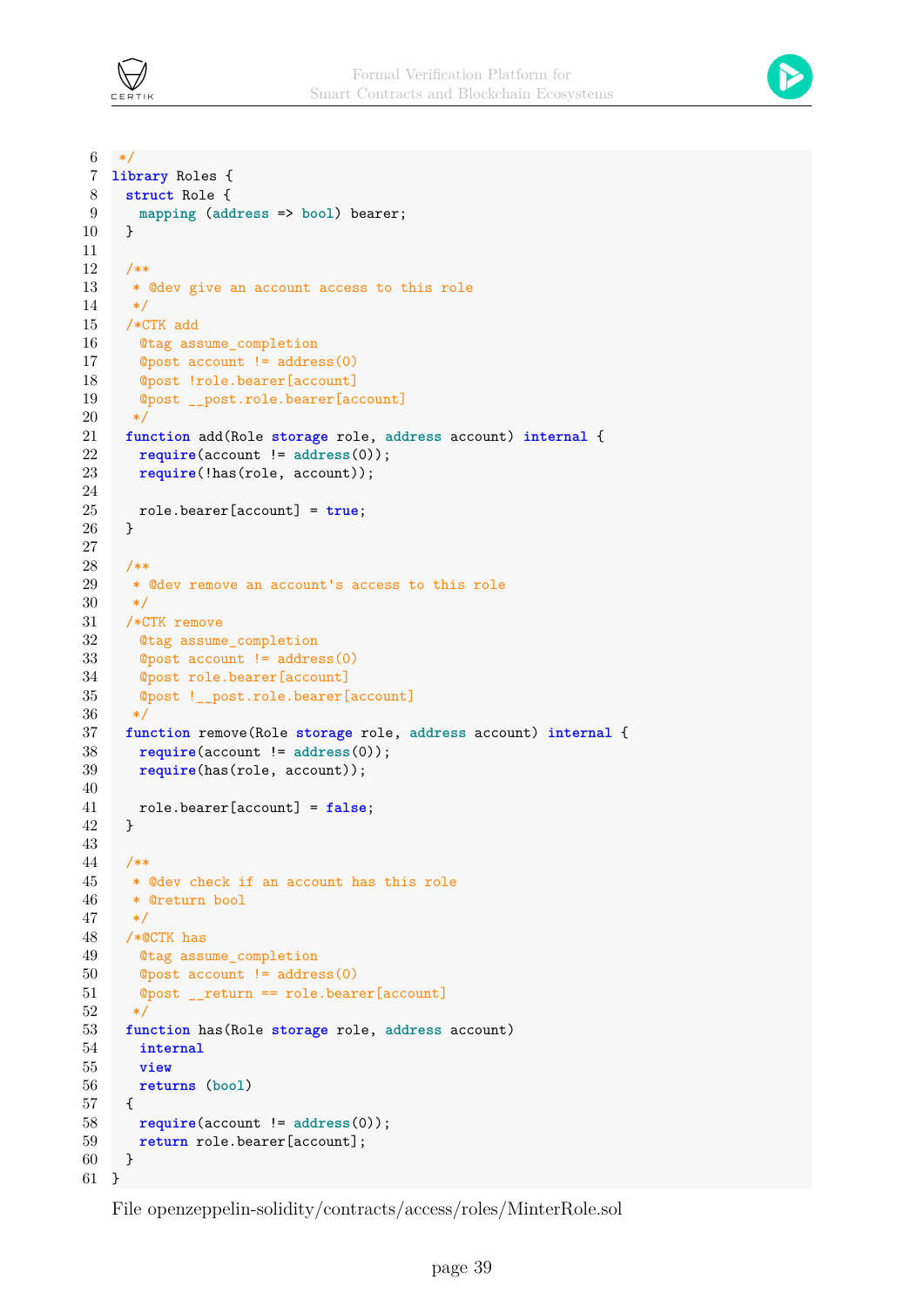



```
1 pragma solidity ^0.4.24;
2
3 import "../Roles.sol";
4
5 contract MinterRole {
6 using Roles for Roles.Role;
 7
 8 event MinterAdded(address indexed account);
9 event MinterRemoved(address indexed account);
10
11 Roles.Role private minters;
12
13 constructor() internal {
14 _addMinter(msg.sender);
15 }
16
17 modifier onlyMinter() {
18 require(isMinter(msg.sender));
\begin{matrix} 19 & 1 \\ 20 & 1 \end{matrix}20 }
21
22 /*@CTK isMinter
23 ©tag assume completion
24 @post __return == minters.bearer[account]
25 \times26 function isMinter(address account) public view returns (bool) {
27 return minters.has(account);
28 }
29
30 function addMinter(address account) public onlyMinter {
31 __ _addMinter(account);
32 }
33
34 function renounceMinter() public {
35 _removeMinter(msg.sender);
36 }
37
38 function _addMinter(address account) internal {
39 minters.add(account);
40 emit MinterAdded(account);
41 }
42
43 function _removeMinter(address account) internal {
44 minters.remove(account);
45 emit MinterRemoved(account);
46 }
47 }
```
File openzeppelin-solidity/contracts/utils/ReentrancyGuard.sol

```
1 pragma solidity ^0.4.24;
2
3 / **4 * @title Helps contracts guard against reentrancy attacks.
5 * @dev If you mark a function `nonReentrant`, you should also
6 * mark it `external`.
7 */
8 contract ReentrancyGuard {
9
```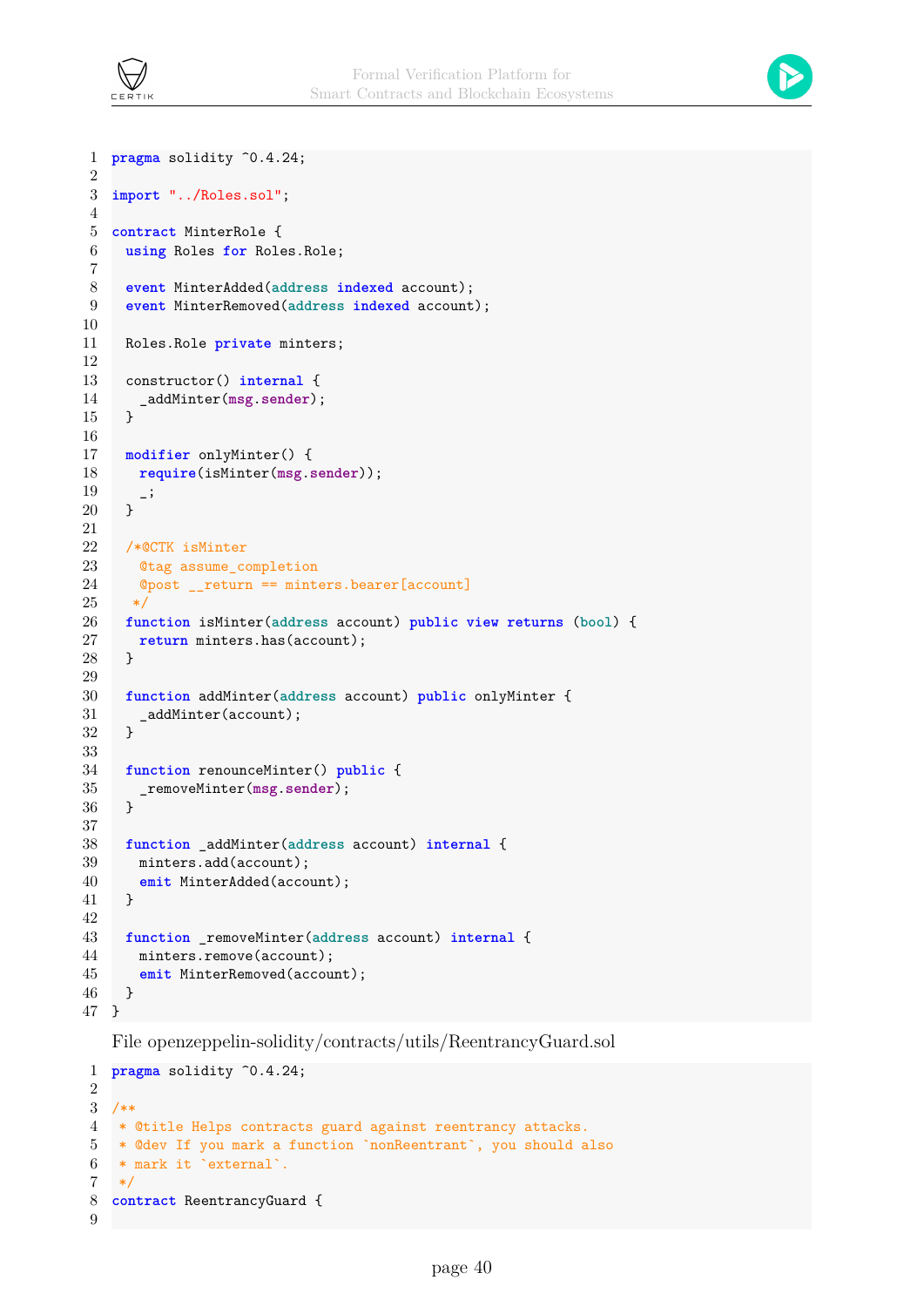



```
10 /// @dev counter to allow mutex lock with only one SSTORE operation
11 uint256 private _guardCounter;
12
13 /*@CTK ReentrancyGuard
14 @post __post._guardCounter == 1
15 */
16 constructor() internal {
17 // The counter starts at one to prevent changing it from zero to a non-zero
18 // value, which is a more expensive operation.
19 _guardCounter = 1;<br>20 }
20 }
21
22 /**
23 * @dev Prevents a contract from calling itself, directly or indirectly.
24 * Calling a `nonReentrant` function from another `nonReentrant`
25 * function is not supported. It is possible to prevent this from happening
26 * by making the `nonReentrant` function external, and make it call a
27 * `private` function that does the actual work.
28 */
29 modifier nonReentrant() {
30 _guardCounter += 1;
31 uint256 localCounter = _guardCounter;
32 \quad \quad \_ \cdot33 require(localCounter == _guardCounter);
34 }
35
36 }
```
File openzeppelin-solidity/contracts/math/SafeMath.sol

```
1 pragma solidity ^0.4.24;
 2
 3 /**
 4 * @title SafeMath
 5 * @dev Math operations with safety checks that revert on error
 6 */7 library SafeMath {
 8
 9 /**
10 * @dev Multiplies two numbers, reverts on overflow.
11 */12 /*@CTK "SafeMath mul"
13 @post (a > 0) && (((a * b) / a) != b) -> _ - reverted
14 @post __reverted -> (a > 0) && (((a * b) / a) != b)
15 \textcircled{1} \textcircled{1} \textcircled{1} \textcircled{1} \textcircled{1} \textcircled{1} \textcircled{1} \textcircled{1} \textcircled{1} \textcircled{1} \textcircled{1} \textcircled{1} \textcircled{1} \textcircled{1} \textcircled{1} \textcircled{1} \textcircled{1} \textcircled{1} \textcircled{1} \textcircled{1} \textcircled{1} \textcircled{1}16 @post !__reverted == !__has_overflow
17 */
18 function mul(uint256 a, uint256 b) internal pure returns (uint256) {
19 // Gas optimization: this is cheaper than requiring 'a' not being zero, but the
20 // benefit is lost if 'b' is also tested.
21 // See: https://github.com/OpenZeppelin/openzeppelin-solidity/pull/522
22 if (a == 0) {
23 return 0;
24 }
25
26 uint256 c = a * b;
27 require(c / a == b);
28
29 return c;
```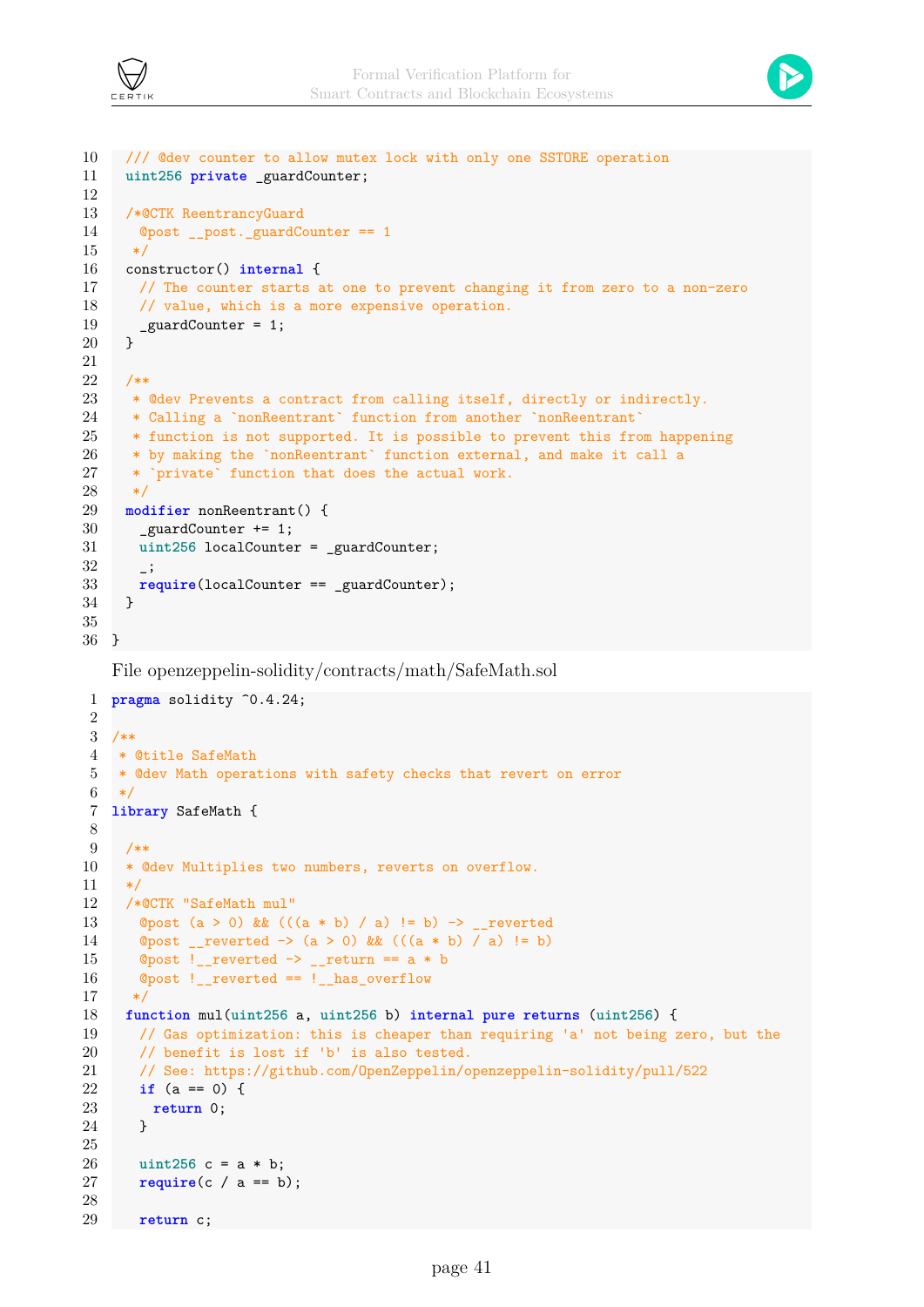

```
30 }
31
32 /**
33 * @dev Integer division of two numbers truncating the quotient, reverts on division
          by zero.
34 */35 /*@CTK "SafeMath div"
36 ©post b != 0 \rightarrow !_reverted
37 @post !__reverted \rightarrow __return == a / b
38 @post !__reverted -> !__has_overflow
39 */
40 function div(uint256 a, uint256 b) internal pure returns (uint256) {
41 require(b > 0); // Solidity only automatically asserts when dividing by 0
42 uint256 c = a / b;
43 // assert(a == b * c + a * b); // There is no case in which this doesn't hold
44
45 return c;
46 }
47
48 /**
49 * @dev Subtracts two numbers, reverts on overflow (i.e. if subtrahend is greater
          than minuend).
50 */
51 /*@CTK "SafeMath sub"
52 \qquad Opost (a < b) == _reverted
53 \degree Opost ! reverted -> return == a - b
54 ©post ! reverted -> ! has overflow
55 */
56 function sub(uint256 a, uint256 b) internal pure returns (uint256) {
57 require(b <= a);
58 uint256 c = a - b;
59
60 return c;
61 }
62
63 /**
64 * @dev Adds two numbers, reverts on overflow.
65 */66 /*@CTK "SafeMath add"
67 ©post (a + b < a || a + b < b) == _reverted
68 @post !__reverted \rightarrow __return == a + b
69 ©post ! reverted -> ! has overflow
70 */
71 function add(uint256 a, uint256 b) internal pure returns (uint256) {
72 uint256 c = a + b;
73 require(c >= a);
74
75 return c;
76 }
77
78 /**
79 * @dev Divides two numbers and returns the remainder (unsigned integer modulo),
80 * reverts when dividing by zero.
81 */
82 /*@CTK "SafeMath mod"
83 \textcircled{t} \textcircled{t} \textcircled{t} == 0) == \textcircled{t} _reverted
84 @post !__reverted -> b != 0
85 \textcircled{2} \textcircled{2} \textcircled{3} \textcircled{3} \textcircled{4} \textcircled{5} \textcircled{5} \textcircled{7} \textcircled{7} \textcircled{7} \textcircled{7} \textcircled{7} \textcircled{7} \textcircled{7} \textcircled{7} \textcircled{7} \textcircled{7} \textcircled{7} \textcircled{7} \textcircled{7} \textcircled{7} \textcircled{7}
```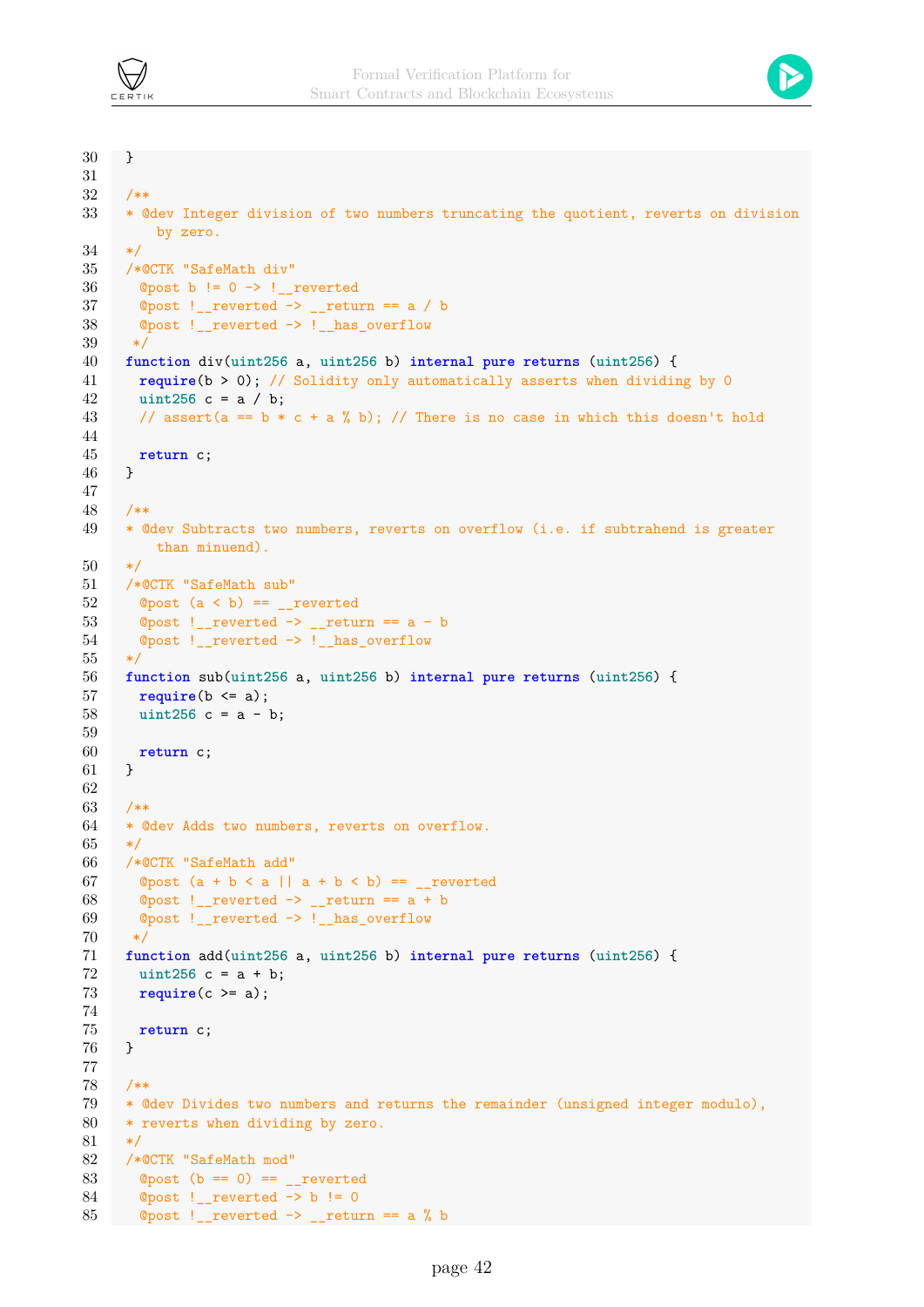



```
86 @post !__reverted -> !__has_overflow
87 */
88 function mod(uint256 a, uint256 b) internal pure returns (uint256) {
89 require(b != 0);
90 return a % b;
91 }
92 }
```
File openzeppelin-solidity/contracts/ownership/Ownable.sol

```
1 pragma solidity ^0.4.24;
\overline{2}3 /**
4 * @title Ownable
5 * @dev The Ownable contract has an owner address, and provides basic authorization
       control
6 * functions, this simplifies the implementation of "user permissions".
 7 */8 contract Ownable {
9 address private _owner;
10
11 event OwnershipTransferred(
12 address indexed previousOwner,
13 address indexed newOwner
14 );
15
16 /**
17 * @dev The Ownable constructor sets the original `owner` of the contract to the
         sender
18 * account.
19 */
20 /*@CTK Ownable
21 @post __post._owner == msg.sender
22 *123 constructor() internal {
24 _owner = msg.sender;
25 emit OwnershipTransferred(address(0), _owner);
26 }
27
28 /**
29 * @return the address of the owner.
30 */
31 /*@CTK owner
32 @post __return == _owner
33 */
34 function owner() public view returns(address) {
35 return _owner;
36 }
37
38 /**
39 * @dev Throws if called by any account other than the owner.
40 */
41 modifier onlyOwner() {
42 require(isOwner());
\begin{matrix}43\\44\end{matrix} - \cdot44 }
45
46 /**
47 * @return true if `msg.sender` is the owner of the contract.
```